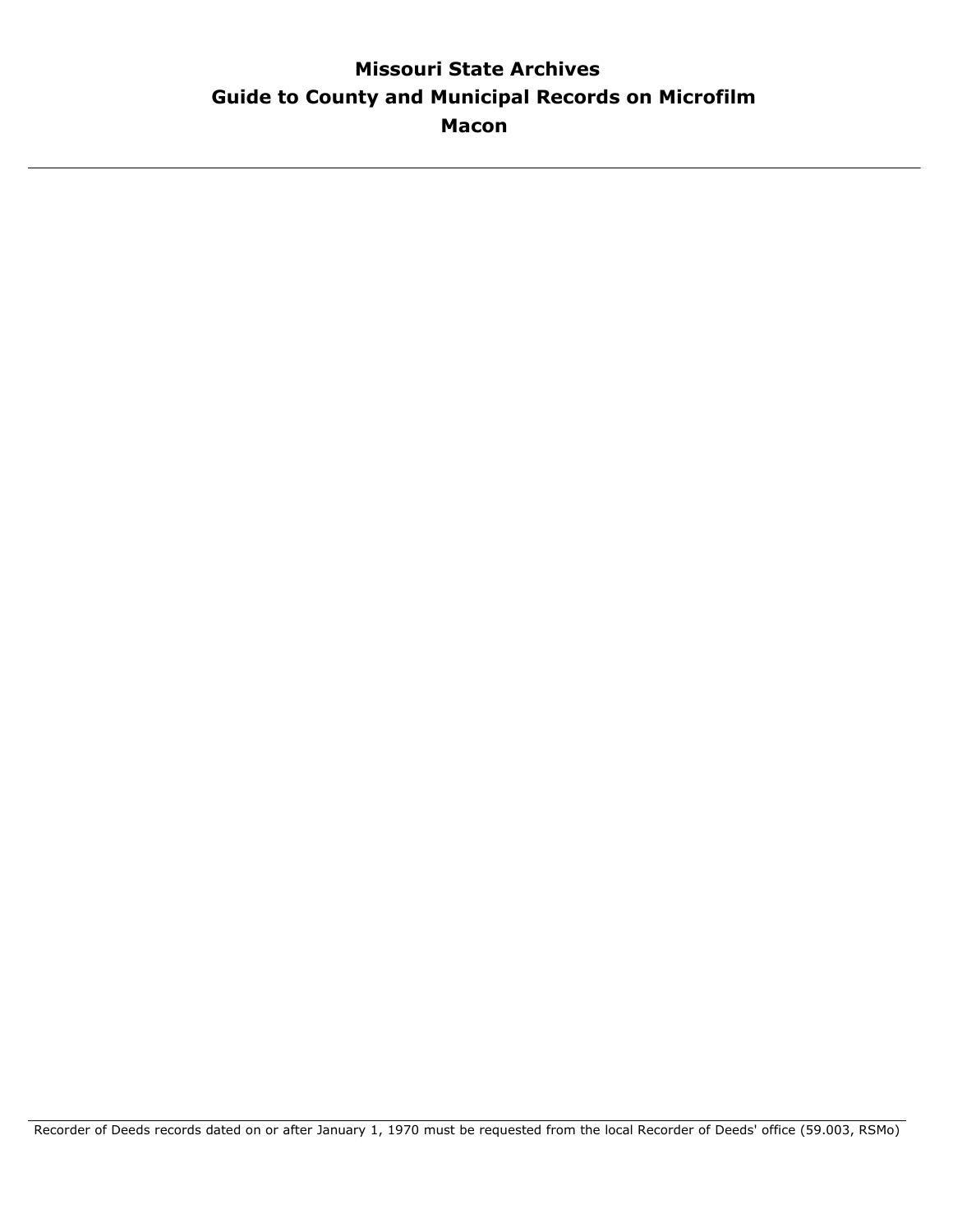# **Circuit Court**

| Reel<br><b>Number</b> | <b>Title</b>                    | Subtitle   | Vol  | <b>Scope and Content</b>                | Date              | <b>Indexed</b> |
|-----------------------|---------------------------------|------------|------|-----------------------------------------|-------------------|----------------|
| C 34250               | Circuit Court Case Files        | Criminal   |      | Case Numbers 29381 -<br>CR181/103F      | 1969 - 1982       | N              |
| C 35849               | <b>Circuit Court Case Files</b> |            |      | CV/CR29561 - 29868                      | 1970-12 - 1972-11 | N              |
| C 35850               | <b>Circuit Court Case Files</b> |            |      | CV/CR29869 - 30163                      | 1972-11 - 1974-07 | N              |
| C 35851               | <b>Circuit Court Case Files</b> |            |      | CV/CR30164 - 30473                      | 1974-07 - 1976-01 | N              |
| C 35852               | <b>Circuit Court Case Files</b> |            |      | CV/CR30474 - 30825                      | 1976-01 - 1977-08 | N              |
| C 35853               | Circuit Court Case Files        |            |      | CV/CR30826 - 31169                      | 1977-08 - 1978-12 | N              |
| <b>CLD 256</b>        | Circuit Court Case Files        | Criminal   |      | CR179-1M - CR182-48F                    | 1979 - 1982       |                |
| <b>CLD 234</b>        | <b>Circuit Court Case Files</b> | Civil      |      | CV179-60DR - CV180-48CC                 | 1979-03 - 1980-03 |                |
| <b>CLD 235</b>        | Circuit Court Case Files        | Civil      |      | CV180-49CC - CV181-39DR                 | 1980-04 - 1981-03 |                |
| C 34251               | Circuit Court Case Files        | Criminal   |      | CXR181/104F - CR286/448FX               | 1981 - 1987       | N              |
| <b>CLD 236</b>        | Circuit Court Case Files        | Civil      |      | CV181-40DR - CV196-60DR                 | 1981-04 - 1996-05 |                |
| <b>CLD 257</b>        | <b>Circuit Court Case Files</b> | Criminal   |      | CR182-49F - CR185-31FX                  | 1982 - 1985       |                |
| C 36288               | <b>Circuit Court Case Files</b> | Civil      |      | CV183/106 - CV184/172                   | 1983-06 - 1984-11 | N              |
| C 36289               | Circuit Court Case Files        | Civil      |      | CV184/173 - CV185/83                    | 1984 - 1985       | N              |
| <b>CLD 258</b>        | Circuit Court Case Files        | Criminal   |      | CR285-31FX - CR287-341FX                | 1985 - 1987       |                |
| C 34270               | Circuit Court Case Files        | Civil      |      | CV186/149DR - CV187/201SC               | 1986 - 1987       | N              |
| C 34252               | Circuit Court Case Files        | Criminal   |      | CR286/519FX - CR290/73F                 | 1986 - 1990       | N              |
| <b>CLD 259</b>        | Circuit Court Case Files        | Criminal   |      | CR287-377MX - CR289-582MX               | 1987 - 1991       |                |
| C 34255               | Circuit Court Case Files        | Civil      |      | CU187/150ODR - CV196/54DR               | 1987 - 1996       | N              |
| C 34256               | Circuit Court Case Files        | Criminal   |      | CV188/1DR - CV189/31CC                  | 1988 - 1989       | N              |
| C 34257               | Circuit Court Case Files        | Civil      |      | CV189/32DR - CV190/11DR                 | 1989 - 1990       | N              |
| C 34258               | Circuit Court Case Files        | Civil      |      | CV190/11DR - CV1901957                  | 1990 - 1990       | N              |
| C 34253               | Circuit Court Case Files        | Criminal   |      | CR290/89FS - CR194/7MX                  | 1990 - 1994       | N              |
| <b>CLD 260</b>        | Circuit Court Case Files        | Criminal   |      | CR289-633FX - CR410296-448F 1990 - 1996 |                   |                |
| C 34269               | Circuit Court Case Files        | Civil      |      | CV185/84DR - CV186/148CFC               | 1993 - 1986       | N              |
| C 34254               | Circuit Court Case Files        | Criminal   |      | CR194/11FX - MU197/1                    | 1994 - 1997       | N              |
| C 36289               | Circuit Court Case Files        | Criminal   |      | CR410296/202X -<br>CR410296/961X        | 1996 - 1996       | N              |
| <b>CLD 237</b>        | Circuit Court Case Files        | Civil      |      | CV196-61DR - CV296-203SC                | 1996-05 - 1996-08 |                |
| C 1281                | Circuit Court Index             | Judgements | 1    |                                         | 1856 - 1878       |                |
| C 1282                | Circuit Court Index             | Judgements | 2    |                                         | 1879 - 1898       |                |
| C 4189                | Circuit Court Index             | Judgements | 1    |                                         | 1883 - 1952       |                |
| C 1282                | Circuit Court Index             | Judgements | 3    |                                         | 1899 - 1913       |                |
| C 1283                | Circuit Court Index             | Judgements | 4    |                                         | 1918 - 1927       |                |
| C 1283                | Circuit Court Index             | Judgements | 5    |                                         | 1933 - 1952       |                |
| C 1284                | Circuit Court Index             | Judgements | 6    |                                         | 1953 - 1975       |                |
| C 16096               | Circuit Court Index             | Judgements |      | Names L - Z                             | 1976 - 1990       |                |
| C 16095               | Circuit Court Index             | Judgements |      | Names A - K                             | 1976 - 1990       |                |
| C 4191                | Circuit Court Records           |            | A1,2 |                                         | 1837 - 1844       | N              |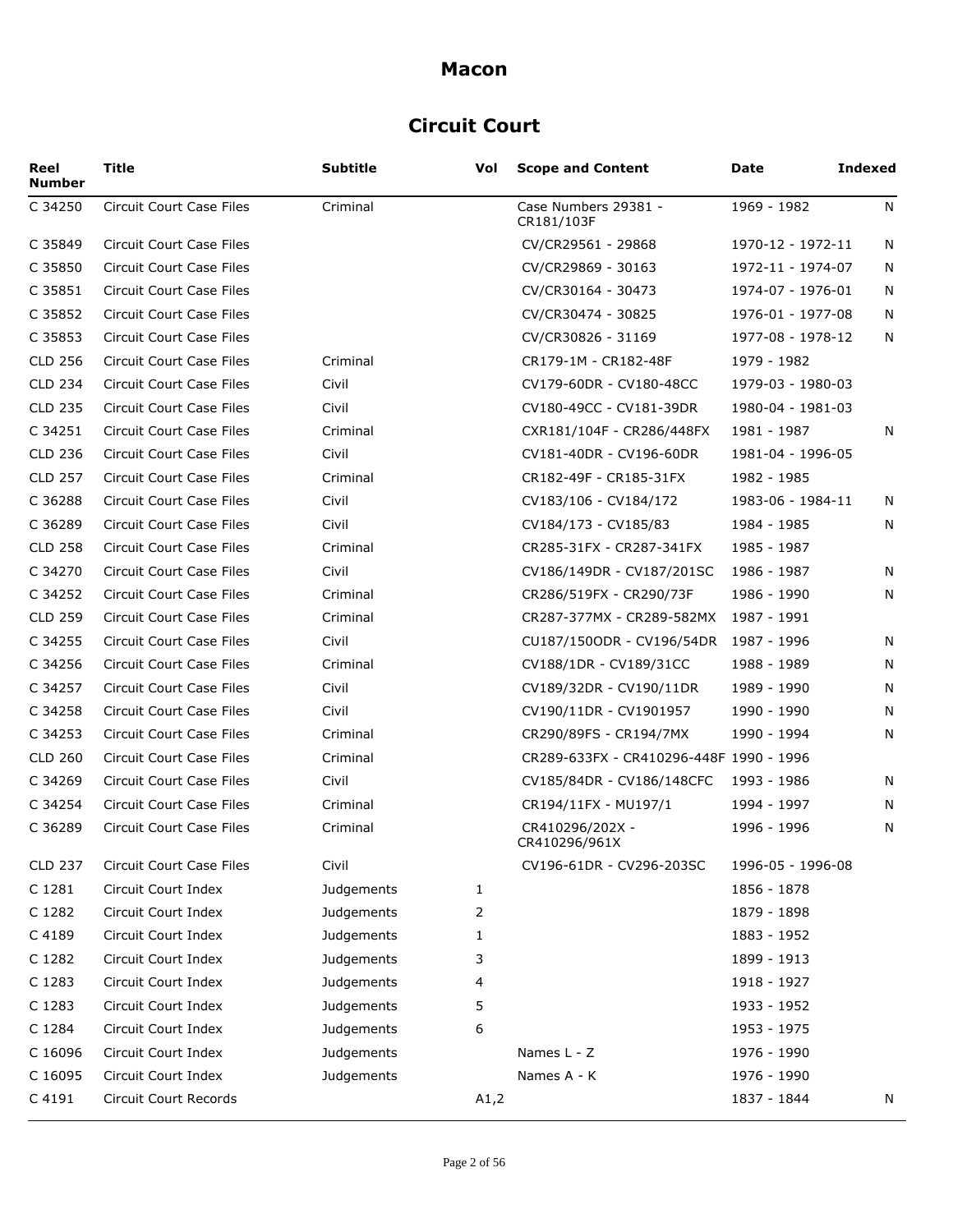| C 4191  | <b>Circuit Court Records</b> |                          | AB   | 1837 - 1844 | N |
|---------|------------------------------|--------------------------|------|-------------|---|
| C 4191  | Circuit Court Records        |                          | B1,2 | 1839 - 1852 | N |
| C 4192  | <b>Circuit Court Records</b> |                          |      | 1844 - 1851 | Y |
| C 4192  | Circuit Court Records        |                          |      | 1851 - 1858 | Y |
| C 4193  | <b>Circuit Court Records</b> |                          | D    | 1858 - 1859 | Y |
| C 4193  | Circuit Court Records        |                          | Е    | 1859 - 1861 | Y |
| C 4194  | <b>Circuit Court Records</b> |                          | F    | 1862 - 1865 | Y |
| C 4195  | Circuit Court Records        |                          | G    | 1865 - 1868 | Y |
| C 4196  | <b>Circuit Court Records</b> |                          | H.   | 1868 - 1871 | Y |
| C 4190  | Circuit Court Records        | Judgements               |      | 1868 - 1891 | N |
| C 4197  | <b>Circuit Court Records</b> |                          | Ι.   | 1871 - 1874 | Y |
| C 4197  | <b>Circuit Court Records</b> |                          | J    | 1874 - 1875 | Y |
| C 4198  | Circuit Court Records        |                          | Κ    | 1876 - 1877 | Y |
| C 4198  | <b>Circuit Court Records</b> |                          | L    | 1877 - 1879 | Y |
| C 4189  | Circuit Court Records        | Judgements               |      | 1877 - 1881 | N |
| C 4199  | <b>Circuit Court Records</b> |                          | М    | 1879 - 1880 | Y |
| C 4199  | <b>Circuit Court Records</b> |                          | N    | 1880 - 1881 | Y |
| C 4200  | <b>Circuit Court Records</b> |                          | O    | 1881 - 1882 | Y |
| C 4200  | Circuit Court Records        |                          | P    | 1883 - 1884 | Y |
| C 4189  | <b>Circuit Court Records</b> | Judgements               | 2    | 1883 - 1893 | C |
| C 4201  | Circuit Court Records        |                          | Q    | 1884 - 1887 | Y |
| C 1285  | Declaration of Intention     |                          |      | 1885 - 1903 | N |
| C 1285  | Declaration of Intention     |                          |      | 1903 - 1906 | Y |
| C 16097 | Declaration of Intention     |                          |      | 1907 - 1916 | Y |
| C 16097 | Declaration of Intention     |                          |      | 1916 - 1928 | Y |
| C 16097 | Declaration of Intention     |                          |      | 1930 - 1952 | Y |
| C 16097 | Declaration of Intention     |                          |      | 1954 - 1954 | Y |
| C 1285  | Naturalizations              | Citizenship Certificates |      | 1896 - 1903 | N |
| C 1285  | Naturalizations              | Petitions                |      | 1907 - 1916 | Y |
| C 16097 | Naturalizations              | Certificates             |      | 1907 - 1928 | N |
| C 1285  | Naturalizations              | Petitions                |      | 1917 - 1929 | Y |
| C 16097 | Naturalizations              | Certificates             |      | 1930 - 1953 | Ν |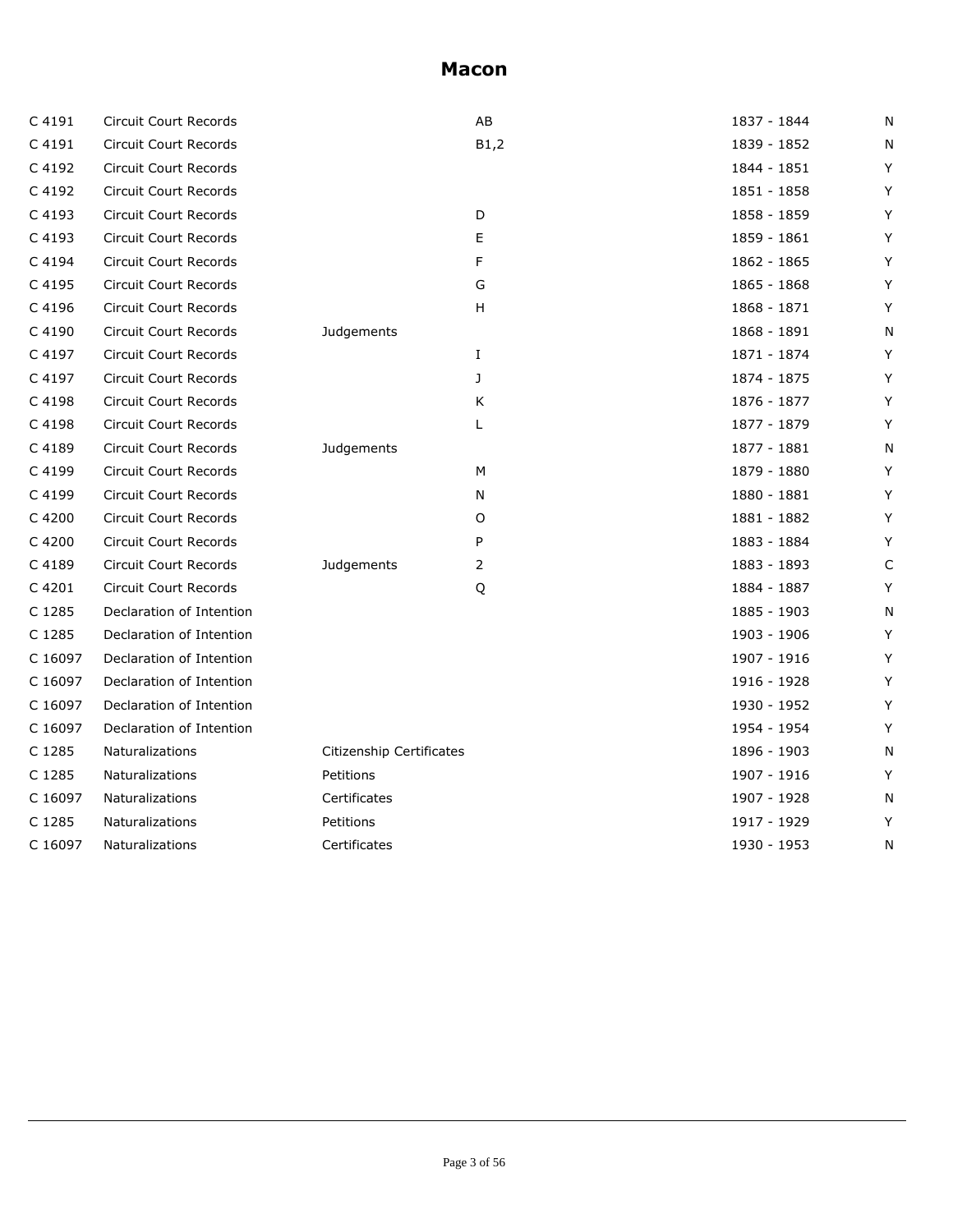# **Collector**

| Reel<br>Number | <b>Title</b> | <b>Subtitle</b>                          | Vol | <b>Scope and Content</b> | Date        | <b>Indexed</b> |
|----------------|--------------|------------------------------------------|-----|--------------------------|-------------|----------------|
| C 64543        | Taxes        | Personal Property                        |     |                          | 1874 - 1875 | N              |
| C 64543        | Taxes        | Personal Property                        |     |                          | 1882 - 1882 | N              |
| C 64543        | <b>Taxes</b> | Real Estate                              |     |                          | 1882 - 1882 | N              |
| C 52077        | Taxes        | Railroad                                 |     |                          | 1929 - 1940 | N              |
| C 51849        | Taxes        | Real Estate (Range 15)                   |     |                          | 1936 - 1936 | N              |
| C 51849        | Taxes        | Real Estate (Range 16)                   |     |                          | 1936 - 1936 | N              |
| C 51849        | Taxes        | Real Estate (Range 13)                   |     |                          | 1936 - 1936 | N              |
| C 51849        | Taxes        | Real Estate (Range 17)                   |     |                          | 1936 - 1936 | N              |
| C 51849        | Taxes        | Real Estate (Range 14)                   |     |                          | 1936 - 1936 | N              |
| C 51850        | Taxes        | Real Estate (Range 17)                   |     |                          | 1937 - 1937 | N              |
| C 51966        | Taxes        | Real<br>Estate/Delinquent<br>(and prior) |     |                          | 1937 - 1937 | N              |
| C 51850        | Taxes        | Real Estate (Range 13)                   |     |                          | 1937 - 1937 | N              |
| C 51850        | Taxes        | Real Estate (Range 14)                   |     |                          | 1937 - 1937 | N              |
| C 51850        | Taxes        | Real Estate (Range 15)                   |     |                          | 1937 - 1937 | N              |
| C 51850        | Taxes        | Real Estate (Range 16)                   |     |                          | 1937 - 1937 | N              |
| C 51983        | Taxes        | Personal<br>Property/Delinquent          |     |                          | 1937 - 1943 | N              |
| C 51851        | Taxes        | Real Estate (Range 17)                   |     |                          | 1938 - 1938 | N              |
| C 51851        | Taxes        | Real Estate (Range 16)                   |     |                          | 1938 - 1938 | N              |
| C 51851        | Taxes        | Real Estate (Range 15)                   |     |                          | 1938 - 1938 | N              |
| C 51851        | Taxes        | Real Estate (Range 14)                   |     |                          | 1938 - 1938 | N              |
| C 51966        | Taxes        | Real<br>Estate/Delinquent<br>(and prior) |     |                          | 1938 - 1938 | N              |
| C 51851        | Taxes        | Real Estate (Range 13)                   |     |                          | 1938 - 1938 | N              |
| C 51852        | Taxes        | Real Estate (Range 13)                   |     |                          | 1939 - 1939 | N              |
| C 51852        | Taxes        | Real Estate (Range 16)                   |     |                          | 1939 - 1939 | N              |
| C 51967        | Taxes        | Real<br>Estate/Delinquent<br>(and prior) |     |                          | 1939 - 1939 | N              |
| C 51852        | Taxes        | Real Estate (Range 15)                   |     |                          | 1939 - 1939 | N              |
| C 51852        | Taxes        | Real Estate (Range 17)                   |     |                          | 1939 - 1939 | N              |
| C 51852        | Taxes        | Real Estate (Range 14)                   |     |                          | 1939 - 1939 | N              |
| C 51853        | Taxes        | Real Estate (Range 17)                   |     |                          | 1940 - 1940 | N              |
| C 51853        | Taxes        | Real Estate (Range 13)                   |     |                          | 1940 - 1940 | N              |
| C 51967        | Taxes        | Real<br>Estate/Delinquent<br>(and prior) |     |                          | 1940 - 1940 | N              |
| C 51853        | Taxes        | Real Estate (Range 14)                   |     |                          | 1940 - 1940 | N              |
| C 51853        | Taxes        | Real Estate (Range 16)                   |     |                          | 1940 - 1940 | N              |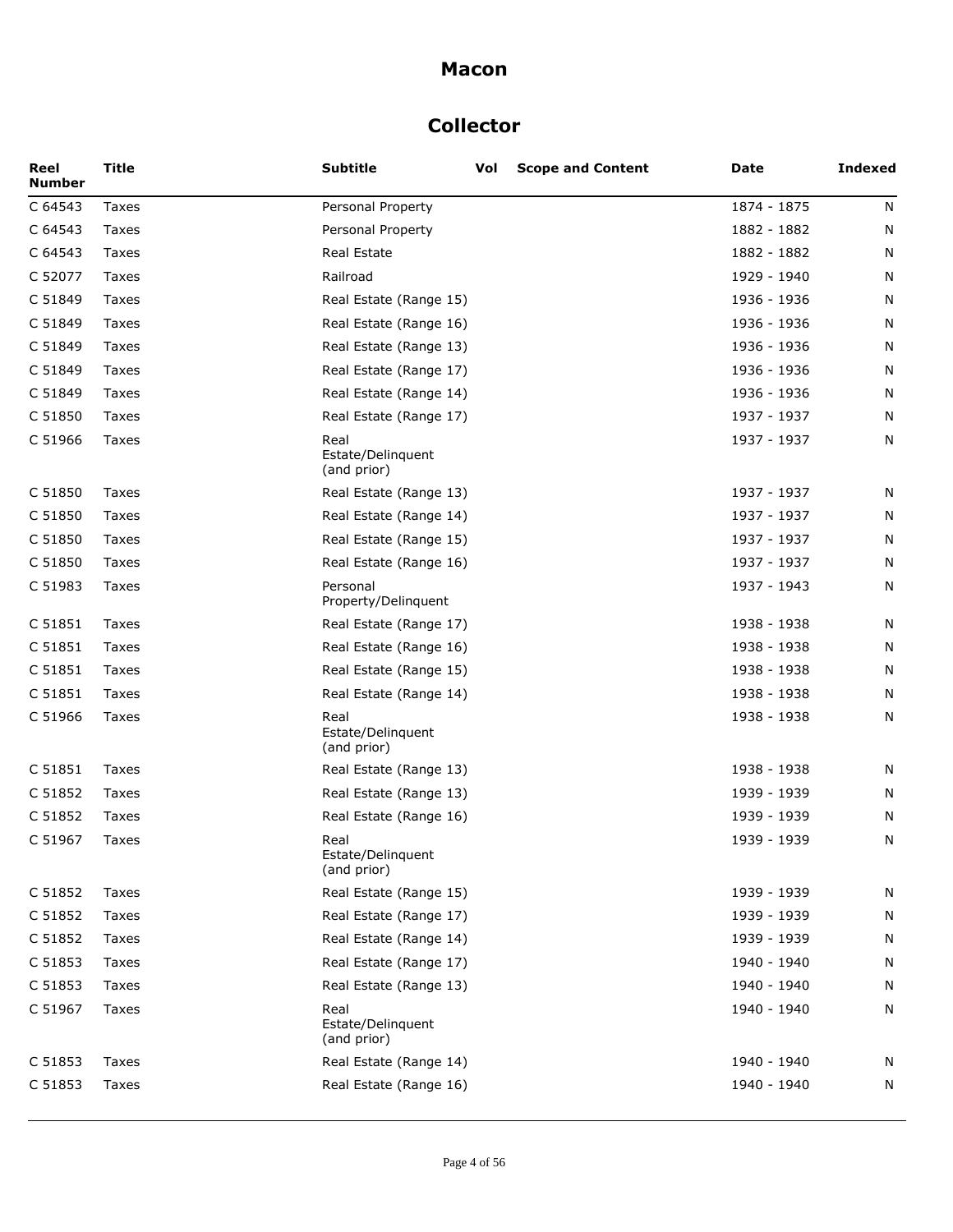| C 51853 | Taxes | Real Estate (Range 15)                   | 1940 - 1940 | N |
|---------|-------|------------------------------------------|-------------|---|
| C 51967 | Taxes | Real<br>Estate/Delinguent<br>(and prior) | 1941 - 1941 | N |
| C 51854 | Taxes | Real Estate (Range 13)                   | 1941 - 1941 | N |
| C 51854 | Taxes | Real Estate (Range 14)                   | 1941 - 1941 | N |
| C 51854 | Taxes | Real Estate (Range 15)                   | 1941 - 1941 | N |
| C 51854 | Taxes | Real Estate (Range 16)                   | 1941 - 1941 | N |
| C 51854 | Taxes | Real Estate (Range 17)                   | 1941 - 1941 | N |
| C 52077 | Taxes | Railroad                                 | 1941 - 1951 | N |
| C 51855 | Taxes | Real Estate (Range 15)                   | 1942 - 1942 | N |
| C 51855 | Taxes | Real Estate (Range 16)                   | 1942 - 1942 | N |
| C 51855 | Taxes | Real Estate (Range 17)                   | 1942 - 1942 | N |
| C 51855 | Taxes | Real Estate (Range 13)                   | 1942 - 1942 | N |
| C 51855 | Taxes | Real Estate (Range 14)                   | 1942 - 1942 | N |
| C 51968 | Taxes | Real<br>Estate/Delinguent<br>(and prior) | 1942 - 1942 | N |
| C 51856 | Taxes | Real Estate (Range 15)                   | 1943 - 1943 | N |
| C 51968 | Taxes | Real<br>Estate/Delinguent<br>(and prior) | 1943 - 1943 | N |
| C 51856 | Taxes | Real Estate (Range 16)                   | 1943 - 1943 | N |
| C 51856 | Taxes | Real Estate (Range 14)                   | 1943 - 1943 | N |
| C 51856 | Taxes | Real Estate (Range 13)                   | 1943 - 1943 | N |
| C 51856 | Taxes | Real Estate (Range 17)                   | 1943 - 1943 | N |
| C 51968 | Taxes | Real<br>Estate/Delinguent<br>(and prior) | 1944 - 1944 | N |
| C 51857 | Taxes | Real Estate (Range 13)                   | 1944 - 1944 | N |
| C 51857 | Taxes | Real Estate (Range 15)                   | 1944 - 1944 | N |
| C 51857 | Taxes | Real Estate (Range 14)                   | 1944 - 1944 | N |
| C 51857 | Taxes | Real Estate (Range 17)                   | 1944 - 1944 | N |
| C 51857 | Taxes | Real Estate (Range 16)                   | 1944 - 1944 | N |
| C 51858 | Taxes | Real Estate (Range 17)                   | 1945 - 1945 | N |
| C 51858 | Taxes | Real Estate (Range 14)                   | 1945 - 1945 | N |
| C 51858 | Taxes | Real Estate (Range 13)                   | 1945 - 1945 | N |
| C 51858 | Taxes | Real Estate (Range 15)                   | 1945 - 1945 | N |
| C 51968 | Taxes | Real<br>Estate/Delinquent<br>(and prior) | 1945 - 1945 | N |
| C 51858 | Taxes | Real Estate (Range 16)                   | 1945 - 1945 | N |
| C 51983 | Taxes | Personal<br>Property/Delinquent          | 1945 - 1951 | N |
| C 51968 | Taxes | Real<br>Estate/Delinquent<br>(and prior) | 1946 - 1946 | N |
| C 51859 | Taxes | Real Estate (Range 17)                   | 1946 - 1946 | N |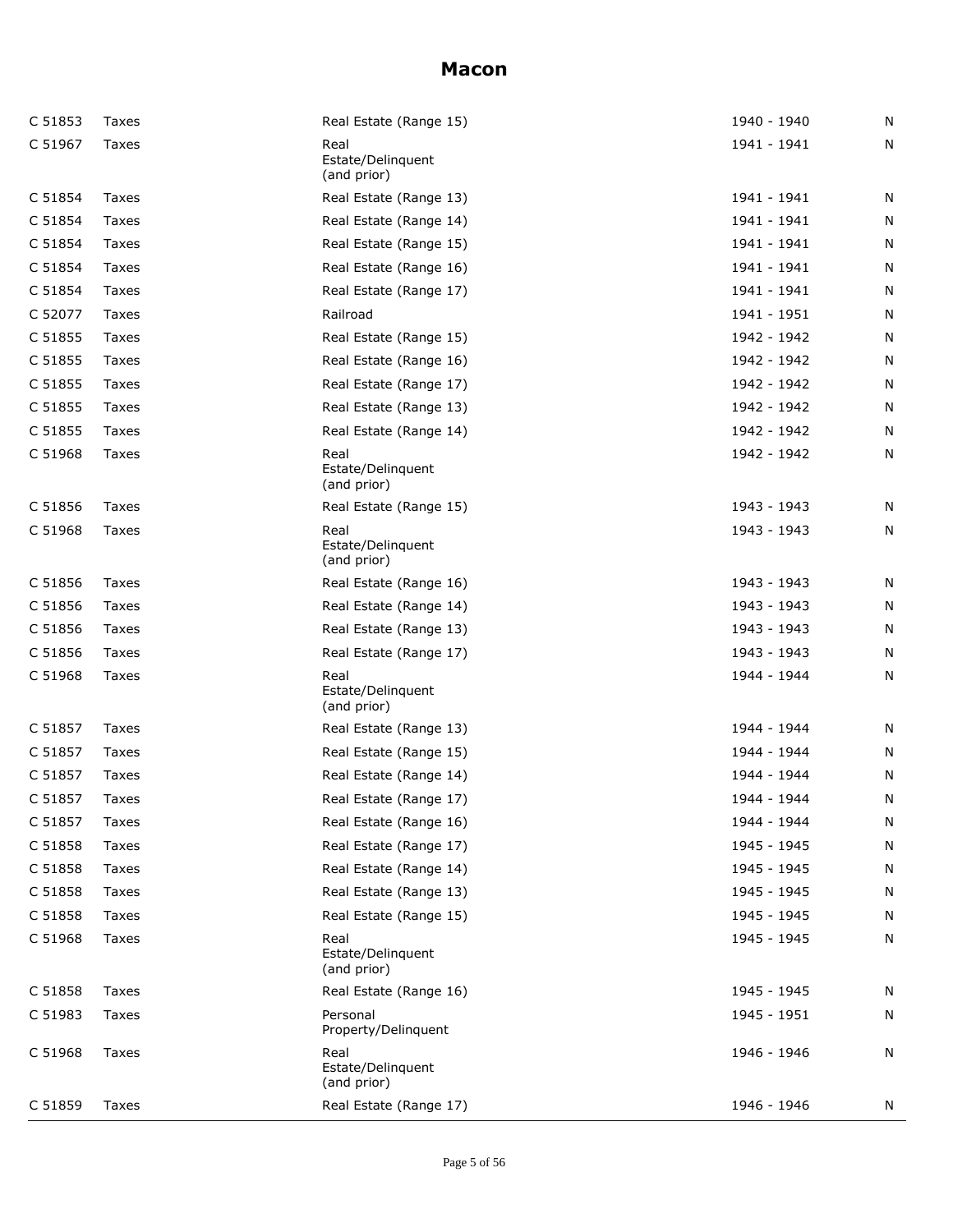| C 51859 | Taxes        | Real Estate (Range 16)                   | 1946 - 1946 | N |
|---------|--------------|------------------------------------------|-------------|---|
| C 51859 | Taxes        | Real Estate (Range 15)                   | 1946 - 1946 | N |
| C 51859 | Taxes        | Real Estate (Range 14)                   | 1946 - 1946 | N |
| C 51859 | Taxes        | Real Estate (Range 13)                   | 1946 - 1946 | N |
| C 51860 | Taxes        | Real Estate (Range 16)                   | 1947 - 1947 | N |
| C 51860 | Taxes        | Real Estate (Range 15)                   | 1947 - 1947 | N |
| C 51968 | Taxes        | Real<br>Estate/Delinguent<br>(and prior) | 1947 - 1947 | N |
| C 51860 | Taxes        | Real Estate (Range 14)                   | 1947 - 1947 | N |
| C 51860 | Taxes        | Real Estate (Range 13)                   | 1947 - 1947 | N |
| C 51860 | Taxes        | Real Estate (Range 17)                   | 1947 - 1947 | N |
| C 51861 | Taxes        | Real Estate (Range 14)                   | 1948 - 1948 | N |
| C 51969 | Taxes        | Real<br>Estate/Delinguent<br>(and prior) | 1948 - 1948 | N |
| C 51861 | Taxes        | Real Estate (Range 16)                   | 1948 - 1948 | N |
| C 51861 | Taxes        | Real Estate (Range 14)                   | 1948 - 1948 | N |
| C 51861 | Taxes        | Real Estate (Range 13)                   | 1948 - 1948 | N |
| C 51861 | Taxes        | Real Estate (Range 17)                   | 1948 - 1948 | N |
| C 51969 | Taxes        | Real<br>Estate/Delinguent<br>(and prior) | 1949 - 1949 | N |
| C 51862 | Taxes        | Real Estate (Range 16)                   | 1949 - 1949 | N |
| C 51862 | Taxes        | Real Estate (Range 17)                   | 1949 - 1949 | N |
| C 51862 | Taxes        | Real Estate (Range 15)                   | 1949 - 1949 | N |
| C 51862 | Taxes        | Real Estate (Range 14)                   | 1949 - 1949 | N |
| C 51862 | Taxes        | Real Estate (Range 13)                   | 1949 - 1949 | N |
| C 51969 | Taxes        | Real<br>Estate/Delinquent<br>(and prior) | 1950 - 1950 | N |
| C 51863 | Taxes        | Real Estate (Range 17)                   | 1950 - 1950 | N |
| C 51863 | Taxes        | Real Estate (Range 16)                   | 1950 - 1950 | N |
| C 51863 | Taxes        | Real Estate (Range 15)                   | 1950 - 1950 | N |
| C 51863 | <b>Taxes</b> | Real Estate (Range 14)                   | 1950 - 1950 | N |
| C 51863 | Taxes        | Real Estate (Range 13)                   | 1950 - 1950 | N |
| C 51969 | Taxes        | Real<br>Estate/Delinquent<br>(and prior) | 1951 - 1951 | N |
| C 51864 | Taxes        | Real Estate (Range 13)                   | 1951 - 1951 | N |
| C 51864 | Taxes        | Real Estate (Range 17)                   | 1951 - 1951 | N |
| C 51864 | Taxes        | Real Estate (Range 16)                   | 1951 - 1951 | N |
| C 51864 | Taxes        | Real Estate (Range 14)                   | 1951 - 1951 | N |
| C 51864 | Taxes        | Real Estate (Range 15)                   | 1951 - 1951 | N |
| C 51865 | Taxes        | Real Estate (Range 16)                   | 1952 - 1952 | N |
| C 51865 | Taxes        | Real Estate (Range 15)                   | 1952 - 1952 | N |
|         |              |                                          |             |   |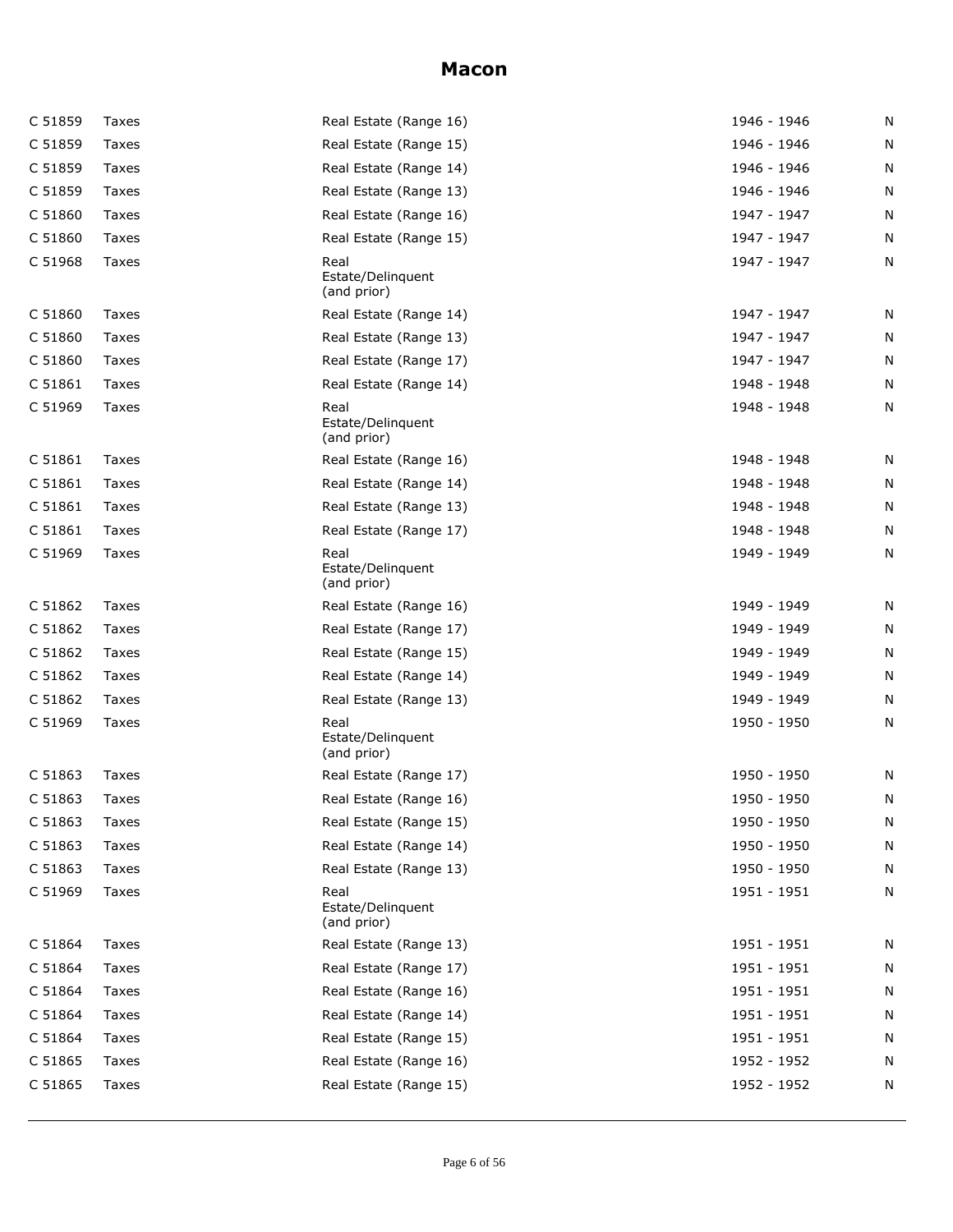| C 51865 | Taxes | Real Estate (Range 14)                   | 1952 - 1952 | N |
|---------|-------|------------------------------------------|-------------|---|
| C 51865 | Taxes | Real Estate (Range 13)                   | 1952 - 1952 | N |
| C 51969 | Taxes | Real<br>Estate/Delinquent<br>(and prior) | 1952 - 1952 | N |
| C 51865 | Taxes | Real Estate (Range 17)                   | 1952 - 1952 | N |
| C 52078 | Taxes | Railroad                                 | 1952 - 1962 | N |
| C 51984 | Taxes | Personal<br>Property/Delinquent          | 1952 - 1964 | N |
| C 51969 | Taxes | Real<br>Estate/Delinquent<br>(and prior) | 1953 - 1953 | N |
| C 51866 | Taxes | Real Estate (Range 13)                   | 1953 - 1953 | N |
| C 51866 | Taxes | Real Estate (Range 15)                   | 1953 - 1953 | N |
| C 51866 | Taxes | Real Estate (Range 16)                   | 1953 - 1953 | N |
| C 51866 | Taxes | Real Estate (Range 17)                   | 1953 - 1953 | Ν |
| C 51866 | Taxes | Real Estate (Range 14)                   | 1953 - 1953 | N |
| C 51867 | Taxes | Real Estate (Range 17)                   | 1954 - 1954 | N |
| C 51867 | Taxes | Real Estate (Range 13)                   | 1954 - 1954 | N |
| C 51867 | Taxes | Real Estate (Range 14)                   | 1954 - 1954 | Ν |
| C 51867 | Taxes | Real Estate (Range 16)                   | 1954 - 1954 | N |
| C 51969 | Taxes | Real<br>Estate/Delinquent<br>(and prior) | 1954 - 1954 | N |
| C 51867 | Taxes | Real Estate (Range 15)                   | 1954 - 1954 | N |
| C 51868 | Taxes | Real Estate (Range 13)                   | 1955 - 1955 | N |
| C 51868 | Taxes | Real Estate (Range 14)                   | 1955 - 1955 | N |
| C 51868 | Taxes | Real Estate (Range 15)                   | 1955 - 1955 | N |
| C 51868 | Taxes | Real Estate (Range 16)                   | 1955 - 1955 | N |
| C 51868 | Taxes | Real Estate (Range 17)                   | 1955 - 1955 | N |
| C 51969 | Taxes | Real<br>Estate/Delinguent<br>(and prior) | 1955 - 1955 | N |
| C 51970 | Taxes | Real<br>Estate/Delinguent<br>(and prior) | 1956 - 1956 | N |
| C 51869 | Taxes | Real Estate (Range 15)                   | 1956 - 1956 | N |
| C 51869 | Taxes | Real Estate (Range 13)                   | 1956 - 1956 | Ν |
| C 51869 | Taxes | Real Estate (Range 14)                   | 1956 - 1956 | N |
| C 51869 | Taxes | Real Estate (Range 16)                   | 1956 - 1956 | N |
| C 51869 | Taxes | Real Estate (Range 17)                   | 1956 - 1956 | Ν |
| C 51970 | Taxes | Real<br>Estate/Delinquent<br>(and prior) | 1957 - 1957 | Ν |
| C 51870 | Taxes | Real Estate (Range 13)                   | 1957 - 1957 | N |
| C 51870 | Taxes | Real Estate (Range 14)                   | 1957 - 1957 | Ν |
| C 51870 | Taxes | Real Estate (Range 15)                   | 1957 - 1957 | N |
| C 51870 | Taxes | Real Estate (Range 16)                   | 1957 - 1957 | N |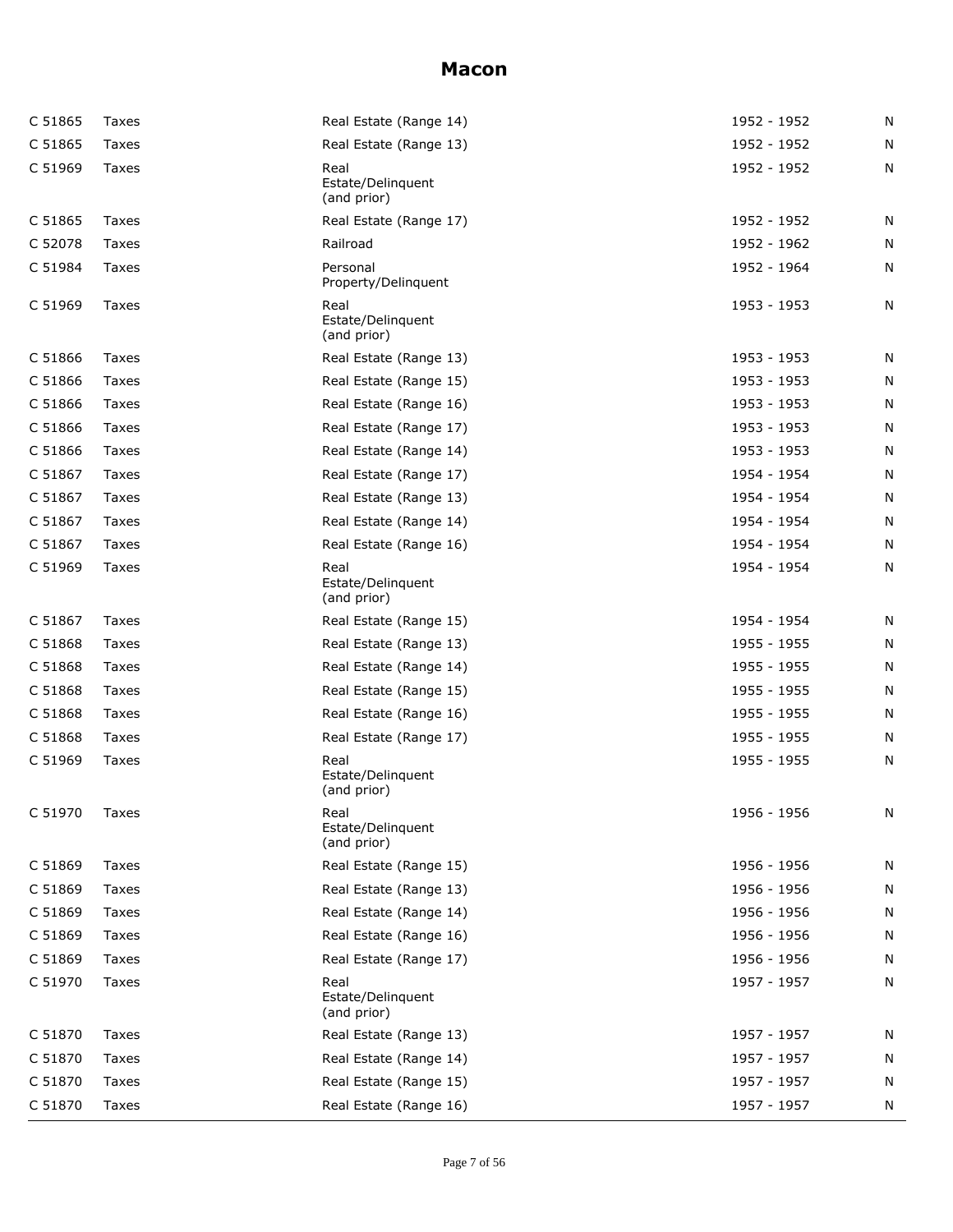| C 51870 | Taxes        | Real Estate (Range 17)                   | 1957 - 1957   | N |
|---------|--------------|------------------------------------------|---------------|---|
| C 51872 | Taxes        | Real Estate (Range 17)                   | 1958 - 1958   | N |
| C 51970 | Taxes        | Real<br>Estate/Delinquent<br>(and prior) | 1958 - 1958   | N |
| C 51871 | Taxes        | Real Estate (Range 13)                   | 1958 - 1958   | N |
| C 51871 | Taxes        | Real Estate (Range 14)                   | 1958 - 1958   | N |
| C 51872 | Taxes        | Real Estate (Range 16)                   | 1958 - 1958   | N |
| C 51871 | Taxes        | Real Estate (Range 15)                   | 1958 - 1958   | N |
| C 51873 | Taxes        | Real Estate (Range 17)                   | 1959 - 1959   | N |
| C 51872 | Taxes        | Real Estate (Range 13)                   | 1959 - 1959   | N |
| C 51872 | Taxes        | Real Estate (Range 14<br>Macon/City)     | 1959 - 1959   | N |
| C 51873 | Taxes        | Real Estate (Range 14<br>Rural)          | 1959 - 1959   | N |
| C 51873 | Taxes        | Real Estate (Range 15)                   | 1959 - 1959   | N |
| C 51873 | Taxes        | Real Estate (Range 16)                   | 1959 - 1959   | N |
| C 51970 | Taxes        | Real<br>Estate/Delinquent<br>(and prior) | 1959 - 1959   | N |
| C 51875 | Taxes        | Real Estate (Range 17)                   | 1960 - 1960   | N |
| C 51970 | Taxes        | Real<br>Estate/Delinquent<br>(and prior) | 1960 - 1960   | N |
| C 51875 | Taxes        | Real Estate (Range 16)                   | 1960 - 1960   | N |
| C 51874 | Taxes        | Real Estate (Range 13)                   | 1960 - 1960   | N |
| C 51874 | Taxes        | Real Estate (Range 14<br>Macon/City)     | 1960 - 1960   | N |
| C 51874 | Taxes        | Real Estate (Range 14<br>Rural)          | 1960 - 1960   | N |
| C 51874 | Taxes        | Real Estate (Range 15)                   | 1960 - 1960   | N |
| C 51970 | Taxes        | Real<br>Estate/Delinquent<br>(and prior) | 1961 - 1961   | N |
| C 51875 | <b>Taxes</b> | Real Estate (Range 13)                   | $1961 - 1961$ | N |
| C 51876 | Taxes        | Real Estate (Range 14<br>Macon/City)     | 1961 - 1961   | N |
| C 51876 | Taxes        | Real Estate (Range 17)                   | 1961 - 1961   | N |
| C 51876 | Taxes        | Real Estate (Range 15)                   | 1961 - 1961   | N |
| C 51876 | Taxes        | Real Estate (Range 16)                   | 1961 - 1961   | N |
| C 51875 | Taxes        | Real Estate (Range 14<br>Rural)          | 1961 - 1961   | N |
| C 51970 | Taxes        | Real<br>Estate/Delinquent<br>(and prior) | 1962 - 1962   | N |
| C 51877 | Taxes        | Real Estate (Range 13)                   | 1962 - 1962   | N |
| C 51877 | Taxes        | Real Estate (Range 14<br>Macon/City)     | 1962 - 1962   | N |
| C 51877 | Taxes        | Real Estate (Range 14<br>Rural)          | 1962 - 1962   | N |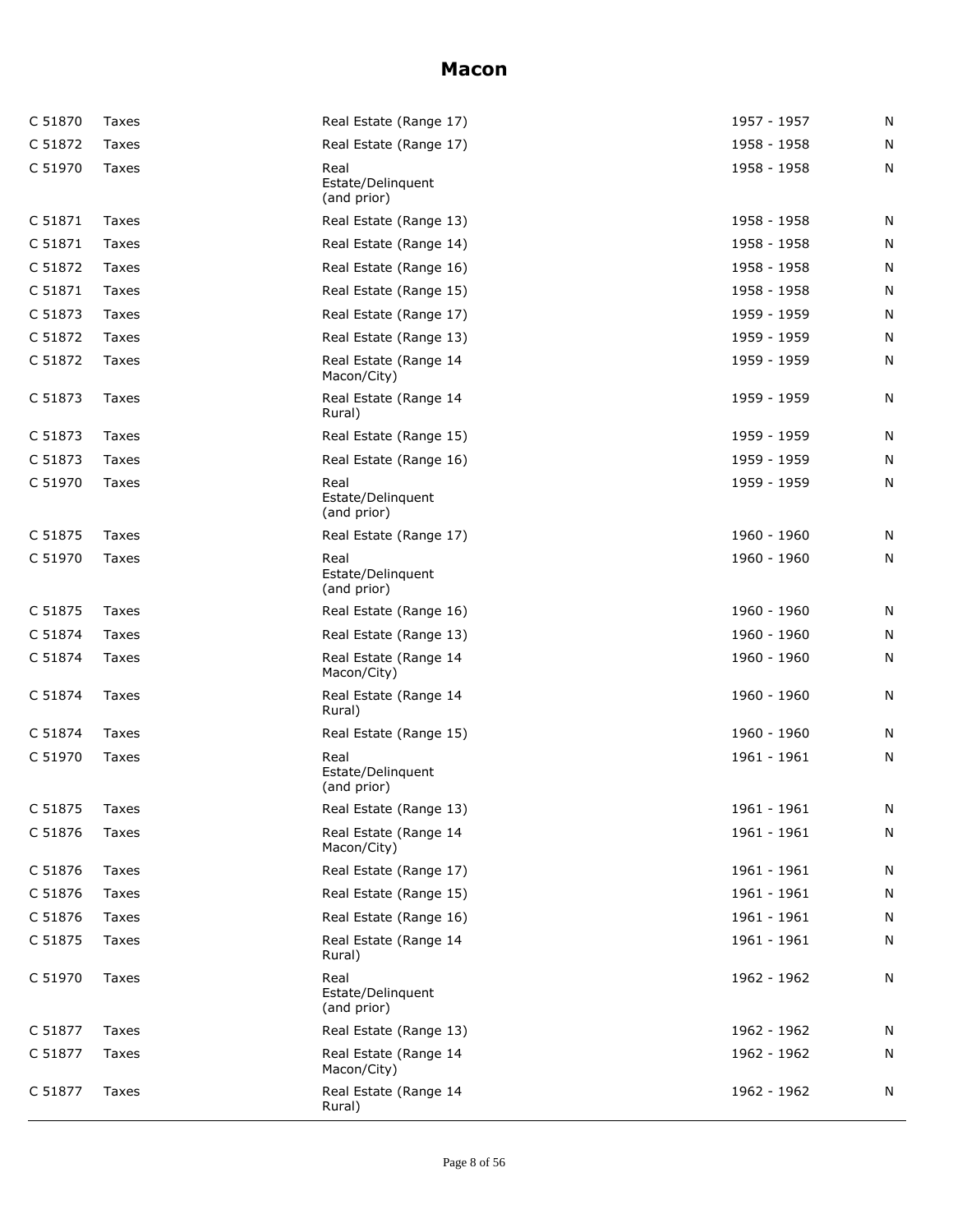| C 51878 | Taxes        | Real Estate (Range 15)                          | 1962 - 1962 | N |
|---------|--------------|-------------------------------------------------|-------------|---|
| C 51878 | Taxes        | Real Estate (Range 16)                          | 1962 - 1962 | N |
| C 51878 | Taxes        | Real Estate (Range 17)                          | 1962 - 1962 | N |
| C 51995 | Taxes        | Personal & Real Estate<br>(Range 16)            | 1963 - 1963 | N |
| C 51994 | Taxes        | Personal & Real Estate<br>(Range 15)            | 1963 - 1963 | N |
| C 51994 | Taxes        | Personal & Real Estate<br>(Range 14 Macon/City) | 1963 - 1963 | N |
| C 51993 | Taxes        | Personal & Real Estate<br>(Range 13)            | 1963 - 1963 | N |
| C 51970 | Taxes        | Real<br>Estate/Delinquent<br>(and prior)        | 1963 - 1963 | N |
| C 51993 | Taxes        | Personal & Real Estate<br>(Range 14)            | 1963 - 1963 | N |
| C 52078 | Taxes        | Railroad                                        | 1963 - 1965 | N |
| C 51970 | Taxes        | Real<br>Estate/Delinquent<br>(and prior)        | 1964 - 1964 | N |
| C 51995 | Taxes        | Personal & Real Estate<br>(Range 13)            | 1964 - 1964 | N |
| C 51996 | Taxes        | Personal & Real Estate<br>(Range 14)            | 1964 - 1964 | N |
| C 51996 | Taxes        | Personal & Real Estate<br>(Range 14 Macon/City) | 1964 - 1964 | N |
| C 51997 | Taxes        | Personal & Real Estate<br>(Range 15)            | 1964 - 1964 | N |
| C 51997 | Taxes        | Personal & Real Estate<br>(Range 16)            | 1964 - 1964 | N |
| C 51998 | Taxes        | Personal & Real Estate<br>(Range 17)            | 1964 - 1964 | N |
| C 51999 | Taxes        | Personal & Real Estate<br>(Range 14)            | 1965 - 1965 | N |
| C 51999 | Taxes        | Personal & Real Estate<br>(Range 14 Macon/City) | 1965 - 1965 | N |
| C 52001 | <b>Taxes</b> | Personal & Real Estate<br>(Range 17)            | 1965 - 1965 | N |
| C 52000 | Taxes        | Personal & Real Estate<br>(Range 16)            | 1965 - 1965 | N |
| C 51998 | Taxes        | Personal & Real Estate<br>(Range 13)            | 1965 - 1965 | N |
| C 52000 | Taxes        | Personal & Real Estate<br>(Range 15)            | 1965 - 1965 | N |
| C 52051 | Taxes        | Personal & Real<br>Estate/Delinguent            | 1965 - 1966 | N |
| C 52001 | Taxes        | Personal & Real Estate<br>(Range 13)            | 1966 - 1966 | N |
| C 52001 | Taxes        | Personal & Real Estate<br>(Range 14 Macon/City) | 1966 - 1966 | N |
| C 52002 | Taxes        | Personal & Real Estate<br>(Range 14)            | 1966 - 1966 | N |
|         |              |                                                 |             |   |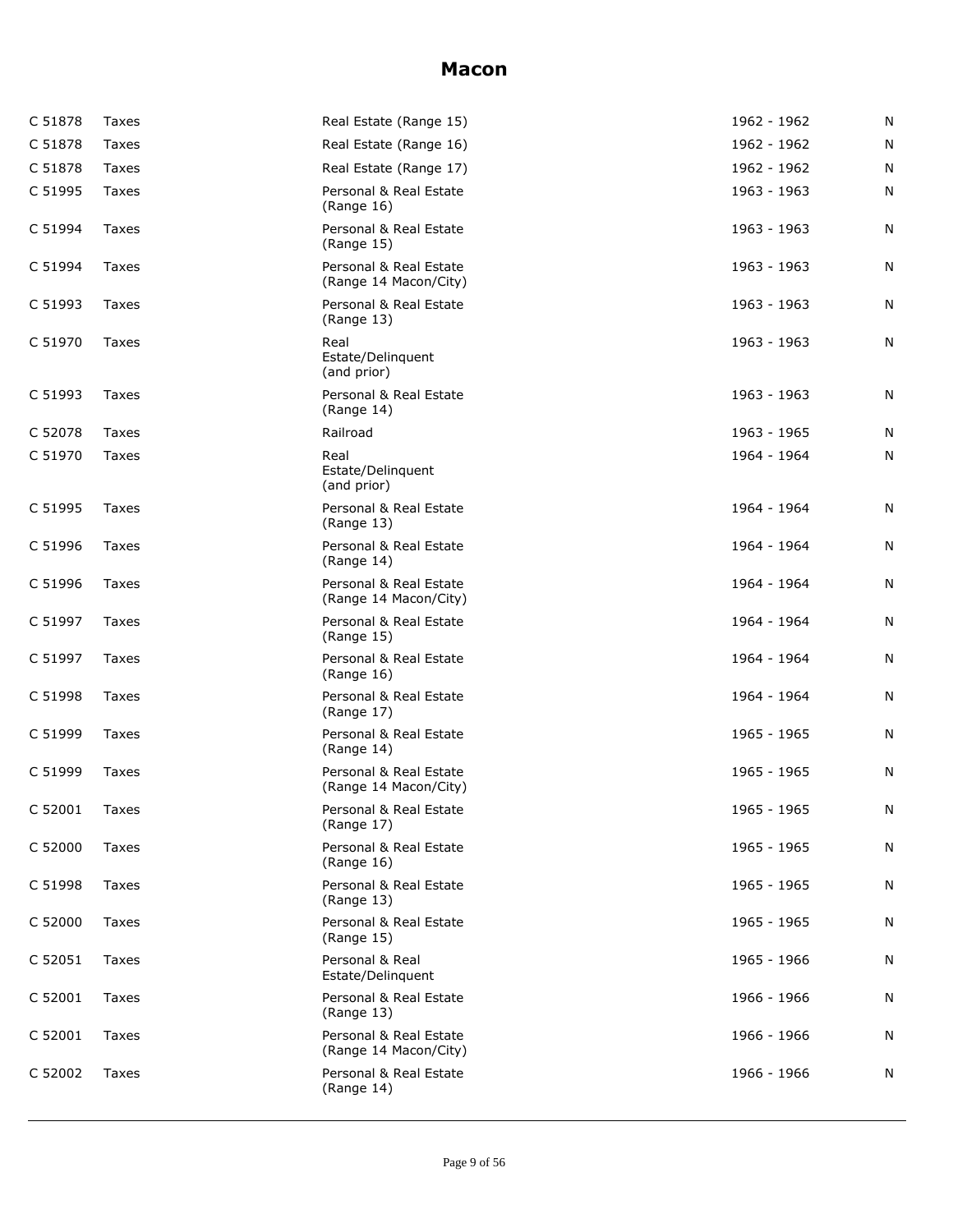| C 52002 | Taxes | Personal & Real Estate<br>(Range 15)            | 1966 - 1966 | N |
|---------|-------|-------------------------------------------------|-------------|---|
| C 52003 | Taxes | Personal & Real Estate<br>(Range 16)            | 1966 - 1966 | N |
| C 52003 | Taxes | Personal & Real Estate<br>(Range 17)            | 1966 - 1966 | N |
| C 52005 | Taxes | Personal & Real Estate<br>(Range 14 Macon/City) | 1967 - 1967 | N |
| C 52006 | Taxes | Personal & Real Estate<br>(Range 17)            | 1967 - 1967 | N |
| C 52005 | Taxes | Personal & Real Estate<br>(Range 15)            | 1967 - 1967 | N |
| C 52004 | Taxes | Personal & Real Estate<br>(Range 14)            | 1967 - 1967 | N |
| C 52004 | Taxes | Personal & Real Estate<br>(Range 13)            | 1967 - 1967 | N |
| C 52006 | Taxes | Personal & Real Estate<br>(Range 16)            | 1967 - 1967 | N |
| C 52051 | Taxes | Personal & Real<br>Estate/Delinquent            | 1967 - 1968 | N |
| C 52006 | Taxes | Personal & Real Estate<br>(Range 13)            | 1968 - 1968 | N |
| C 52007 | Taxes | Personal & Real Estate<br>(Range 14 Macon/City) | 1968 - 1968 | N |
| C 52008 | Taxes | Personal & Real Estate<br>(Range 14)            | 1968 - 1968 | N |
| C 52009 | Taxes | Personal & Real Estate<br>(Range 15)            | 1968 - 1968 | N |
| C 52009 | Taxes | Personal & Real Estate<br>(Range 16)            | 1968 - 1968 | N |
| C 52010 | Taxes | Personal & Real Estate<br>(Range 17)            | 1968 - 1968 | N |
| C 52013 | Taxes | Personal & Real Estate<br>(Range 15)            | 1969 - 1969 | N |
| C 52010 | Taxes | Personal & Real Estate<br>(Range 13)            | 1969 - 1969 | N |
| C 52014 | Taxes | Personal & Real Estate<br>(Range 17)            | 1969 - 1969 | N |
| C 52012 | Taxes | Personal & Real Estate<br>(Range 14 Macon/City) | 1969 - 1969 | N |
| C 52013 | Taxes | Personal & Real Estate<br>(Range 16)            | 1969 - 1969 | N |
| C 52011 | Taxes | Personal & Real Estate<br>(Range 14)            | 1969 - 1969 | N |
| C 52018 | Taxes | Personal & Real Estate<br>(Range 17)            | 1970 - 1970 | N |
| C 52014 | Taxes | Personal & Real Estate<br>(Range 13)            | 1970 - 1970 | N |
| C 52015 | Taxes | Personal & Real Estate<br>(Range 14)            | 1970 - 1970 | N |
| C 52016 | Taxes | Personal & Real Estate<br>(Range 14 Macon/City) | 1970 - 1970 | N |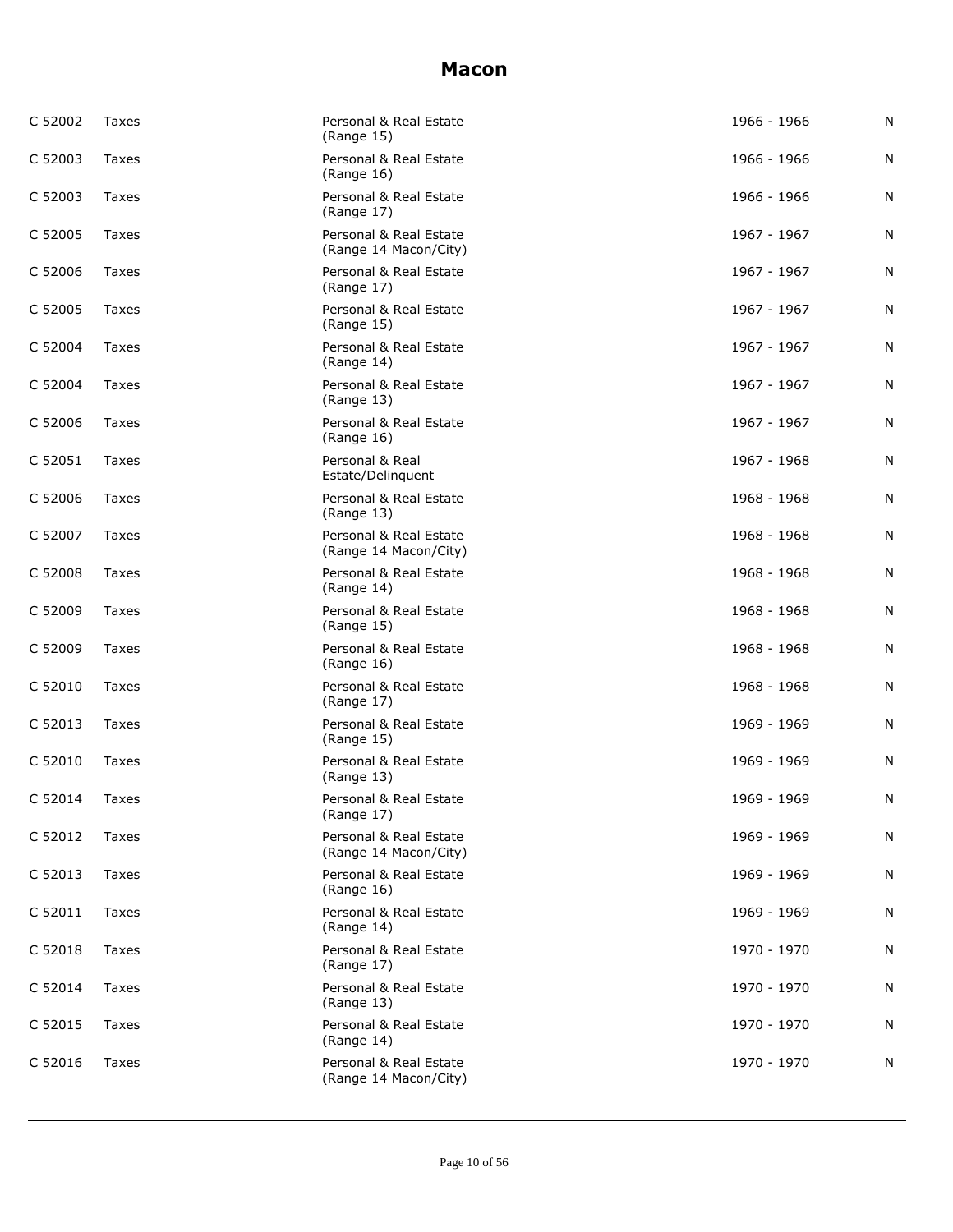| C 52017 | Taxes | Personal & Real Estate<br>(Range 16)            | 1970 - 1970 | N |
|---------|-------|-------------------------------------------------|-------------|---|
| C 52052 | Taxes | Personal & Real<br>Estate/Delinguent            | 1970 - 1970 | N |
| C 52017 | Taxes | Personal & Real Estate<br>(Range 15)            | 1970 - 1970 | N |
| C 52018 | Taxes | Personal & Real Estate<br>(Range 13)            | 1971 - 1971 | N |
| C 52019 | Taxes | Personal & Real Estate<br>(Range 14)            | 1971 - 1971 | N |
| C 52020 | Taxes | Personal & Real Estate<br>(Range 14 Macon/City) | 1971 - 1971 | N |
| C 52020 | Taxes | Personal & Real Estate<br>(Range 15)            | 1971 - 1971 | N |
| C 52021 | Taxes | Personal & Real Estate<br>(Range 16)            | 1971 - 1971 | N |
| C 52021 | Taxes | Personal & Real Estate<br>(Range 17)            | 1971 - 1971 | N |
| C 52052 | Taxes | Personal & Real<br>Estate/Delinquent            | 1971 - 1971 | N |
| C 65916 | Taxes | <b>Collector's Deeds</b>                        | 1971 - 2013 | N |
| C 52025 | Taxes | Personal & Real Estate<br>(Range 17)            | 1972 - 1972 | N |
| C 52052 | Taxes | Personal & Real<br>Estate/Delinquent            | 1972 - 1972 | N |
| C 52024 | Taxes | Personal & Real Estate<br>(Range 16)            | 1972 - 1972 | N |
| C 52022 | Taxes | Personal & Real Estate<br>(Range 14)            | 1972 - 1972 | N |
| C 52023 | Taxes | Personal & Real Estate<br>(Range 14 Macon/City) | 1972 - 1972 | N |
| C 52021 | Taxes | Personal & Real Estate<br>(Range 13)            | 1972 - 1972 | N |
| C 52024 | Taxes | Personal & Real Estate<br>(Range 15)            | 1972 - 1972 | N |
| C 52025 | Taxes | Personal & Real Estate<br>(Range 13)            | 1973 - 1973 | N |
| C 52025 | Taxes | Personal & Real Estate<br>(Range 14 Macon/City) | 1973 - 1973 | N |
| C 52026 | Taxes | Personal & Real Estate<br>(Range 14)            | 1973 - 1973 | N |
| C 52026 | Taxes | Personal & Real Estate<br>(Range 15)            | 1973 - 1973 | N |
| C 52027 | Taxes | Personal & Real Estate<br>(Range 16)            | 1973 - 1973 | N |
| C 52052 | Taxes | Personal & Real<br>Estate/Delinguent            | 1973 - 1973 | N |
| C 52027 | Taxes | Personal & Real Estate<br>(Range 17)            | 1973 - 1973 | N |
| C 52052 | Taxes | Personal & Real<br>Estate/Delinquent            | 1974 - 1974 | N |
| C 52027 | Taxes | Personal & Real Estate<br>(Range 13)            | 1974 - 1974 | N |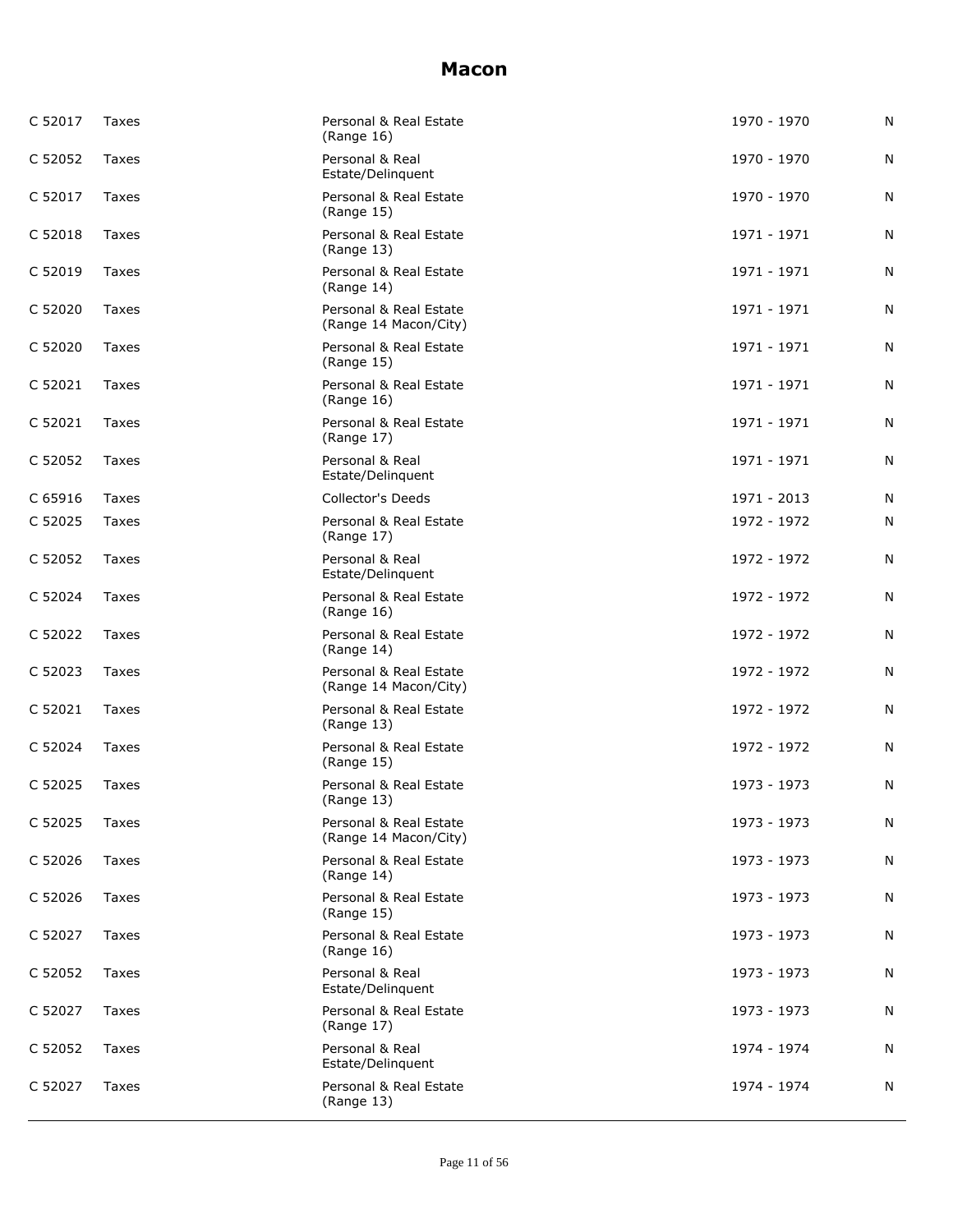| C 52028 | Taxes | Personal & Real Estate<br>(Range 14)            | 1974 - 1974 | N |
|---------|-------|-------------------------------------------------|-------------|---|
| C 52029 | Taxes | Personal & Real Estate<br>(Range 15)            | 1974 - 1974 | N |
| C 52028 | Taxes | Personal & Real Estate<br>(Range 14 Macon/City) | 1974 - 1974 | N |
| C 52030 | Taxes | Personal & Real Estate<br>(Range 17)            | 1974 - 1974 | N |
| C 52029 | Taxes | Personal & Real Estate<br>(Range 16)            | 1974 - 1974 | N |
| C 52030 | Taxes | Personal & Real Estate<br>(Range 14 Macon/City) | 1975 - 1975 | N |
| C 52031 | Taxes | Personal & Real Estate<br>(Range 14)            | 1975 - 1975 | N |
| C 52032 | Taxes | Personal & Real Estate<br>(Range 15)            | 1975 - 1975 | N |
| C 52032 | Taxes | Personal & Real Estate<br>(Range 16)            | 1975 - 1975 | N |
| C 52033 | Taxes | Personal & Real Estate<br>(Range 17)            | 1975 - 1975 | N |
| C 52030 | Taxes | Personal & Real Estate<br>(Range 13)            | 1975 - 1975 | N |
| C 52053 | Taxes | Personal & Real<br>Estate/Delinquent            | 1975 - 1976 | N |
| C 52034 | Taxes | Personal & Real Estate<br>(Range 15)            | 1976 - 1976 | N |
| C 52035 | Taxes | Personal & Real Estate<br>(Range 16)            | 1976 - 1976 | N |
| C 52034 | Taxes | Personal & Real Estate<br>(Range 14 Rural)      | 1976 - 1976 | N |
| C 52033 | Taxes | Personal & Real Estate<br>(Range 14 Macon/City) | 1976 - 1976 | N |
| C 52033 | Taxes | Personal & Real Estate<br>(Range 13)            | 1976 - 1976 | N |
| C 52035 | Taxes | Personal & Real Estate<br>(Range 17)            | 1976 - 1976 | N |
| C 52035 | Taxes | Personal & Real Estate<br>(Range 13)            | 1977 - 1977 | N |
| C 52038 | Taxes | Personal & Real Estate<br>(Range 17)            | 1977 - 1977 | N |
| C 52036 | Taxes | Personal & Real Estate<br>(Range 14 Macon/City) | 1977 - 1977 | N |
| C 52037 | Taxes | Personal & Real Estate<br>(Range 15)            | 1977 - 1977 | N |
| C 52036 | Taxes | Personal & Real Estate<br>(Range 14 Rural)      | 1977 - 1977 | N |
| C 52037 | Taxes | Personal & Real Estate<br>(Range 16)            | 1977 - 1977 | N |
| C 52053 | Taxes | Personal & Real<br>Estate/Delinquent            | 1977 - 1978 | N |
| C 52040 | Taxes | Personal & Real Estate<br>(Range 16)            | 1978 - 1978 | N |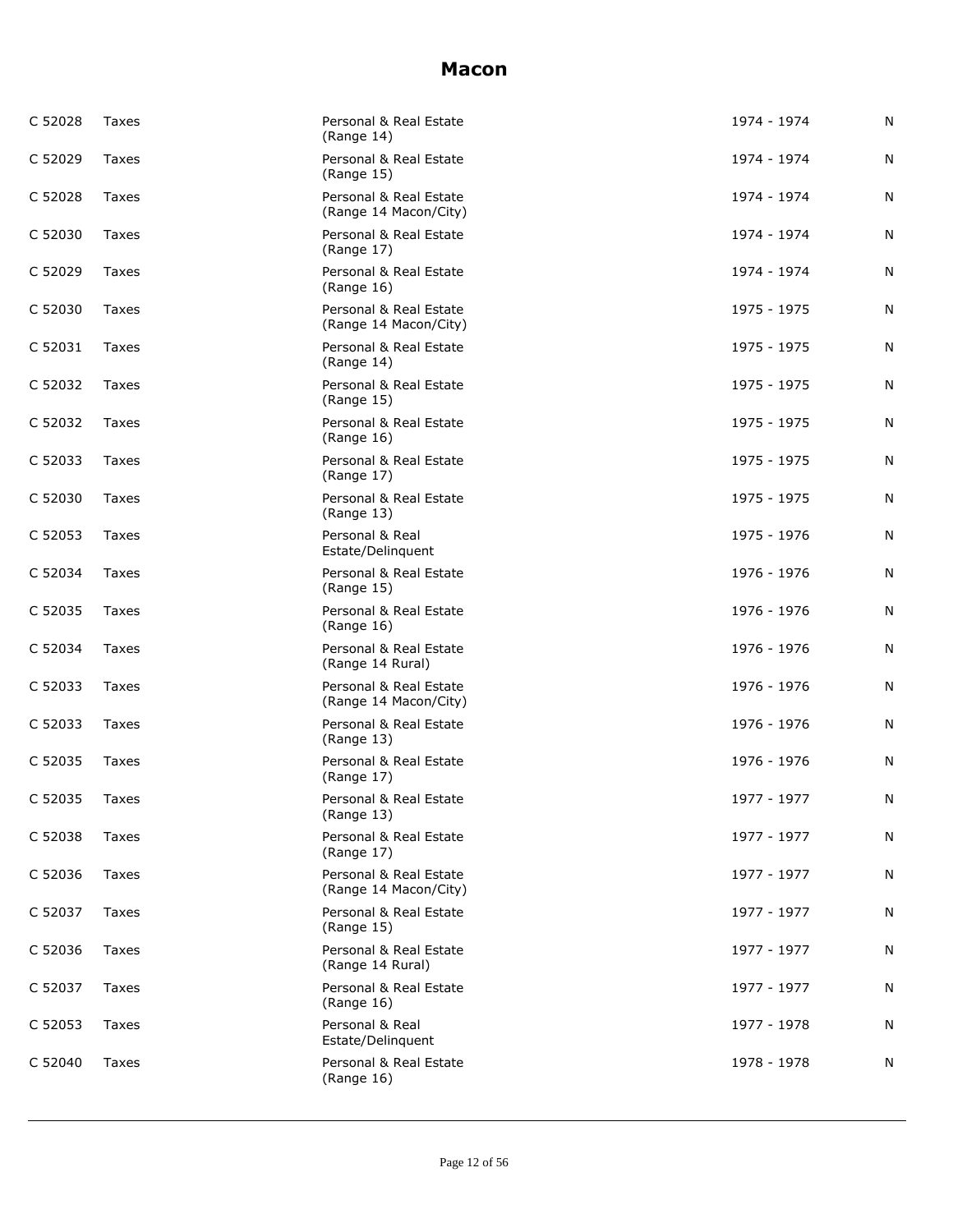| C 52038 | Taxes | Personal & Real Estate<br>(Range 13)            | 1978 - 1978 | N |
|---------|-------|-------------------------------------------------|-------------|---|
| C 52039 | Taxes | Personal & Real Estate<br>(Range 15)            | 1978 - 1978 | N |
| C 52040 | Taxes | Personal & Real Estate<br>(Range 17)            | 1978 - 1978 | N |
| C 52039 | Taxes | Personal & Real Estate<br>(Range 14 Rural)      | 1978 - 1978 | N |
| C 52038 | Taxes | Personal & Real Estate<br>(Range 14 Macon/City) | 1978 - 1978 | N |
| C 52042 | Taxes | Personal & Real Estate<br>(Range 15)            | 1979 - 1979 | N |
| C 52041 | Taxes | Personal & Real Estate<br>(Range 14 Macon/City) | 1979 - 1979 | N |
| C 52040 | Taxes | Personal & Real Estate<br>(Range 13)            | 1979 - 1979 | N |
| C 52042 | Taxes | Personal & Real Estate<br>(Range 16)            | 1979 - 1979 | N |
| C 52042 | Taxes | Personal & Real Estate<br>(Range 17)            | 1979 - 1979 | N |
| C 52041 | Taxes | Personal & Real Estate<br>(Range 14)            | 1979 - 1979 | N |
| C 52054 | Taxes | Personal & Real<br>Estate/Delinquent            | 1979 - 1980 | N |
| C 52045 | Taxes | Personal & Real Estate<br>(Range 16)            | 1980 - 1980 | N |
| C 52045 | Taxes | Personal & Real Estate<br>(Range 17)            | 1980 - 1980 | N |
| C 52044 | Taxes | Personal & Real Estate<br>(Range 15)            | 1980 - 1980 | N |
| C 52043 | Taxes | Personal & Real Estate<br>(Range 13)            | 1980 - 1980 | N |
| C 52043 | Taxes | Personal & Real Estate<br>(Range 14 Macon/City) | 1980 - 1980 | N |
| C 52044 | Taxes | Personal & Real Estate<br>(Range 14 Rural)      | 1980 - 1980 | N |
| C 52046 | Taxes | Personal & Real Estate<br>(Range 14 Macon/City) | 1981 - 1981 | N |
| C 52048 | Taxes | Personal & Real Estate<br>(Range 16)            | 1981 - 1981 | N |
| C 52048 | Taxes | Personal & Real Estate<br>(Range 17)            | 1981 - 1981 | N |
| C 52047 | Taxes | Personal & Real Estate<br>(Range 14)            | 1981 - 1981 | N |
| C 52046 | Taxes | Personal & Real Estate<br>(Range 13)            | 1981 - 1981 | N |
| C 52047 | Taxes | Personal & Real Estate<br>(Range 15)            | 1981 - 1981 | N |
| C 52054 | Taxes | Personal & Real<br>Estate/Delinquent            | 1981 - 1982 | N |
| C 52050 | Taxes | Personal & Real Estate<br>(Range 16)            | 1982 - 1982 | N |
|         |       |                                                 |             |   |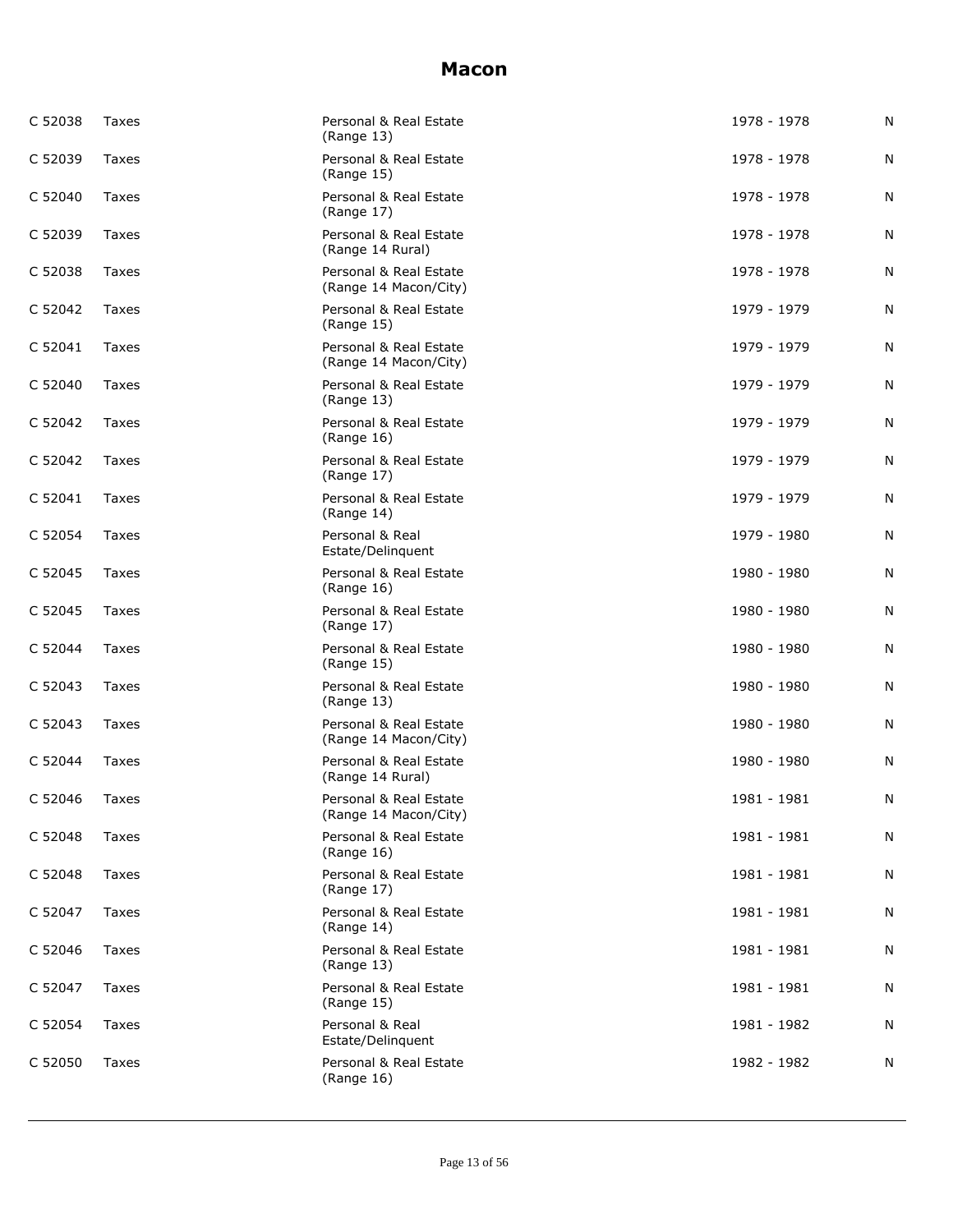| C 52049 | Taxes        | Personal & Real Estate<br>(Range 14 Rural)      | 1982 - 1982 | N         |
|---------|--------------|-------------------------------------------------|-------------|-----------|
| C 52049 | Taxes        | Personal & Real Estate<br>(Range 14 Macon/City) | 1982 - 1982 | N         |
| C 52048 | Taxes        | Personal & Real Estate<br>(Range 13)            | 1982 - 1982 | N         |
| C 52050 | Taxes        | Personal & Real Estate<br>(Range 15)            | 1982 - 1982 | N         |
| C 52050 | Taxes        | Personal & Real Estate<br>(Range 17)            | 1982 - 1982 | N         |
| C 51881 | Taxes        | Real Estate (Range 14<br>Macon/City)            | 1983 - 1983 | N         |
| C 52055 | Taxes        | Personal Property<br>(Small Cities)             | 1983 - 1983 | N         |
| C 52055 | Taxes        | Personal Property<br>(Range 13)                 | 1983 - 1983 | N         |
| C 51879 | Taxes        | Real Estate (Range 13)                          | 1983 - 1983 | N         |
| C 51879 | Taxes        | Real Estate (Range 14)                          | 1983 - 1983 | N         |
| C 51879 | Taxes        | Real Estate (Range 15)                          | 1983 - 1983 | N         |
| C 51985 | Taxes        | Personal<br>Property/Delinquent                 | 1983 - 1983 | N         |
| C 51880 | Taxes        | Real Estate (Range 17)                          | 1983 - 1983 | N         |
| C 51882 | Taxes        | Real Estate (Small<br>Cities)                   | 1983 - 1983 | N         |
| C 51971 | Taxes        | Real Estate/Delinquent                          | 1983 - 1983 | N         |
| C 51880 | Taxes        | Real Estate (Range 16)                          | 1983 - 1983 | N         |
| C 51885 | Taxes        | Real Estate (Range 14<br>Rural)                 | 1984 - 1984 | N         |
| C 51883 | Taxes        | Real Estate (Small<br>Cities)                   | 1984 - 1984 | N         |
| C 51883 | Taxes        | Real Estate (Range 14<br>Macon/City)            | 1984 - 1984 | N         |
| C 51884 | Taxes        | Real Estate (Range 14<br>Macon/City)            | 1984 - 1984 | Ν         |
| C 51884 | Taxes        | Real Estate (Range 13)                          | 1984 - 1984 | N         |
| C 51884 | Taxes        | Real Estate (Range 14<br>Rural)                 | 1984 - 1984 | ${\sf N}$ |
| C 52056 | Taxes        | Personal Property<br>(Range 15)                 | 1984 - 1984 | N         |
| C 52056 | Taxes        | Personal Property<br>(Range 14 Rural)           | 1984 - 1984 | N         |
| C 52055 | Taxes        | Personal Property<br>(Range 14 Macon/City)      | 1984 - 1984 | Ν         |
| C 52055 | Taxes        | Personal Property<br>(Small Cities)             | 1984 - 1984 | N         |
| C 51885 | <b>Taxes</b> | Real Estate (Range 15)                          | 1984 - 1984 | N         |
| C 51886 | Taxes        | Real Estate (Range 17)                          | 1984 - 1984 | N         |
| C 51886 | Taxes        | Real Estate (Range 16)                          | 1984 - 1984 | N         |
| C 51985 | Taxes        | Personal<br>Property/Delinquent                 | 1984 - 1984 | N         |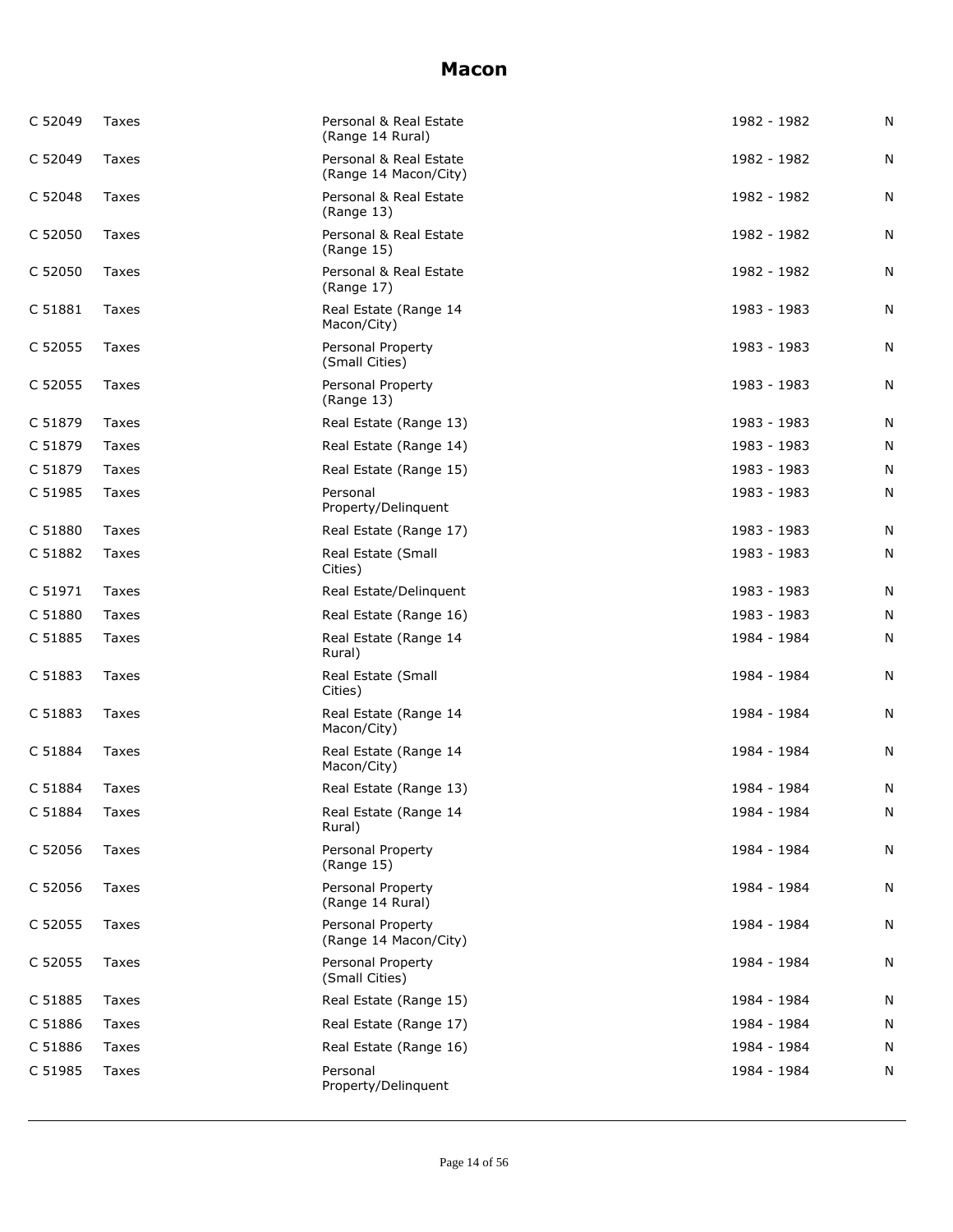| C 51972 | Taxes        | Real Estate/Delinguent                     | 1984 - 1984 | N |
|---------|--------------|--------------------------------------------|-------------|---|
| C 51887 | Taxes        | Real Estate (Range 14<br>Rural)            | 1985 - 1985 | N |
| C 52056 | Taxes        | Personal Property<br>(Range 14 Rural)      | 1985 - 1985 | N |
| C 51887 | Taxes        | Real Estate (Range 13)                     | 1985 - 1985 | N |
| C 52056 | Taxes        | Personal Property<br>(Range 15)            | 1985 - 1985 | N |
| C 51973 | Taxes        | Real Estate/Delinquent                     | 1985 - 1985 | N |
| C 51890 | Taxes        | Real Estate (Small<br>Cities)              | 1985 - 1985 | N |
| C 51889 | Taxes        | Real Estate (Range 17)                     | 1985 - 1985 | N |
| C 52056 | Taxes        | Personal Property<br>(Small Cities)        | 1985 - 1985 | N |
| C 51889 | Taxes        | Real Estate (Range 15)                     | 1985 - 1985 | N |
| C 51888 | Taxes        | Real Estate (Range 14<br>Macon/City)       | 1985 - 1985 | N |
| C 51887 | Taxes        | Real Estate (Range 15)                     | 1985 - 1985 | N |
| C 51889 | Taxes        | Real Estate (Range 16)                     | 1985 - 1985 | N |
| C 51891 | Taxes        | Real Estate (Range 15)                     | 1986 - 1986 | N |
| C 52057 | Taxes        | Personal Property<br>(Range 13)            | 1986 - 1986 | N |
| C 52057 | Taxes        | Personal Property<br>(Range 14 Macon/City) | 1986 - 1986 | N |
| C 52057 | Taxes        | Personal Property<br>(Small Cities)        | 1986 - 1986 | N |
| C 51894 | Taxes        | Real Estate (Range 14<br>Macon/City)       | 1986 - 1986 | N |
| C 52058 | Taxes        | Personal Property<br>(Range 14 Rural)      | 1986 - 1986 | N |
| C 52058 | Taxes        | Personal Property<br>(Range 15)            | 1986 - 1986 | N |
| C 52058 | <b>Taxes</b> | Personal Property<br>(Range 16)            | 1986 - 1986 | N |
| C 51893 | Taxes        | Real Estate (Small<br>Cities)              | 1986 - 1986 | N |
| C 51892 | Taxes        | Real Estate (Range 17)                     | 1986 - 1986 | N |
| C 52058 | Taxes        | Personal Property<br>(Range 17)            | 1986 - 1986 | N |
| C 51892 | Taxes        | Real Estate (Range 15)                     | 1986 - 1986 | N |
| C 51973 | Taxes        | Real Estate/Delinquent                     | 1986 - 1986 | N |
| C 51891 | Taxes        | Real Estate (Range 14)                     | 1986 - 1986 | N |
| C 51891 | Taxes        | Real Estate (Range 13)                     | 1986 - 1986 | N |
| C 51986 | Taxes        | Personal<br>Property/Delinquent            | 1986 - 1986 | N |
| C 51892 | Taxes        | Real Estate (Range 16)                     | 1986 - 1986 | N |
| C 51895 | Taxes        | Real Estate (Range 13)                     | 1987 - 1987 | N |
| C 51895 | Taxes        | Real Estate (Range 14)                     | 1987 - 1987 | N |
| C 51895 | Taxes        | Real Estate (Range 15)                     | 1987 - 1987 | N |
|         |              |                                            |             |   |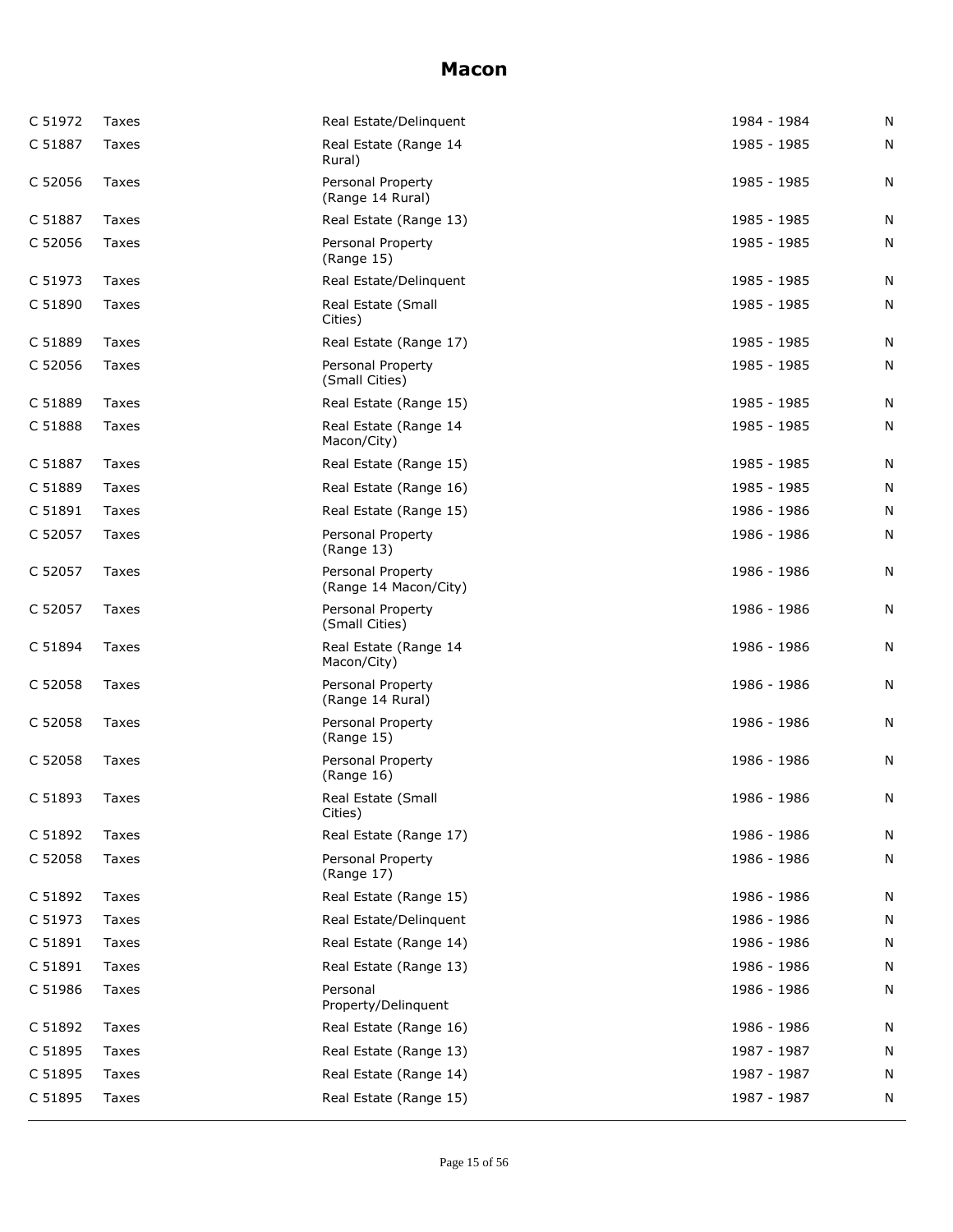| C 51896 | Taxes | Real Estate (Range 15)                     | 1987 - 1987 | N |
|---------|-------|--------------------------------------------|-------------|---|
| C 51974 | Taxes | Real Estate/Delinguent                     | 1987 - 1987 | N |
| C 51897 | Taxes | Real Estate (Range 14<br>Macon/City)       | 1987 - 1987 | N |
| C 51898 | Taxes | Real Estate (Small<br>Cities)              | 1987 - 1987 | N |
| C 51986 | Taxes | Personal<br>Property/Delinquent            | 1987 - 1987 | N |
| C 51896 | Taxes | Real Estate (Range 16)                     | 1987 - 1987 | N |
| C 51896 | Taxes | Real Estate (Range 17)                     | 1987 - 1987 | N |
| C 51902 | Taxes | Real Estate (Small<br>Cities)              | 1988 - 1988 | N |
| C 51901 | Taxes | Real Estate (Range 14<br>Macon/City)       | 1988 - 1988 | N |
| C 51900 | Taxes | Real Estate (Range 17)                     | 1988 - 1988 | N |
| C 51900 | Taxes | Real Estate (Range 16)                     | 1988 - 1988 | N |
| C 51974 | Taxes | Real Estate/Delinquent                     | 1988 - 1988 | N |
| C 51899 | Taxes | Real Estate (Range 14)                     | 1988 - 1988 | N |
| C 51899 | Taxes | Real Estate (Range 15)                     | 1988 - 1988 | N |
| C 51899 | Taxes | Real Estate (Range 14<br>Rural)            | 1988 - 1988 | N |
| C 51899 | Taxes | Real Estate (Range 13)                     | 1988 - 1988 | N |
| C 51900 | Taxes | Real Estate (Range 15)                     | 1988 - 1988 | N |
| C 51987 | Taxes | Personal<br>Property/Delinquent            | 1988 - 1988 | N |
| C 52058 | Taxes | Personal Property<br>(Range 14 Rural)      | 1988 - 1988 | Ν |
| C 52059 | Taxes | Personal Property<br>(Range 15)            | 1988 - 1988 | N |
| C 52059 | Taxes | Personal Property<br>(Range 16)            | 1988 - 1988 | N |
| C 52059 | Taxes | Personal Property<br>(Range 17)            | 1988 - 1988 | N |
| C 52058 | Taxes | Personal Property<br>(Range 13)            | 1988 - 1988 | N |
| C 52059 | Taxes | Personal Property<br>(Small Cities)        | 1988 - 1988 | N |
| C 52059 | Taxes | Personal Property<br>(Range 14 Macon/City) | 1988 - 1988 | N |
| C 51906 | Taxes | Real Estate (Range 15)                     | 1989 - 1989 | N |
| C 51905 | Taxes | Real Estate (Range 15)                     | 1989 - 1989 | N |
| C 51905 | Taxes | Real Estate (Range 13)                     | 1989 - 1989 | N |
| C 51906 | Taxes | Real Estate (Range 16)                     | 1989 - 1989 | N |
| C 51987 | Taxes | Personal<br>Property/Delinquent            | 1989 - 1989 | Ν |
| C 51904 | Taxes | Real Estate (Range 14<br>Macon/City)       | 1989 - 1989 | N |
| C 51903 | Taxes | Real Estate (Small<br>Cities)              | 1989 - 1989 | Ν |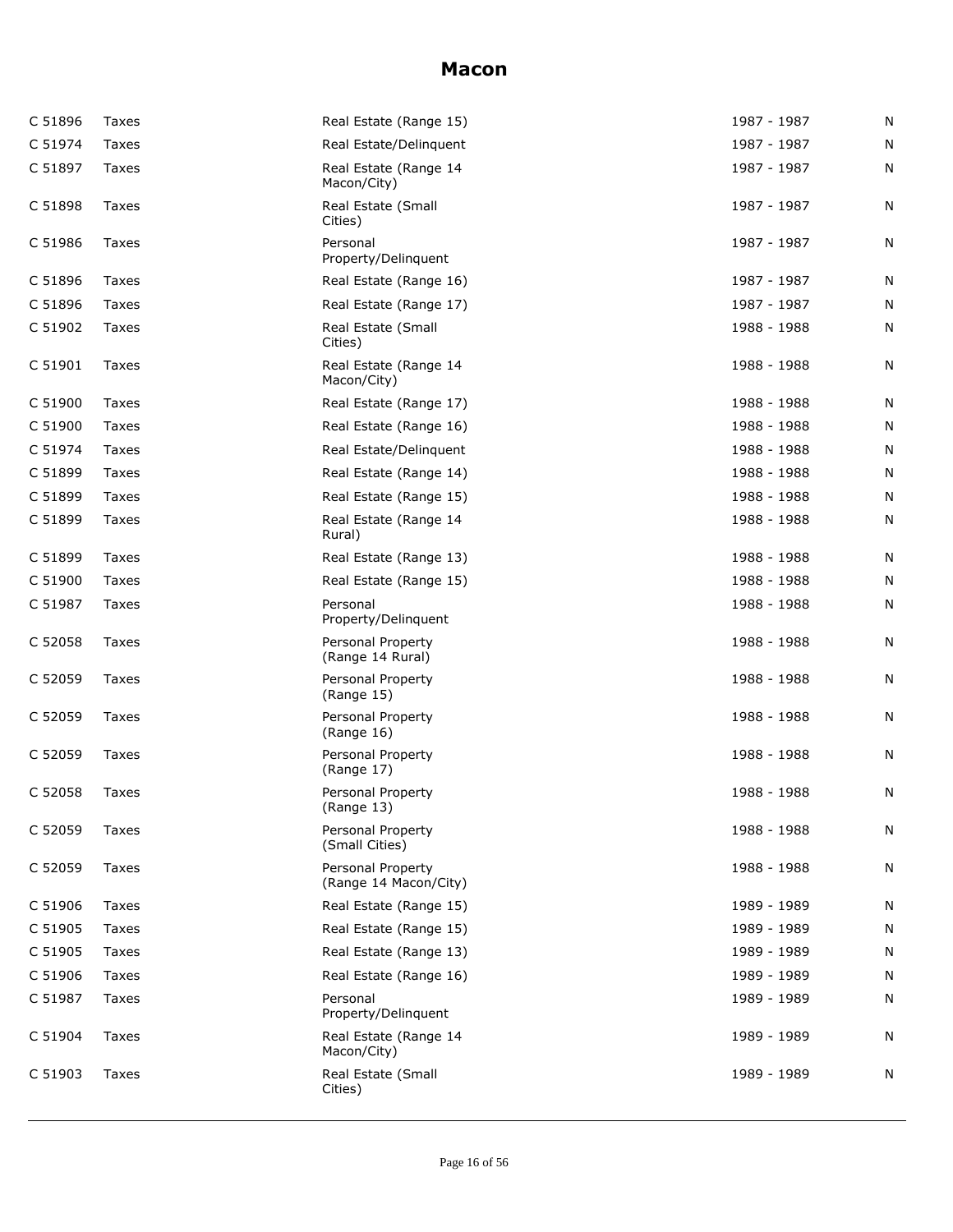| C 51905 | Taxes | Real Estate (Range 14)                     | 1989 - 1989 | N |
|---------|-------|--------------------------------------------|-------------|---|
| C 51975 | Taxes | Real Estate/Delinquent                     | 1989 - 1989 | N |
| C 51906 | Taxes | Real Estate (Range 17)                     | 1989 - 1989 | N |
| C 51909 | Taxes | Real Estate (Range 14)                     | 1990 - 1990 | N |
| C 51910 | Taxes | Real Estate (Range 17)                     | 1990 - 1990 | N |
| C 51910 | Taxes | Real Estate (Range 16)                     | 1990 - 1990 | N |
| C 51909 | Taxes | Real Estate (Range 15)                     | 1990 - 1990 | N |
| C 51975 | Taxes | Real Estate/Delinquent                     | 1990 - 1990 | N |
| C 51909 | Taxes | Real Estate (Range 13)                     | 1990 - 1990 | N |
| C 51907 | Taxes | Real Estate (Small<br>Cities)              | 1990 - 1990 | N |
| C 52060 | Taxes | Personal Property<br>(Small Cities)        | 1990 - 1990 | N |
| C 52060 | Taxes | Personal Property<br>(Range 14 Macon/City) | 1990 - 1990 | N |
| C 52061 | Taxes | Personal Property<br>(Range 16)            | 1990 - 1990 | N |
| C 51910 | Taxes | Real Estate (Range 15)                     | 1990 - 1990 | N |
| C 52060 | Taxes | Personal Property<br>(Range 13)            | 1990 - 1990 | N |
| C 52060 | Taxes | Personal Property<br>(Range 15)            | 1990 - 1990 | N |
| C 52061 | Taxes | Personal Property<br>(Range 17)            | 1990 - 1990 | N |
| C 51908 | Taxes | Real Estate (Range 14<br>Macon/City)       | 1990 - 1990 | N |
| C 51988 | Taxes | Personal<br>Property/Delinquent            | 1990 - 1990 | N |
| C 52060 | Taxes | Personal Property<br>(Range 14 Rural)      | 1990 - 1990 | N |
| C 51988 | Taxes | Personal<br>Property/Delinquent            | 1991 - 1991 | N |
| C 51912 | Taxes | Real Estate (Range 14<br>Macon/City)       | 1991 - 1991 | N |
| C 51913 | Taxes | Real Estate (Range 14)                     | 1991 - 1991 | N |
| C 51911 | Taxes | Real Estate (Small<br>Cities)              | 1991 - 1991 | N |
| C 51913 | Taxes | Real Estate (Range 15)                     | 1991 - 1991 | N |
| C 51913 | Taxes | Real Estate (Range 13)                     | 1991 - 1991 | N |
| C 51914 | Taxes | Real Estate (Range 15)                     | 1991 - 1991 | N |
| C 51914 | Taxes | Real Estate (Range 16)                     | 1991 - 1991 | N |
| C 51914 | Taxes | Real Estate (Range 17)                     | 1991 - 1991 | N |
| C 51976 | Taxes | Real Estate/Delinquent                     | 1991 - 1991 | N |
| C 51915 | Taxes | Real Estate (Small<br>Cities)              | 1992 - 1992 | N |
| C 51915 | Taxes | Real Estate (Range 14<br>Macon/City)       | 1992 - 1992 | N |
| C 51916 | Taxes | Real Estate (Range 14<br>Macon/City)       | 1992 - 1992 | N |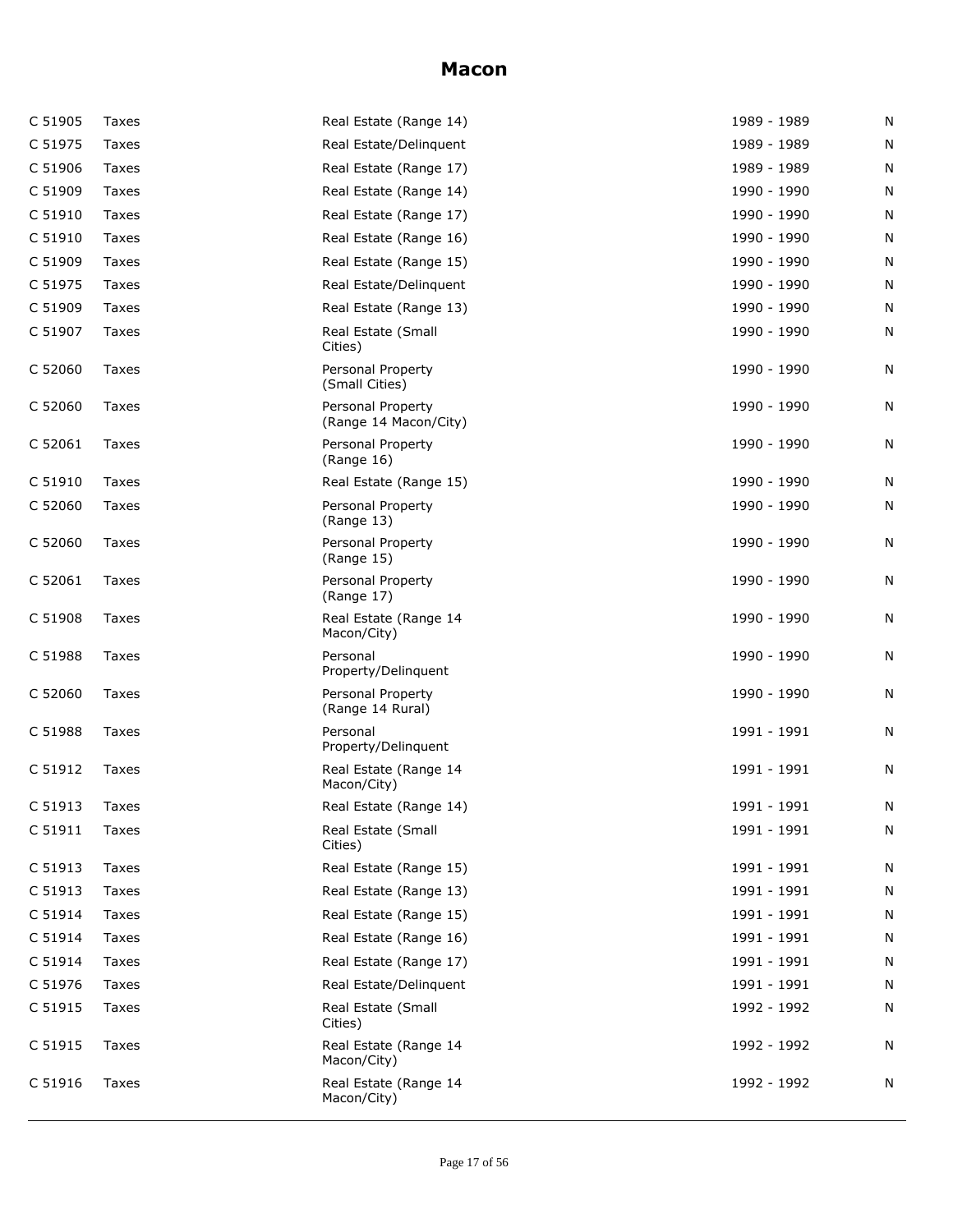|         | Taxes | Real Estate (Range 13)                     | 1992 - 1992 | N |
|---------|-------|--------------------------------------------|-------------|---|
| C 51917 | Taxes | Real Estate (Range 14<br>Rural)            | 1992 - 1992 | N |
| C 51917 | Taxes | Real Estate (Range 15)                     | 1992 - 1992 | N |
| C 51918 | Taxes | Real Estate (Range 17)                     | 1992 - 1992 | N |
| C 51976 | Taxes | Real Estate/Delinquent                     | 1992 - 1992 | N |
| C 51918 | Taxes | Real Estate (Range 16)                     | 1992 - 1992 | N |
| C 51919 | Taxes | Real Estate (Small<br>Cities)              | 1993 - 1993 | N |
| C 51920 | Taxes | Real Estate (Range 14<br>Macon/City)       | 1993 - 1993 | N |
| C 51921 | Taxes | Real Estate (Range 13)                     | 1993 - 1993 | N |
| C 51921 | Taxes | Real Estate (Range 14)                     | 1993 - 1993 | N |
| C 51921 | Taxes | Real Estate (Range 15)                     | 1993 - 1993 | N |
| C 51922 | Taxes | Real Estate (Range 15)                     | 1993 - 1993 | N |
| C 51977 | Taxes | Real Estate/Delinquent                     | 1993 - 1993 | N |
| C 51922 | Taxes | Real Estate (Range 17)                     | 1993 - 1993 | N |
| C 51989 | Taxes | Personal<br>Property/Delinquent            | 1993 - 1993 | N |
| C 51922 | Taxes | Real Estate (Range 16)                     | 1993 - 1993 | Ν |
| C 51926 | Taxes | Real Estate (Range 17)                     | 1994 - 1994 | N |
| C 52062 | Taxes | Personal Property<br>(Range 15)            | 1994 - 1994 | N |
| C 51989 | Taxes | Personal<br>Property/Delinquent            | 1994 - 1994 | N |
|         |       |                                            |             |   |
| C 52061 | Taxes | Personal Property<br>(Range 14 Macon/City) | 1994 - 1994 | N |
| C 51977 | Taxes | Real Estate/Delinguent                     | 1994 - 1994 | N |
| C 52061 | Taxes | Personal Property<br>(Small Cities)        | 1994 - 1994 | N |
| C 51926 | Taxes | Real Estate (Range 15)                     | 1994 - 1994 | N |
| C 52062 | Taxes | Personal Property<br>(Range 14 Rural)      | 1994 - 1994 | N |
| C 51923 | Taxes | Real Estate (Small<br>Cities)              | 1994 - 1994 | N |
| C 52062 | Taxes | Personal Property<br>(Range 16)            | 1994 - 1994 | N |
| C 52062 | Taxes | Personal Property<br>(Range 17)            | 1994 - 1994 | N |
| C 51926 | Taxes | Real Estate (Range 16)                     | 1994 - 1994 | N |
| C 51925 | Taxes | Real Estate (Range 14)                     | 1994 - 1994 | N |
| C 51925 | Taxes | Real Estate (Range 13)                     | 1994 - 1994 | N |
| C 51924 | Taxes | Real Estate (Range 14<br>Macon/City)       | 1994 - 1994 | N |
| C 52061 | Taxes | Personal Property<br>(Range 13)            | 1994 - 1994 | N |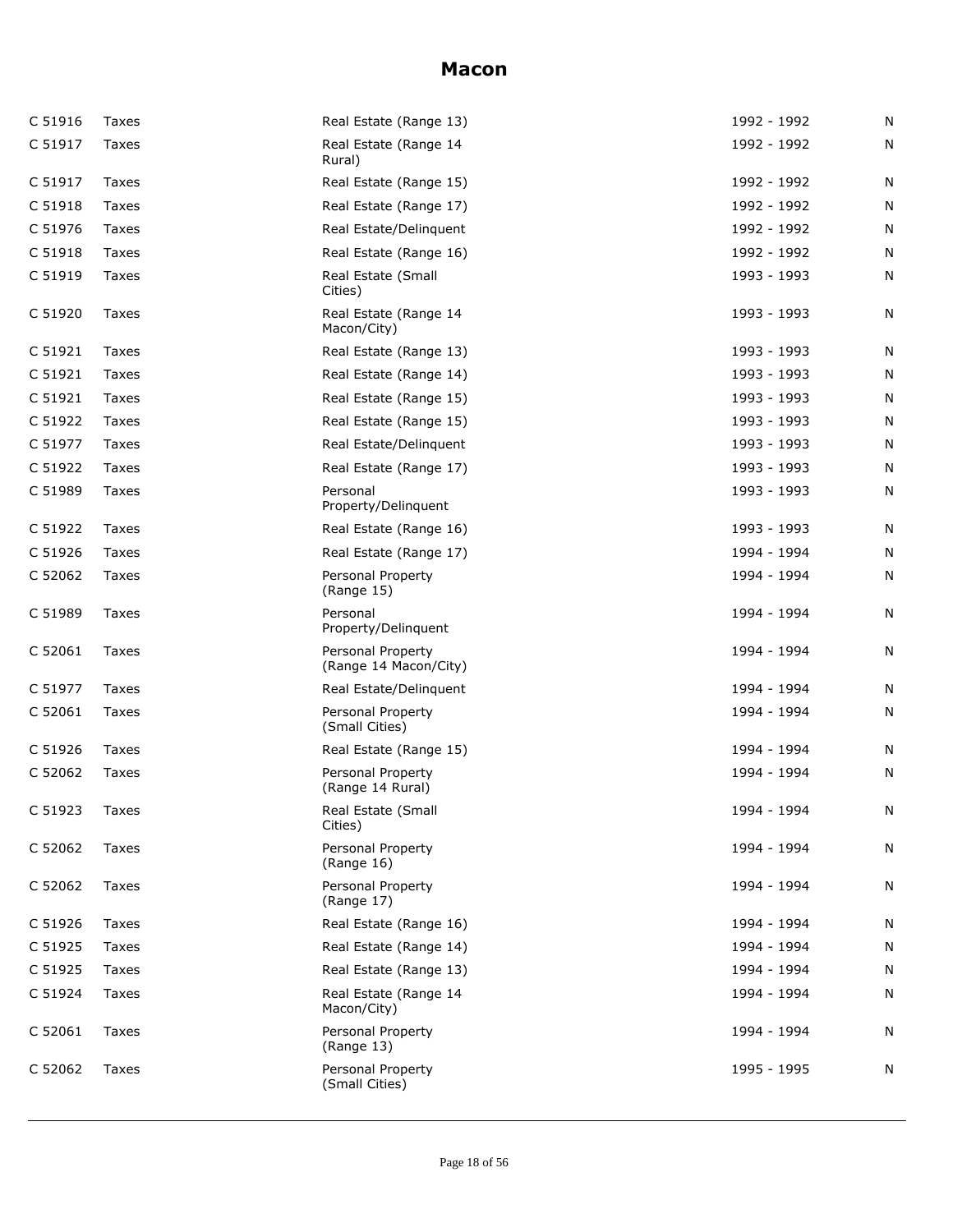| C 51989 | Taxes | Personal<br>Property/Delinquent            | 1995 - 1995 | N |
|---------|-------|--------------------------------------------|-------------|---|
| C 52064 | Taxes | Personal Property<br>(Range 17)            | 1995 - 1995 | N |
| C 51978 | Taxes | Real Estate/Delinguent                     | 1995 - 1995 | N |
| C 51927 | Taxes | Real Estate (Small<br>Cities)              | 1995 - 1995 | N |
| C 51928 | Taxes | Real Estate (Range 14<br>Macon/City)       | 1995 - 1995 | N |
| C 51929 | Taxes | Real Estate (Range 13)                     | 1995 - 1995 | N |
| C 51929 | Taxes | Real Estate (Range 14)                     | 1995 - 1995 | N |
| C 51930 | Taxes | Real Estate (Range 15)                     | 1995 - 1995 | N |
| C 52063 | Taxes | Personal Property<br>(Range 15)            | 1995 - 1995 | N |
| C 51930 | Taxes | Real Estate (Range 17)                     | 1995 - 1995 | N |
| C 52063 | Taxes | Personal Property<br>(Range 16)            | 1995 - 1995 | N |
| C 52063 | Taxes | Personal Property<br>(Range 14 Macon/City) | 1995 - 1995 | N |
| C 52063 | Taxes | Personal Property<br>(Range 13)            | 1995 - 1995 | N |
| C 52063 | Taxes | Personal Property<br>(Range 14 Rural)      | 1995 - 1995 | N |
| C 51930 | Taxes | Real Estate (Range 16)                     | 1995 - 1995 | N |
| C 52065 | Taxes | Personal Property<br>(Range 17)            | 1996 - 1996 | N |
| C 52064 | Taxes | Personal Property<br>(Small Cities)        | 1996 - 1996 | N |
| C 52064 | Taxes | Personal Property<br>(Range 13)            | 1996 - 1996 | N |
| C 51934 | Taxes | Real Estate (Range 17)                     | 1996 - 1996 | N |
| C 52064 | Taxes | Personal Property<br>(Range 14 Macon/City) | 1996 - 1996 | N |
| C 52064 | Taxes | Personal Property<br>(Range 14 Rural)      | 1996 - 1996 | N |
| C 52065 | Taxes | Personal Property<br>(Range 16)            | 1996 - 1996 | N |
| C 52065 | Taxes | Personal Property<br>(Range 15)            | 1996 - 1996 | N |
| C 51932 | Taxes | Real Estate (Range 14<br>Macon/City)       | 1996 - 1996 | N |
| C 51933 | Taxes | Real Estate (Range 13)                     | 1996 - 1996 | N |
| C 51933 | Taxes | Real Estate (Range 14)                     | 1996 - 1996 | N |
| C 51978 | Taxes | Real Estate/Delinguent                     | 1996 - 1996 | N |
| C 51934 | Taxes | Real Estate (Range 16)                     | 1996 - 1996 | N |
| C 51934 | Taxes | Real Estate (Range 15)                     | 1996 - 1996 | N |
| C 51931 | Taxes | Real Estate (Small<br>Cities)              | 1996 - 1996 | N |
| C 51990 | Taxes | Personal<br>Property/Delinquent            | 1996 - 1996 | N |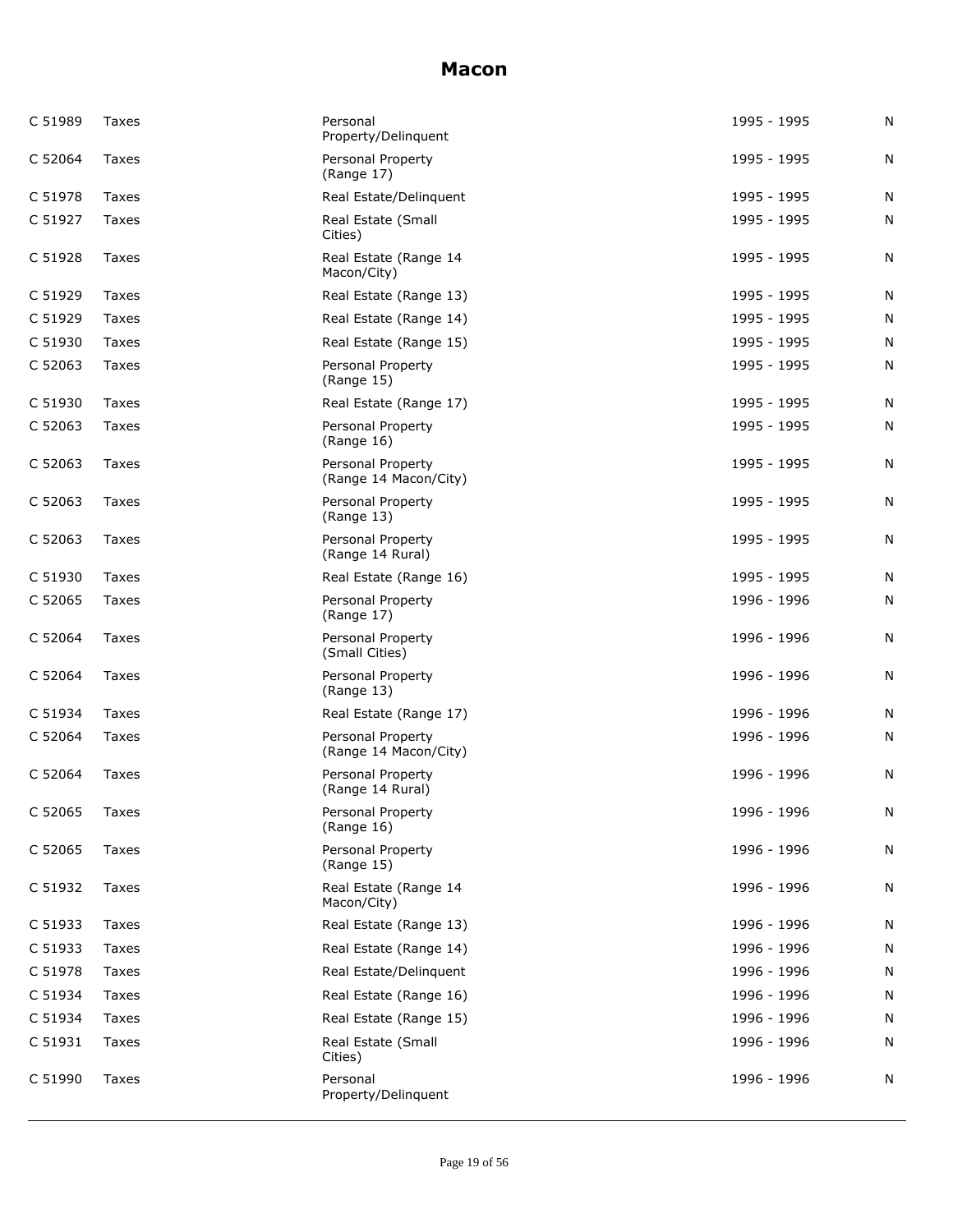| C 51938 | Taxes | Real Estate (Range 17)                     | 1997 - 1997 | N |
|---------|-------|--------------------------------------------|-------------|---|
| C 51990 | Taxes | Personal<br>Property/Delinquent            | 1997 - 1997 | N |
| C 52066 | Taxes | Personal Property<br>(Range 17)            | 1997 - 1997 | N |
| C 52066 | Taxes | Personal Property<br>(Range 16)            | 1997 - 1997 | N |
| C 52066 | Taxes | Personal Property<br>(Range 15)            | 1997 - 1997 | N |
| C 52066 | Taxes | Personal Property<br>(Range 14 Rural)      | 1997 - 1997 | N |
| C 52066 | Taxes | Personal Property<br>(Range 13)            | 1997 - 1997 | N |
| C 52065 | Taxes | Personal Property<br>(Small Cities)        | 1997 - 1997 | N |
| C 51938 | Taxes | Real Estate (Range 16)                     | 1997 - 1997 | N |
| C 51938 | Taxes | Real Estate (Range 15)                     | 1997 - 1997 | N |
| C 51937 | Taxes | Real Estate (Range 14)                     | 1997 - 1997 | N |
| C 51937 | Taxes | Real Estate (Range 13)                     | 1997 - 1997 | N |
| C 51936 | Taxes | Real Estate (Range 14<br>Macon/City)       | 1997 - 1997 | N |
| C 51935 | Taxes | Real Estate (Small<br>Cities)              | 1997 - 1997 | N |
| C 51979 | Taxes | Real Estate/Delinguent                     | 1997 - 1997 | N |
| C 52065 | Taxes | Personal Property<br>(Range 14 Macon/City) | 1997 - 1997 | N |
| C 52067 | Taxes | Personal Property<br>(Range 14 Rural)      | 1998 - 1998 | N |
| C 52066 | Taxes | Personal Property<br>(Small Cities)        | 1998 - 1998 | N |
| C 52067 | Taxes | Personal Property<br>(Range 13)            | 1998 - 1998 | N |
| C 52067 | Taxes | Personal Property<br>(Range 14 Macon/City) | 1998 - 1998 | Ν |
| C 52067 | Taxes | Personal Property<br>(Range 15)            | 1998 - 1998 | N |
| C 52067 | Taxes | Personal Property<br>(Range 16)            | 1998 - 1998 | N |
| C 52068 | Taxes | Personal Property<br>(Range 17)            | 1998 - 1998 | Ν |
| C 51990 | Taxes | Personal<br>Property/Delinquent            | 1998 - 1998 | N |
| C 51942 | Taxes | Real Estate (Range 17)                     | 1998 - 1998 | Ν |
| C 51942 | Taxes | Real Estate (Range 16)                     | 1998 - 1998 | Ν |
| C 51942 | Taxes | Real Estate (Range 15)                     | 1998 - 1998 | N |
| C 51941 | Taxes | Real Estate (Range 14)                     | 1998 - 1998 | N |
| C 51941 | Taxes | Real Estate (Range 13)                     | 1998 - 1998 | N |
| C 51940 | Taxes | Real Estate (Range 14<br>Macon/City)       | 1998 - 1998 | Ν |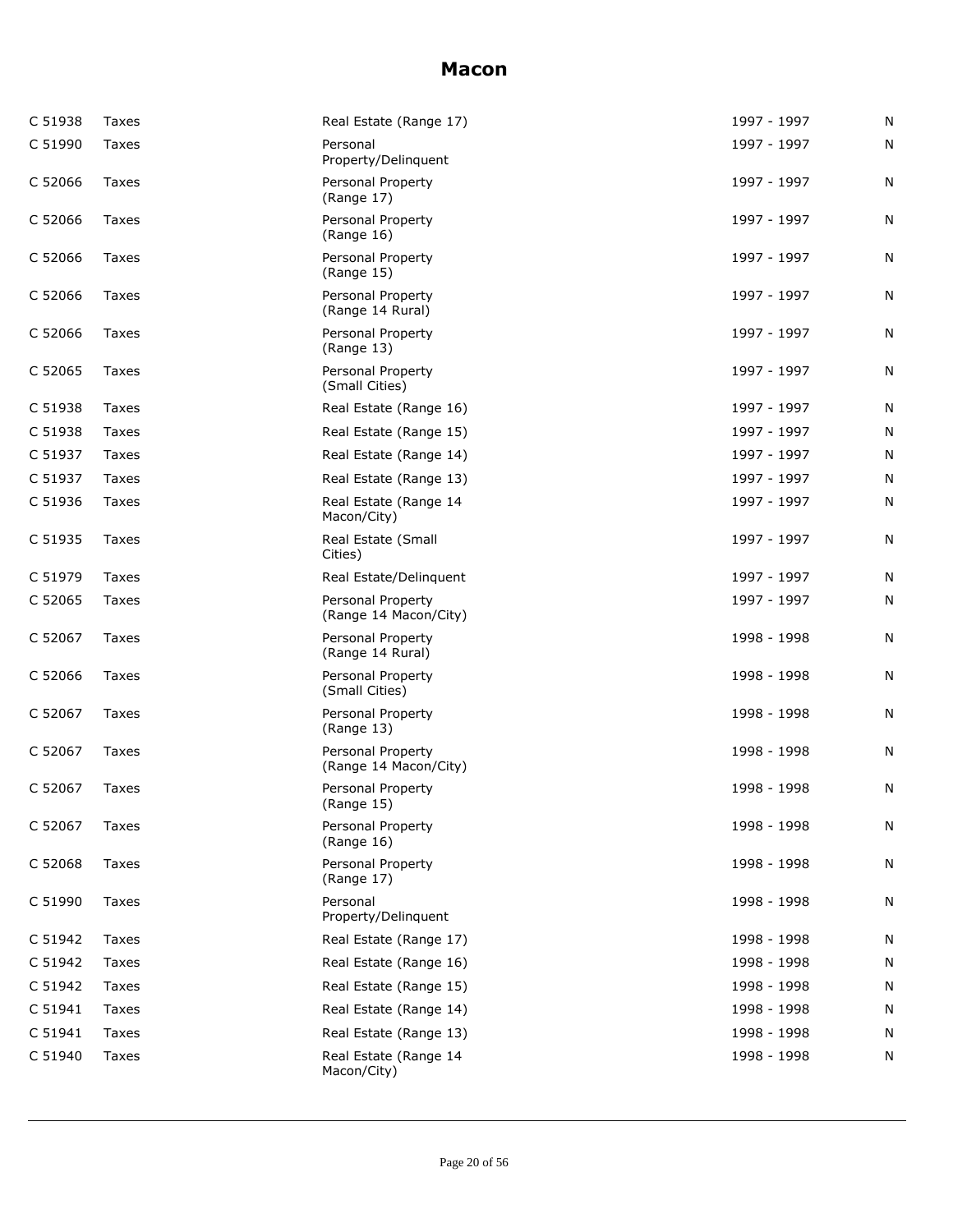| C 51939 | Taxes | Real Estate (Small<br>Cities)              | 1998 - 1998       | N |
|---------|-------|--------------------------------------------|-------------------|---|
| C 51979 | Taxes | Real Estate/Delinguent                     | 1998 - 1998       | N |
| C 52068 | Taxes | Personal Property<br>(Range 13)            | 1999 - 1999       | N |
| C 51980 | Taxes | Real Estate/Delinquent                     | 1999 - 1999       | N |
| C 51991 | Taxes | Personal<br>Property/Delinquent            | 1999 - 1999       | N |
| C 52068 | Taxes | Personal Property<br>(Range 14 Macon/City) | 1999 - 1999       | N |
| C 52069 | Taxes | Personal Property<br>(Range 14 Rural)      | 1999 - 1999       | N |
| C 52069 | Taxes | Personal Property<br>(Range 15)            | 1999 - 1999       | N |
| C 52069 | Taxes | Personal Property<br>(Range 16)            | 1999 - 1999       | N |
| C 52069 | Taxes | Personal Property<br>(Range 17)            | 1999 - 1999       | N |
| C 52068 | Taxes | Personal Property<br>(Small Cities)        | 1999 - 1999       | N |
| C 51945 | Taxes | Real Estate (Range 13)                     | 1999 - 1999       | N |
| C 51946 | Taxes | Real Estate (Range 17)                     | 1999 - 1999       | N |
| C 51946 | Taxes | Real Estate (Range 16)                     | 1999 - 1999       | N |
| C 51945 | Taxes | Real Estate (Range 14)                     | 1999 - 1999       | N |
| C 51944 | Taxes | Real Estate (Range 14<br>Macon/City)       | 1999 - 1999       | N |
| C 51943 | Taxes | Real Estate (Small<br>Cities)              | 1999 - 1999       | N |
| C 51946 | Taxes | Real Estate (Range 15)                     | 1999 - 1999       | N |
| C 65916 | Taxes | Merchants License<br>Record                | 1999-03 - 1999-12 | N |
| C 51950 | Taxes | Real Estate (Range 16)                     | $2000 - 2000$     | N |
| C 51950 | Taxes | Real Estate (Range 15)                     | $2000 - 2000$     | N |
| C 51949 | Taxes | Real Estate (Range 14)                     | $2000 - 2000$     | N |
| C 51949 | Taxes | Real Estate (Range 13)                     | $2000 - 2000$     | N |
| C 51948 | Taxes | Real Estate (Range 14<br>Macon/City)       | $2000 - 2000$     | N |
| C 52071 | Taxes | Personal Property<br>(Range 17)            | $2000 - 2000$     | N |
| C 52070 | Taxes | Personal Property<br>(Range 13)            | $2000 - 2000$     | N |
| C 51951 | Taxes | Real Estate (Range 17)                     | $2000 - 2000$     | N |
| C 52070 | Taxes | Personal Property<br>(Range 16)            | $2000 - 2000$     | N |
| C 52070 | Taxes | Personal Property<br>(Range 14 Macon/City) | $2000 - 2000$     | N |
| C 52070 | Taxes | Personal Property<br>(Range 15)            | $2000 - 2000$     | N |
| C 51991 | Taxes | Personal<br>Property/Delinquent            | $2000 - 2000$     | N |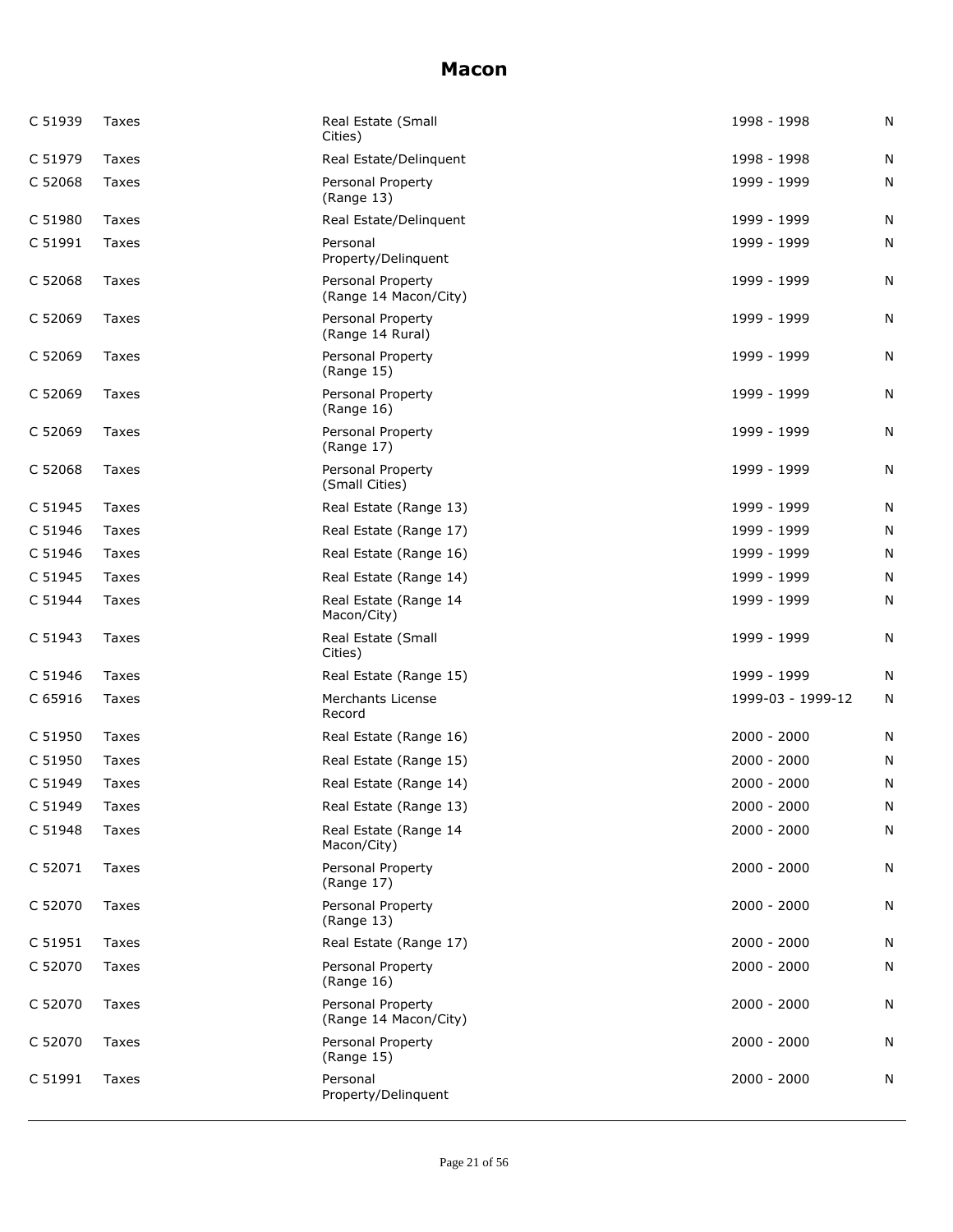| C 52069 | Taxes        | Personal Property<br>(Small Cities)        | $2000 - 2000$ | Ν |
|---------|--------------|--------------------------------------------|---------------|---|
| C 51947 | Taxes        | Real Estate (Small<br>Cities)              | $2000 - 2000$ | N |
| C 52070 | Taxes        | Personal Property<br>(Range 14 Rural)      | $2000 - 2000$ | N |
| C 51980 | Taxes        | Real Estate/Delinquent                     | $2000 - 2000$ | N |
| C 52072 | Taxes        | Personal Property<br>(Range 16)            | $2001 - 2001$ | N |
| C 51991 | <b>Taxes</b> | Personal<br>Property/Delinquent            | $2001 - 2001$ | N |
| C 52072 | Taxes        | Personal Property<br>(Range 17)            | 2001 - 2001   | N |
| C 51953 | Taxes        | Real Estate (Range 13)                     | 2001 - 2001   | N |
| C 52072 | Taxes        | Personal Property<br>(Range 15)            | $2001 - 2001$ | N |
| C 52072 | Taxes        | Personal Property<br>(Range 14)            | $2001 - 2001$ | N |
| C 52072 | Taxes        | Personal Property<br>(Range 13)            | $2001 - 2001$ | N |
| C 52071 | Taxes        | Personal Property<br>(Range 14 Macon/City) | $2001 - 2001$ | N |
| C 52071 | Taxes        | Personal Property<br>(Small Cities)        | $2001 - 2001$ | N |
| C 51952 | Taxes        | Real Estate (Range 14<br>Macon/City)       | $2001 - 2001$ | N |
| C 51953 | Taxes        | Real Estate (Small<br>Cities)              | $2001 - 2001$ | Ν |
| C 51955 | Taxes        | Real Estate (Range 17)                     | $2001 - 2001$ | N |
| C 51955 | Taxes        | Real Estate (Range 16)                     | $2001 - 2001$ | N |
| C 51954 | Taxes        | Real Estate (Range 15)                     | $2001 - 2001$ | N |
| C 51981 | Taxes        | Real Estate/Delinquent                     | $2001 - 2001$ | N |
| C 51954 | Taxes        | Real Estate (Range 14)                     | $2001 - 2001$ | N |
| C 51956 | Taxes        | Real Estate (Small<br>Cities)              | 2002 - 2002   | N |
| C 51957 | Taxes        | Real Estate (Range 14<br>Macon/City)       | 2002 - 2002   | N |
| C 52074 | Taxes        | Personal Property<br>(Range 13)            | $2002 - 2002$ | Ν |
| C 52074 | Taxes        | Personal Property<br>(Range 14)            | 2002 - 2002   | N |
| C 52074 | Taxes        | Personal Property<br>(Range 15)            | 2002 - 2002   | N |
| C 52073 | Taxes        | Personal Property<br>(Small Cities)        | $2002 - 2002$ | N |
| C 52074 | Taxes        | Personal Property<br>(Range 17)            | $2002 - 2002$ | N |
| C 51992 | Taxes        | Personal<br>Property/Delinquent            | 2002 - 2002   | N |
| C 52073 | Taxes        | Personal Property<br>(Range 14 Macon/City) | 2002 - 2002   | N |
|         |              |                                            |               |   |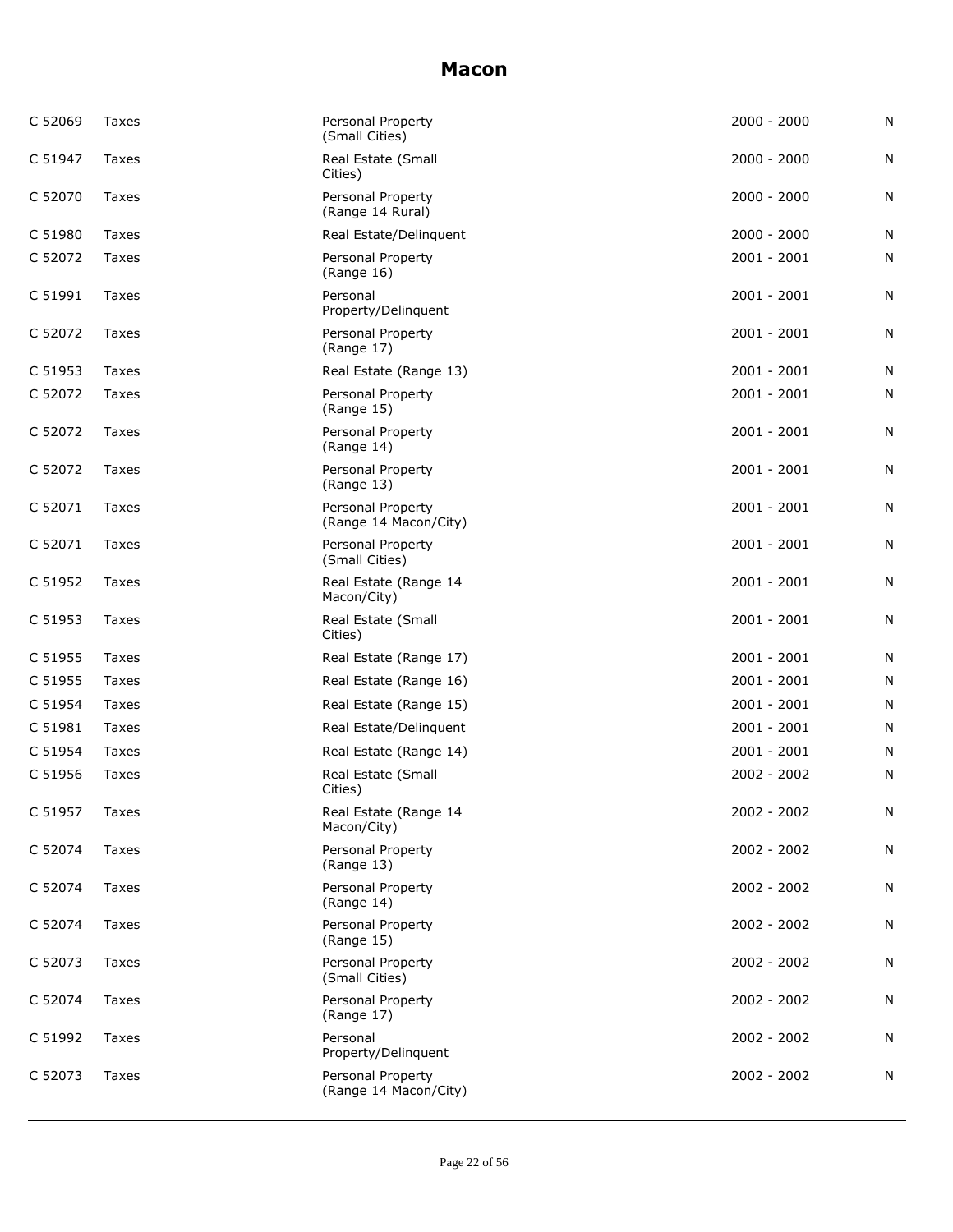| C 51981 | Taxes        | Real Estate/Delinguent                     | $2002 - 2002$     | N |
|---------|--------------|--------------------------------------------|-------------------|---|
| C 52074 | Taxes        | Personal Property<br>(Range 16)            | $2002 - 2002$     | N |
| C 51960 | Taxes        | Real Estate (Range 17)                     | $2002 - 2002$     | N |
| C 51959 | Taxes        | Real Estate (Range 16)                     | $2002 - 2002$     | Ν |
| C 51959 | Taxes        | Real Estate (Range 15)                     | $2002 - 2002$     | N |
| C 51958 | Taxes        | Real Estate (Range 14)                     | $2002 - 2002$     | N |
| C 51958 | Taxes        | Real Estate (Range 13)                     | $2002 - 2002$     | N |
| C 52076 | Taxes        | Personal Property<br>(Range 15)            | $2003 - 2003$     | N |
| C 51992 | Taxes        | Personal<br>Property/Delinquent            | $2003 - 2003$     | N |
| C 51961 | Taxes        | Real Estate (Small<br>Cities)              | $2003 - 2003$     | N |
| C 52076 | <b>Taxes</b> | Personal Property<br>(Range 16)            | $2003 - 2003$     | Ν |
| C 51982 | Taxes        | Real Estate/Delinguent                     | 2003 - 2003       | Ν |
| C 52076 | Taxes        | Personal Property<br>(Range 14)            | 2003 - 2003       | N |
| C 52075 | Taxes        | Personal Property<br>(Range 13)            | $2003 - 2003$     | N |
| C 52075 | Taxes        | Personal Property<br>(Range 14 Macon/City) | $2003 - 2003$     | N |
| C 51963 | Taxes        | Real Estate (Range 14)                     | 2003 - 2003       | N |
| C 52076 | Taxes        | Personal Property<br>(Range 17)            | $2003 - 2003$     | N |
| C 52075 | Taxes        | Personal Property<br>(Small Cities)        | $2003 - 2003$     | N |
| C 51963 | Taxes        | Real Estate (Range 13)                     | $2003 - 2003$     | N |
| C 51962 | Taxes        | Real Estate (Range 14<br>Macon/City)       | $2003 - 2003$     | N |
| C 51964 | Taxes        | Real Estate (Range 15)                     | $2003 - 2003$     | N |
| C 51964 | Taxes        | Real Estate (Range 16)                     | 2003 - 2003       | N |
| C 51965 | Taxes        | Real Estate (Range 17)                     | $2003 - 2003$     | N |
| C 65916 | Taxes        | Merchants License<br>Record                | 2003-03 - 2010-12 | N |
| C 61350 | Taxes        | Personal Property<br>(Small Cities)        | $2004 - 2004$     | N |
| C 61350 | Taxes        | Personal Property<br>(Macon City)          | $2004 - 2004$     | N |
| C 61349 | Taxes        | Personal Property<br>(Ranges 13-17)        | 2004 - 2004       | N |
| C 61349 | Taxes        | Personal & Real<br>Estate/Delinquent       | 2004 - 2009       | N |
| C 61350 | Taxes        | Personal Property<br>(Macon City)          | $2005 - 2005$     | N |
| C 61350 | Taxes        | Personal Property<br>(Ranges 13-17)        | 2005 - 2005       | N |
| C 61350 | Taxes        | Personal Property<br>(Small Cities)        | $2005 - 2005$     | N |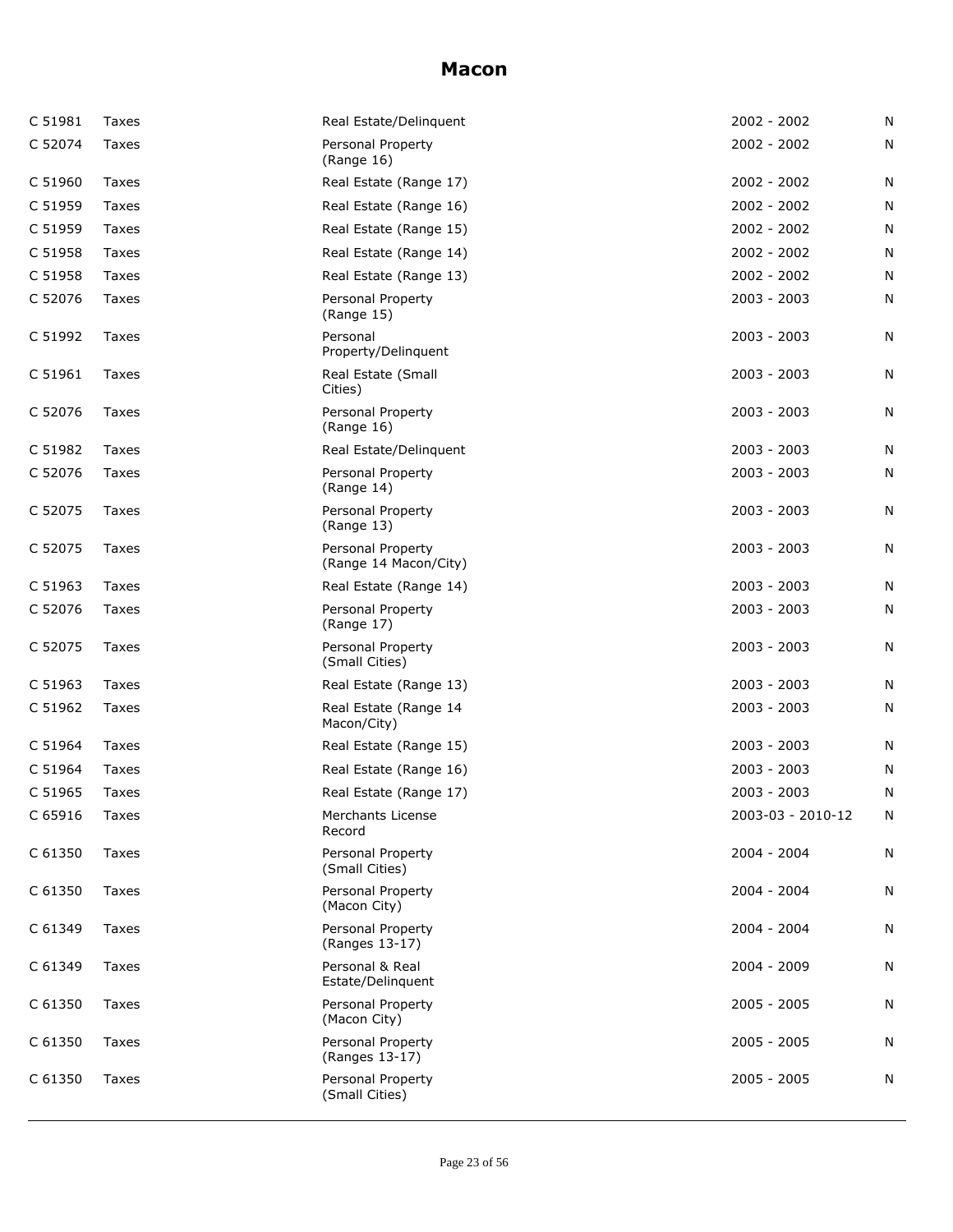| C 65917 | Taxes | Railroad & Utilities                                     |             | $2005 - 2008$     | N |
|---------|-------|----------------------------------------------------------|-------------|-------------------|---|
| C 61350 | Taxes | Personal Property                                        | Names A - Z | $2006 - 2006$     | N |
| C 61351 | Taxes | Real Estate (Ranges<br>$13-17)$                          |             | 2006 - 2006       | N |
| C 61351 | Taxes | Real Estate (Small<br>Cities)                            |             | $2006 - 2006$     | N |
| C 61351 | Taxes | Real Estate (Macon<br>City)                              |             | $2006 - 2006$     | N |
| C 61350 | Taxes | Personal Property                                        | Names A - Z | $2007 - 2007$     | N |
| C 61351 | Taxes | Real Estate (Macon<br>City)                              |             | 2007 - 2007       | N |
| C 61351 | Taxes | Real Estate (Ranges<br>$13-17$                           |             | 2007 - 2007       | N |
| C 61351 | Taxes | Real Estate (Small<br>Cities)                            |             | $2007 - 2007$     | N |
| C 61352 | Taxes | Real Estate (Small<br>Cities)                            |             | $2008 - 2008$     | N |
| C 61352 | Taxes | Real Estate (Macon<br>City)                              |             | $2008 - 2008$     | N |
| C 61351 | Taxes | Real Estate (Range 13)                                   |             | $2008 - 2008$     | N |
| C 61352 | Taxes | Real Estate (Ranges<br>$14-17)$                          |             | $2008 - 2008$     | N |
| C 61352 | Taxes | Real Estate (Small<br>Cities)                            |             | 2009 - 2009       | N |
| C 61352 | Taxes | Real Estate (Macon<br>City)                              |             | 2009 - 2009       | N |
| C 61352 | Taxes | Real Estate (Ranges<br>$13-17$                           |             | 2009 - 2009       | N |
| C 61352 | Taxes | Real Estate (Ranges<br>$13-16$                           |             | 2010 - 2010       | N |
| C 61353 | Taxes | Real Estate (Small<br>Cities)                            |             | $2010 - 2010$     | N |
| C 61353 | Taxes | Real Estate (Range 17)                                   |             | $2010 - 2010$     | N |
| C 61353 | Taxes | Real Estate (Macon<br>City)                              |             | $2010 - 2010$     | N |
| C 61349 | Taxes | Real Estate/Delinquent                                   |             | $2010 - 2010$     | N |
| C 61349 | Taxes | Personal<br>Property/Delinquent                          |             | $2010 - 2010$     | N |
| C 62245 | Taxes | Personal Property                                        | Names A - Z | $2011 - 2011$     | N |
| C 64704 | Taxes | <b>Real Estate</b>                                       |             | 2012 - 2012       | N |
| C 64705 | Taxes | Personal Property                                        |             | 2012 - 2012       | N |
| C 64710 | Taxes | Personal & Real<br>Estate/Delinguent                     |             | 2012 - 2014       | N |
| C 64707 | Taxes | Personal Property                                        |             | $2013 - 2013$     | N |
| C 64706 | Taxes | Real Estate                                              |             | $2013 - 2013$     | N |
| C 65916 | Taxes | Personal<br>Property/Supplements/<br>Additions/Deletions |             | 2013-03 - 2014-02 | N |
| C 64709 | Taxes | Personal Property                                        |             | 2014 - 2014       | N |
| C 64708 | Taxes | Real Estate                                              |             | 2014 - 2014       | N |
|         |       |                                                          |             |                   |   |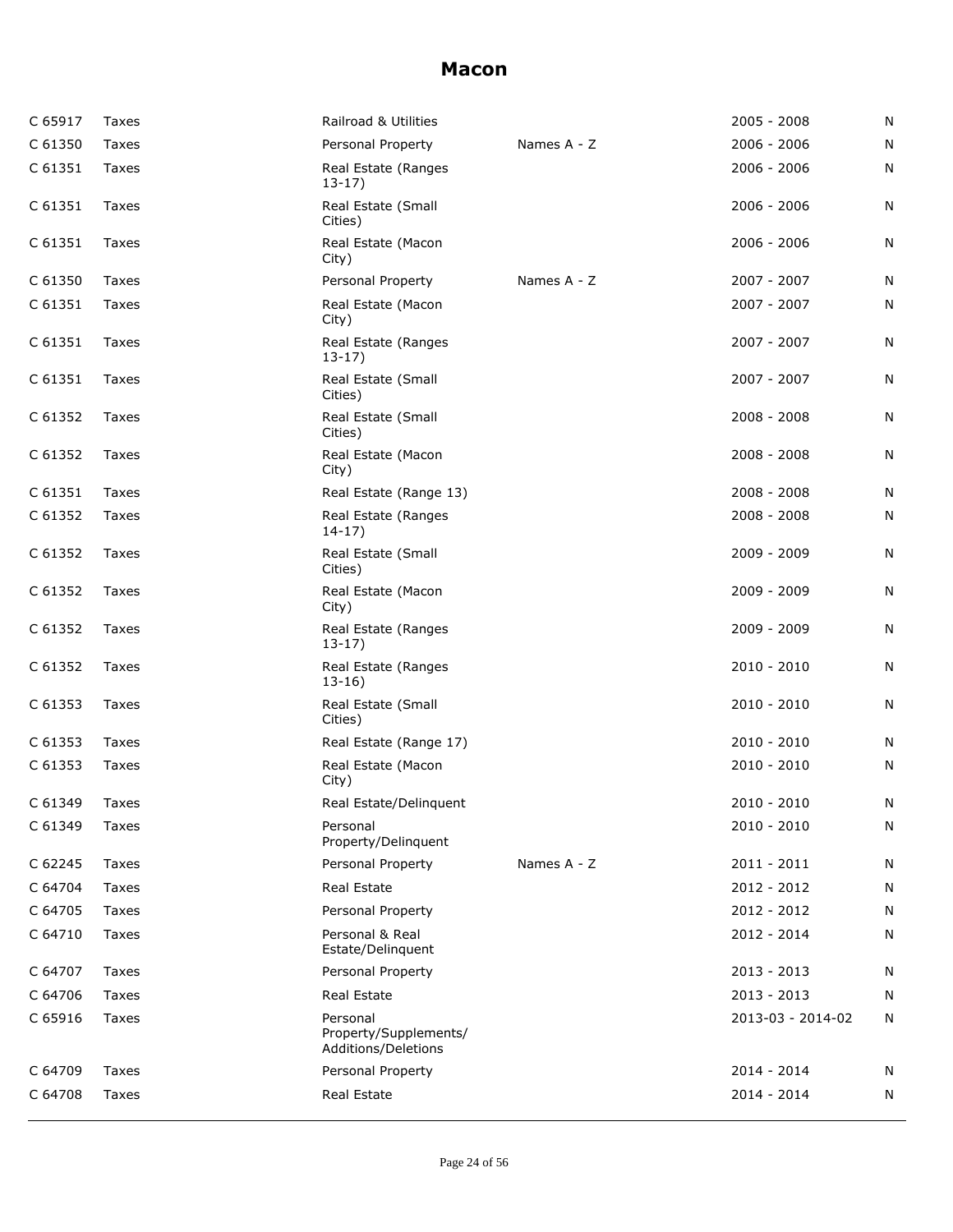| C 70465 | Taxes | Real Estate/Back          | $2015 - 2015$ | N |
|---------|-------|---------------------------|---------------|---|
| C 70464 | Taxes | Personal<br>Property/Back | $2015 - 2015$ | N |
| C 70464 | Taxes | Personal Property         | $2015 - 2015$ | N |
| C 70465 | Taxes | Real Estate               | $2015 - 2015$ | N |
| C 70467 | Taxes | Real Estate/Back          | $2016 - 2016$ | N |
| C 70466 | Taxes | Personal<br>Property/Back | $2016 - 2016$ | N |
| C 70466 | Taxes | Personal Property         | $2016 - 2016$ | N |
| C 70467 | Taxes | Real Estate               | 2016 - 2016   | N |
| C 70469 | Taxes | Real Estate               | 2017 - 2017   | N |
| C 70469 | Taxes | Real Estate/Back          | 2017 - 2017   | N |
| C 70468 | Taxes | Personal Property         | 2017 - 2017   | N |
| C 70468 | Taxes | Personal<br>Property/Back | 2017 - 2017   | N |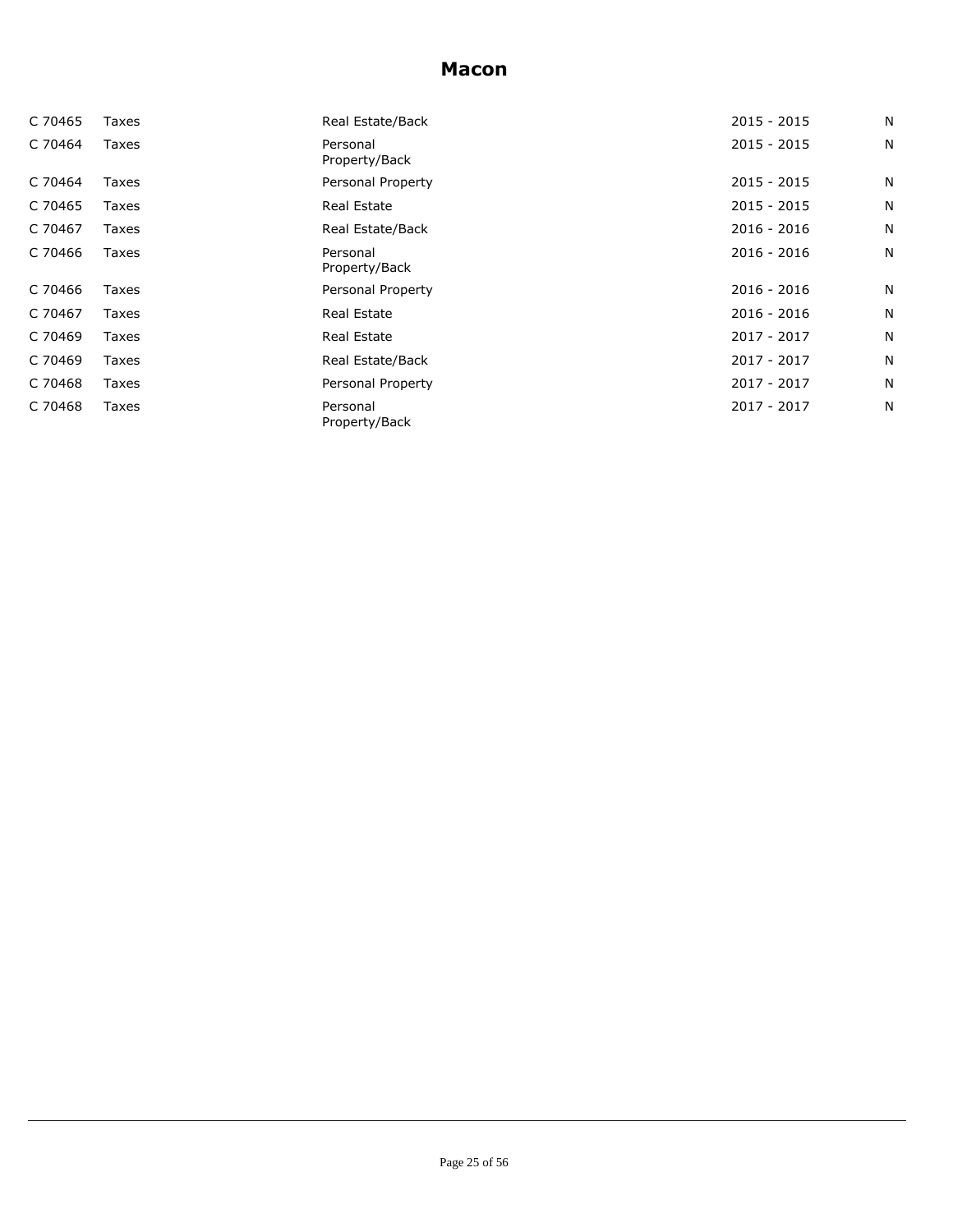# **County Clerk**

| Reel<br><b>Number</b> | <b>Title</b>                  | <b>Subtitle</b>                     | Vol | <b>Scope and Content</b> | Date              | <b>Indexed</b> |
|-----------------------|-------------------------------|-------------------------------------|-----|--------------------------|-------------------|----------------|
| C 8898                | Birth Affidavits Index        |                                     |     |                          | 1870 - 1891       |                |
| C 8898                | Birth Affidavits Index        |                                     |     |                          | 1942 - 1949       |                |
| C 69876               | County Court Records          |                                     | А   |                          | 1837-05 - 1848-12 | C              |
| C 69877               | County Court Records          |                                     | В   | Pages 114 - End          | 1849-02 - 1856-09 | C              |
| C 69876               | County Court Records          |                                     | В   | Pages 1 - 113            | 1849-02 - 1856-09 | $\mathsf C$    |
| C 69877               | County Court Records          |                                     | С   |                          | 1856-10 - 1863-04 | $\mathsf C$    |
| C 69877               | County Court Records          |                                     | D   | Pages 1 - 143            | 1863-05 - 1869-08 | $\mathsf C$    |
| C 69878               | County Court Records          |                                     | D   | Pages 144 - End          | 1863-05 - 1869-08 | C              |
| C 69878               | County Court Records          |                                     | E   |                          | 1869-09 - 1873-09 | $\mathsf C$    |
| C 69878               | County Court Records          |                                     | F   | Pages 1 - 46             | 1873-11 - 1878-01 | $\mathsf C$    |
| C 69879               | County Court Records          |                                     | F   | Pages 47 - End           | 1873-11 - 1878-01 | C              |
| C 69879               | County Court Records          |                                     | G   | Pages 1 - 613            | 1878-01 - 1880-12 | C              |
| C 69880               | County Court Records          |                                     | G   | Pages 614 - End          | 1878-01 - 1880-12 | $\mathsf C$    |
| C 69880               | County Court Records          |                                     | H   |                          | 1880-12 - 1884-07 | $\mathsf C$    |
| C 69881               | County Court Records          |                                     | Ι.  | Pages 538 - End          | 1884-07 - 1887-12 | C              |
| C 69880               | County Court Records          |                                     | Ι.  | Pages 1 - 537            | 1884-07 - 1887-12 | C              |
| C 69881               | County Court Records          |                                     | J   |                          | 1888-01 - 1890-06 | $\mathsf C$    |
| C 69881               | County Court Records          |                                     | К   | Pages 1 - 486            | 1890-07 - 1892-10 | $\mathsf C$    |
| C 69882               | County Court Records          |                                     | К   | Pages 487 - End          | 1890-07 - 1892-10 | $\mathsf C$    |
| C 69882               | County Court Records          |                                     | L   |                          | 1892-11 - 1894-12 | C              |
| C 69882               | County Court Records          |                                     | M   | Pages 1 - 398            | 1894-12 - 1897-04 | $\mathsf C$    |
| C 69883               | County Court Records          |                                     | М   | Pages 399 - End          | 1894-12 - 1897-04 | $\mathsf C$    |
| C 69883               | County Court Records          |                                     | N   |                          | 1897-04 - 1899-09 | C              |
| C 69883               | County Court Records          |                                     | O   | Pages 1 - 314            | 1899-10 - 1901-01 | C              |
| C 69884               | County Court Records          |                                     | 0   | Pages 315 - End          | 1899-10 - 1901-01 | C              |
| C 42527               | County Poor Farm Records      | Miscellaneous Records               |     |                          | 1869 - 1886       | N              |
| C 42527               | County Poor Farm Records      | Ward Book                           |     |                          | 1882 - 1932       | N              |
| C 8942                | County Poor Farm Records      | Inventories                         |     |                          | 1915 - 1939       | N              |
| C 42527               | County Poor Farm Records      | Inventory                           |     |                          | 1915 - 1939       | N              |
| C 69875               | Index to County Court Records |                                     |     |                          | 1837 - 1863       |                |
| C 69875               | Index to County Court Records |                                     | D   |                          | 1863 - 1869       |                |
| C 69875               | Index to County Court Records |                                     | Ε   |                          | 1869 - 1878       |                |
| C 69875               | Index to County Court Records |                                     |     |                          | 1878 - 1884       |                |
| C 69875               | Index to County Court Records |                                     |     |                          | 1885 - 1895       |                |
| C 69875               | Index to County Court Records |                                     |     | Names A - B              | 1896 - 1906       |                |
| C 69876               | Index to County Court Records |                                     |     | Names B - Z              | 1896 - 1906       |                |
| C 37198               | Plat Maps                     | <b>School District Plat</b><br>Book |     |                          |                   | N              |
| C 37198               | Plat Maps                     | Road District                       |     |                          | 1865 - 1866       | N              |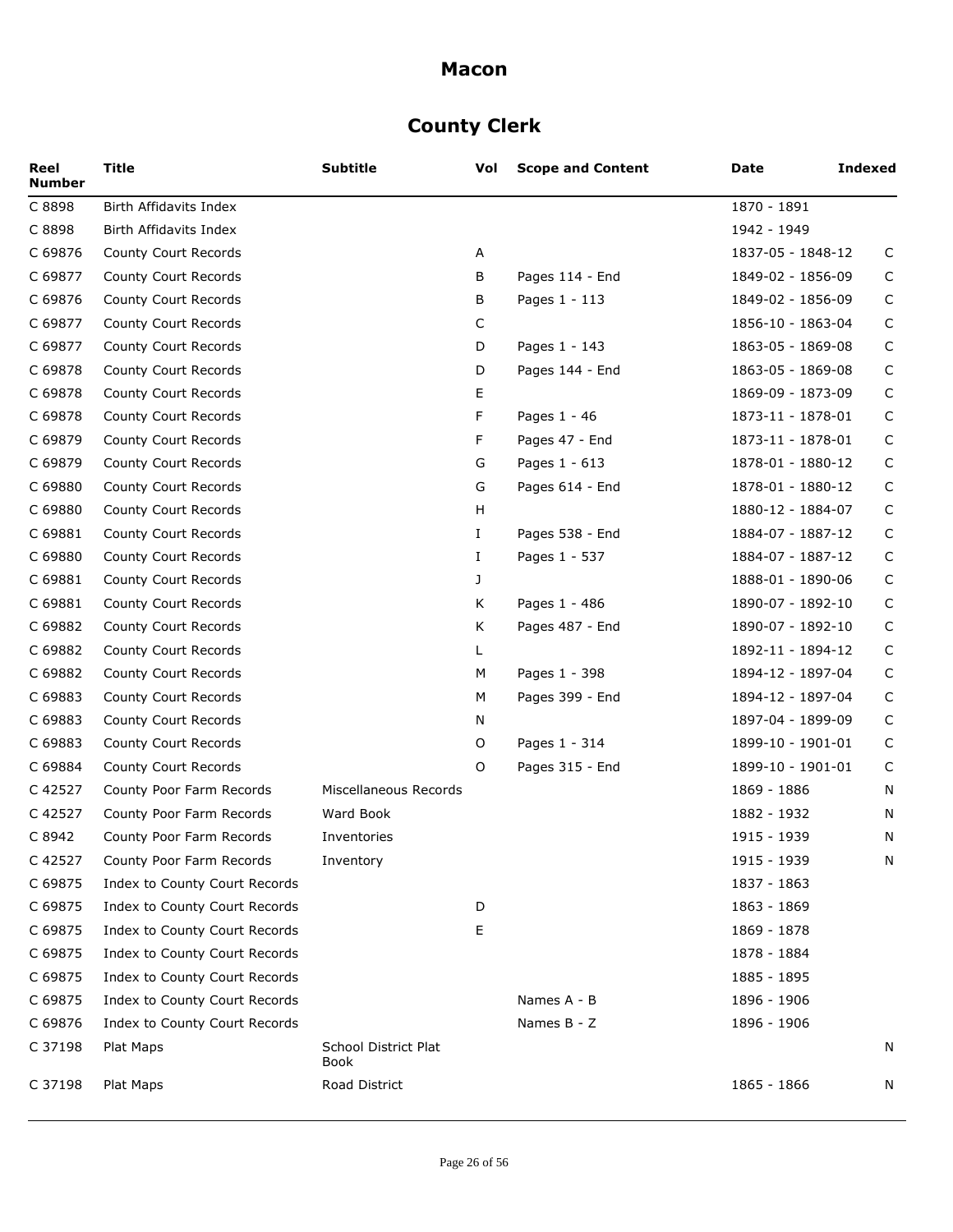| C 37198 | Plat Maps          | Road District                          | 1869 - 1871 | N |
|---------|--------------------|----------------------------------------|-------------|---|
| C 37198 | Plat Maps          | <b>Historical And General</b><br>Atlas | 1875 - 1875 | N |
| C 37198 | Plat Maps          | <b>Standard Atlas</b>                  | 1897 - 1897 | N |
| C 37198 | Plat Maps          | Bevier School District                 | 1911 - 1914 | N |
| C 37198 | Plat Maps          | <b>Standard Atlas</b>                  | 1918 - 1918 | N |
| C 37198 | Plat Maps          | School District Plat<br>Book           | 1922 - 1971 | N |
| C 8898  | Register of Births |                                        | 1883 - 1893 | N |
| C 8898  | Register of Deaths |                                        | 1883 - 1893 | P |
|         |                    |                                        |             |   |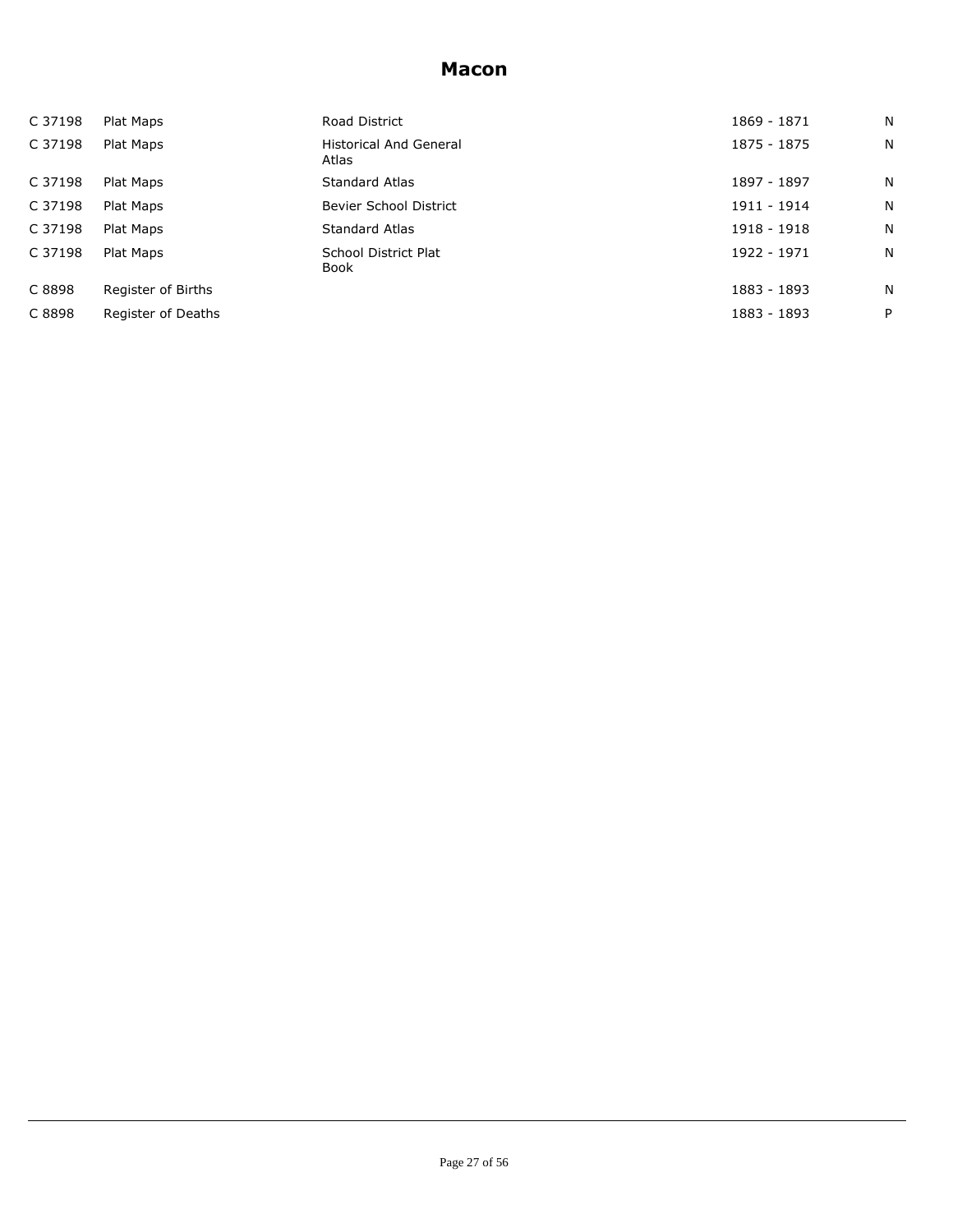# **Court of Common Pleas**

| Reel<br><b>Number</b> | Title                     | <b>Subtitle</b> | <b>Vol</b> Scope and Content | Date        | Indexed |
|-----------------------|---------------------------|-----------------|------------------------------|-------------|---------|
| C 4187                | Common Pleas Record Index |                 |                              | 1847 - 1870 |         |
| C 19691               | Probate Docket            |                 |                              | 1867 - 1873 | N       |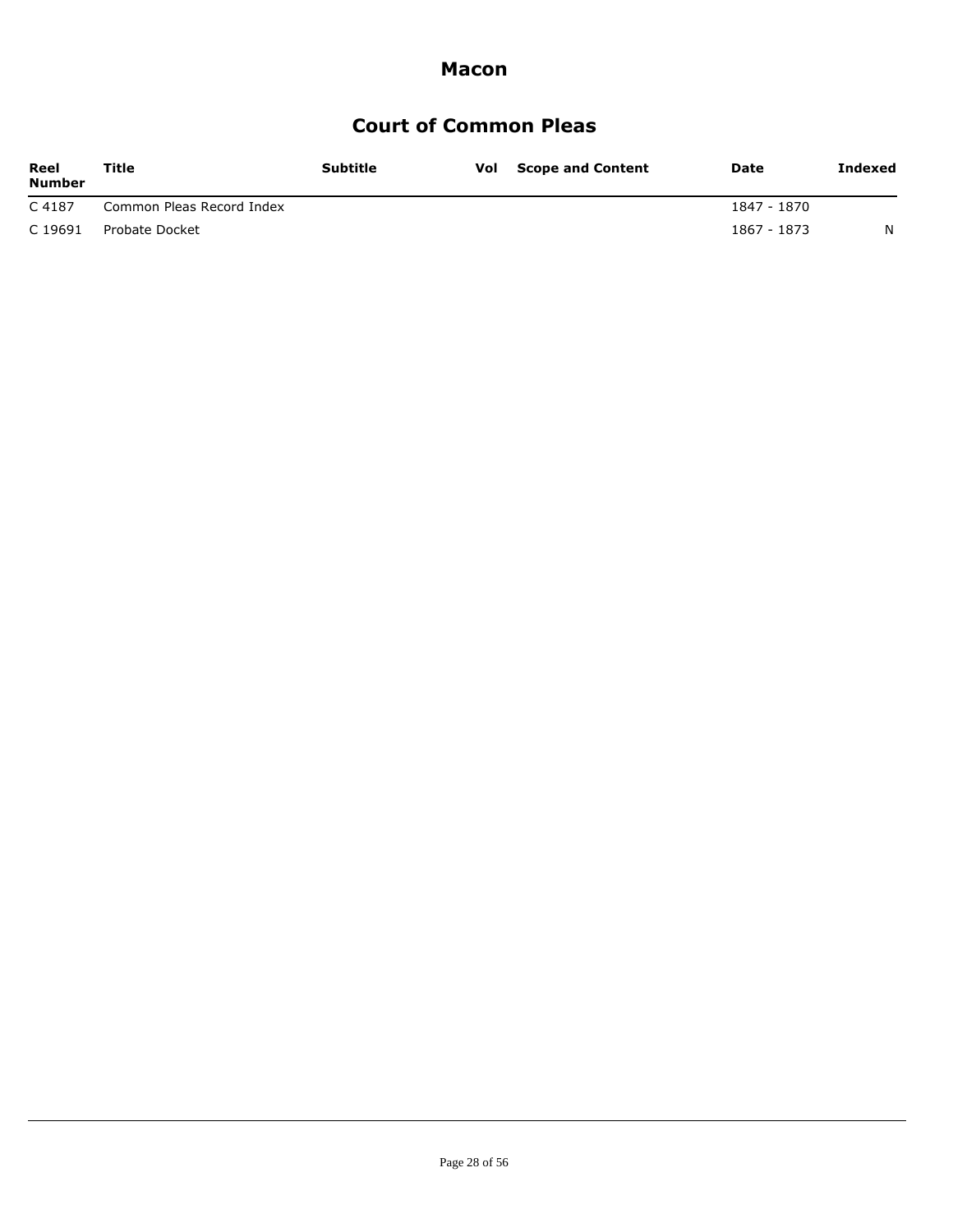# **Justice of the Peace**

| Reel<br><b>Number</b> | Title  | <b>Subtitle</b>  | Vol | <b>Scope and Content</b> | Date              | Indexed |
|-----------------------|--------|------------------|-----|--------------------------|-------------------|---------|
| C 19692               | Docket |                  |     |                          | 1931-04 - 1932-05 | N.      |
| C 19693               | Docket | Civil & Criminal |     |                          | 1935 - 1941       | Y       |
| C 19692               | Docket |                  |     |                          | 1936-09 - 1937-10 | N.      |
| C 19692               | Docket | Civil            |     |                          | 1937 - 1942       | Y       |
| C 19693               | Docket | Civil & Criminal |     |                          | 1937 - 1942       | N       |
| C 19693               | Docket | Civil & Criminal |     |                          | 1939 - 1939       | Y       |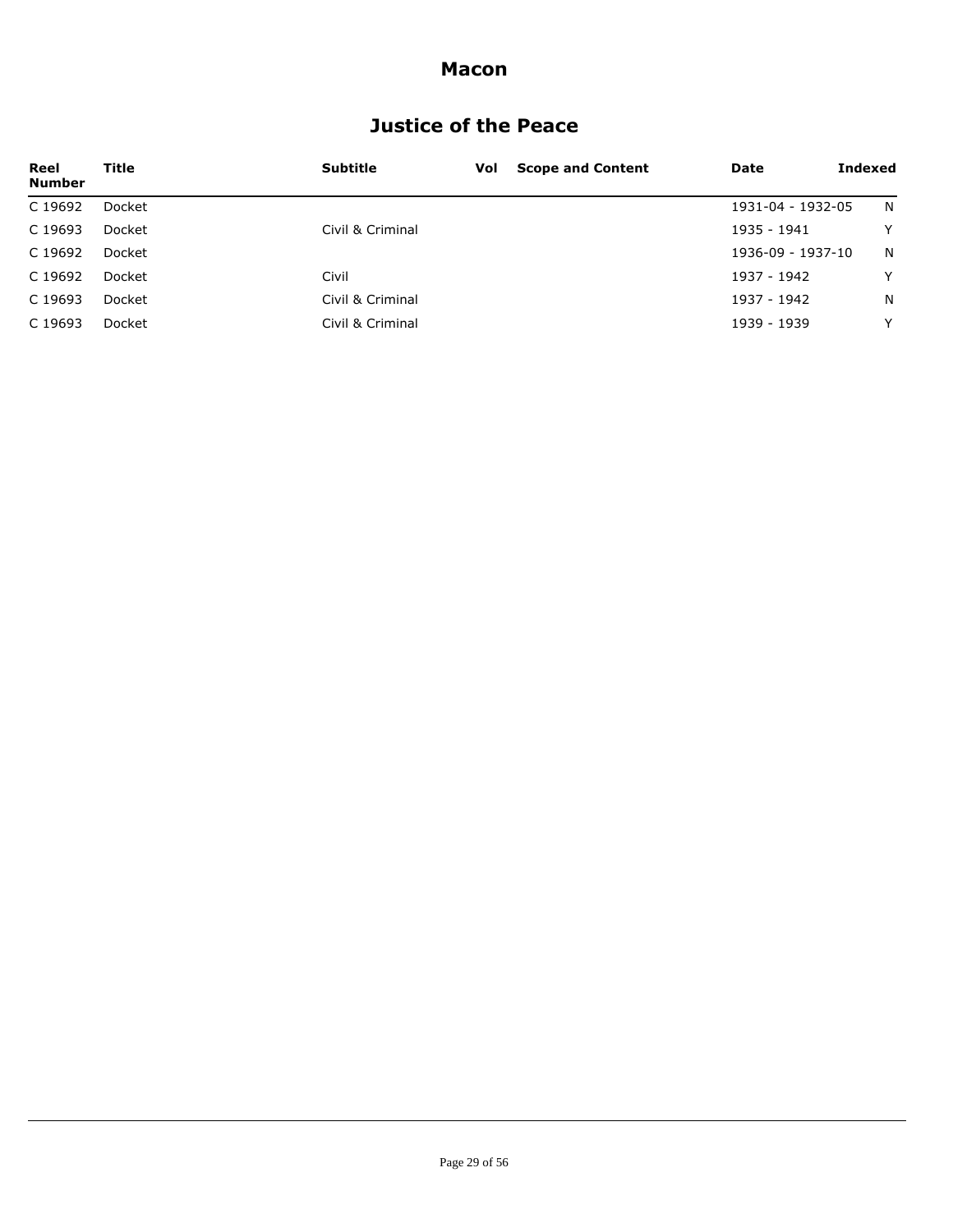# **Probate Court**

| Reel<br><b>Number</b> | Title                          | <b>Subtitle</b>                             | Vol | <b>Scope and Content</b> | Date              | <b>Indexed</b> |
|-----------------------|--------------------------------|---------------------------------------------|-----|--------------------------|-------------------|----------------|
| C 19681               | <b>Abstract of Demands</b>     |                                             | D   |                          | 1914-10 - 1929-11 | Y              |
| C 19682               | <b>Abstract of Demands</b>     |                                             | E   |                          | 1930-11 - 1954-08 | Y              |
| C 19682               | <b>Abstract of Demands</b>     |                                             | F   |                          | 1954-12 - 1975-03 | Y              |
| C 19678               | Abstract of Fees Collected     |                                             | 01  |                          | 1935-01 - 1946-12 | N              |
| C 19594               | <b>Application For Letters</b> |                                             | 01A |                          | 1952-01 - 1960-01 | N              |
| C 19594               | <b>Application For Letters</b> |                                             | 02A |                          | 1960-01 - 1966-05 | N              |
| C 19595               | <b>Application For Letters</b> |                                             | 03A |                          | 1966-06 - 1969-07 | N              |
| C 19690               | Appraisements                  |                                             |     |                          | 1892-10 - 1917-09 | Y              |
| C 19683               | Bonds                          |                                             |     |                          | 1855-07 - 1866-04 | Y              |
| C 19685               | Bonds                          | Administrator/Guardia<br>n                  |     |                          | 1873-04 - 1879-08 | N              |
| C 19686               | Bonds                          | Administrator/Guardia<br>n/Executor/Curator |     |                          | 1880 - 1902       | N              |
| C 19686               | Bonds                          | Administrator/Guardia<br>n/Executor/Curator |     |                          | 1890 - 1923       | N              |
| C 19684               | Bonds                          | Administrator                               |     |                          | 1909-12 - 1922-10 | Y              |
| C 19685               | <b>Bonds</b>                   | Executor                                    |     |                          | 1917-02 - 1955-12 | N              |
| C 19684               | Bonds                          | Administrator                               |     |                          | 1922-12 - 1939-08 | N              |
| C 19687               | <b>Bonds</b>                   | Administrator/Guardia<br>n/Executor/Curator |     |                          | 1937 - 1938       | N              |
| C 19685               | <b>Bonds</b>                   | Administrator                               |     |                          | 1939-09 - 1955-12 | Y              |
| C 19680               | Cost Books                     | Administrator/Guardia<br>n/Executor/Curator |     |                          | 1917 - 1926       | Y              |
| C 19683               | Cost Books                     |                                             |     |                          | 1928-05 - 1938-03 | Y              |
| C 19296               | <b>Decedents Records</b>       |                                             |     | Alexander - Weaver       | 1904 - 1913       | N              |
| C 19567               | Double Settlement Records      |                                             |     |                          | 1873-09 - 1873-11 | N              |
| C 19567               | Double Settlement Records      |                                             | Y   |                          | 1924-08 - 1934-02 | Y              |
| C 19568               | Double Settlement Records      |                                             | Z   |                          | 1934-02 - 1939-02 | Y              |
| C 19568               | Double Settlement Records      |                                             | 01  |                          | 1939-02 - 1944-05 | Y              |
| C 19569               | Double Settlement Records      |                                             | 02  |                          | 1944-05 - 1950-05 | Y              |
| C 19569               | Double Settlement Records      |                                             | 03  |                          | 1950-08 - 1958-09 | Y              |
| C 19678               | Fee Books                      |                                             |     |                          | 1870-12 - 1876-01 | Υ              |
| C 19681               | Fee Books                      | Administrator/Guardia<br>n/Executor/Curator |     |                          | 1916 - 1919       | N              |
| C 5396                | Fee Books                      |                                             | 01  |                          | 1944 - 1956       | Υ              |
| C 19678               | Fee Books                      |                                             |     |                          | 1948-01 - 1949-07 | Y              |
| C 5396                | Fee Books                      |                                             | 02  |                          | 1949 - 1951       | Υ              |
| C 5397                | Fee Books                      |                                             | 03  |                          | 1951 - 1956       | Υ              |
| C 5397                | Fee Books                      |                                             | 04  |                          | 1955 - 1962       | Υ              |
| C 5398                | Fee Books                      |                                             | 05  |                          | 1956 - 1962       | Υ              |
| C 5398                | Fee Books                      |                                             | 06  |                          | 1961 - 1969       | Υ              |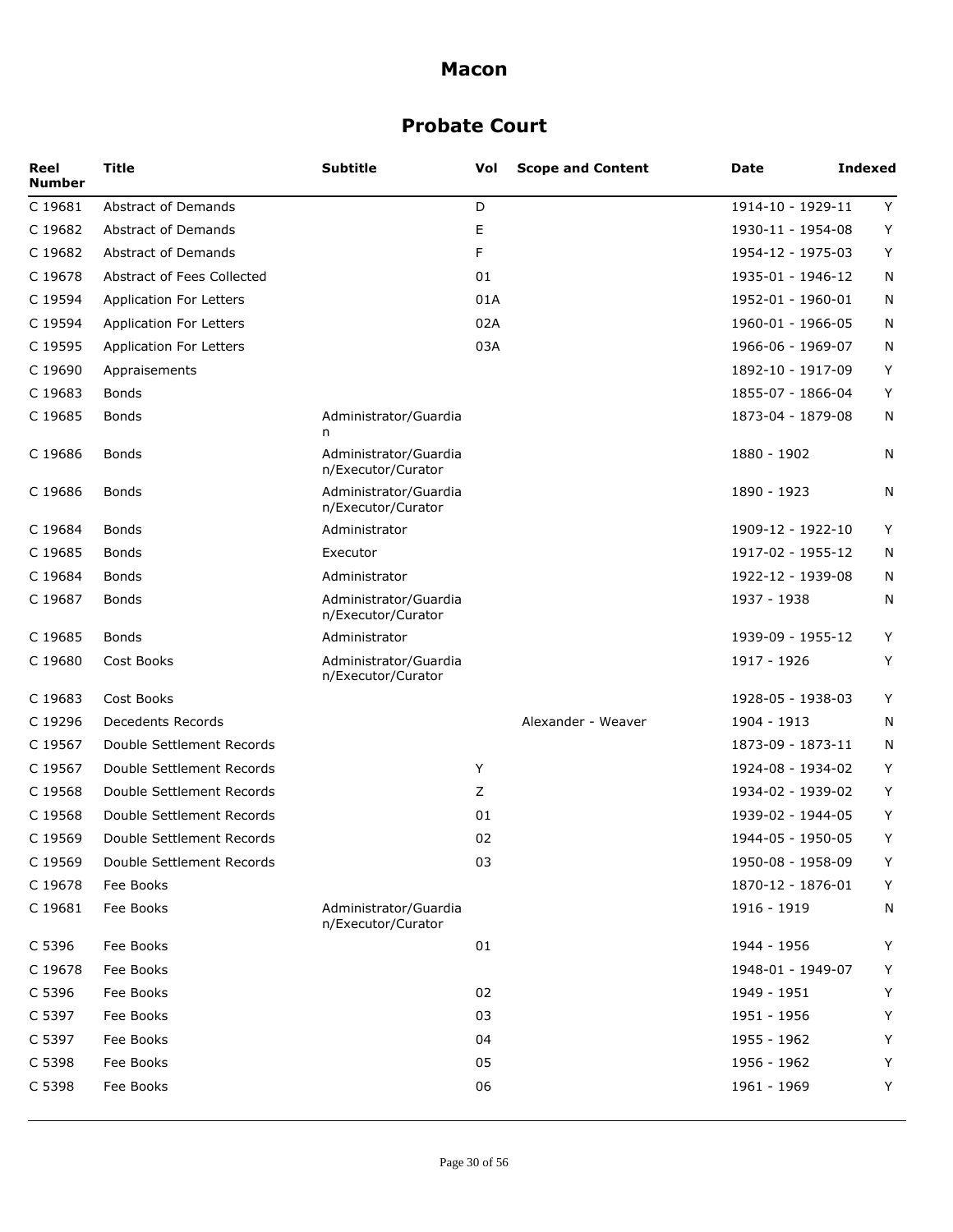| C 5399  | Fee Books                   |                             | 08 | 1962 - 1968       | Y |
|---------|-----------------------------|-----------------------------|----|-------------------|---|
| C 5399  | Fee Books                   |                             | 07 | 1964 - 1966       | Υ |
| C 5400  | Fee Books                   |                             | 09 | 1968 - 1972       | Y |
| C 5400  | Fee Books                   |                             | 10 | 1970 - 1973       | Υ |
| C 5401  | Fee Books                   |                             | 11 | 1973 - 1975       | Y |
| C 5401  | Fee Books                   |                             | 12 | 1975 - 1981       | Υ |
| C 5402  | Fee Books                   |                             | 13 | 1981 - 1985       | Y |
| C 5395  | Inheritance Taxes           |                             |    | 1847 - 1870       | Y |
| C 5393  | Inheritance Taxes           |                             | 01 | 1928 - 1939       | Y |
| C 5393  | <b>Inheritance Taxes</b>    |                             | 02 | 1935 - 1947       | Y |
| C 5394  | <b>Inheritance Taxes</b>    |                             | 03 | 1947 - 1959       | Y |
| C 5395  | <b>Inheritance Taxes</b>    |                             | 05 | 1959 - 1969       | Y |
| C 5394  | <b>Inheritance Taxes</b>    |                             | 04 | 1959 - 1969       | Y |
| C 19688 | Inventories                 |                             |    | 1913-06 - 1917-01 | Y |
| C 19570 | Inventories & Appraisements |                             | 11 | 1903-07 - 1909-04 | Y |
| C 19689 | Inventories & Appraisements | Administrator &<br>Executor |    | 1905 - 1910       | Y |
| C 19570 | Inventories & Appraisements |                             | 12 | 1909-05 - 1915-05 | Y |
| C 19689 | Inventories & Appraisements | Administrator &<br>Executor |    | 1910 - 1913       | Y |
| C 19571 | Inventories & Appraisements |                             | 13 | 1915-05 - 1919-11 | Y |
| C 19687 | Inventories & Appraisements | Guardian                    | 01 | 1917 - 1929       | Υ |
| C 19571 | Inventories & Appraisements |                             | 16 | 1917-07 - 1920-07 | Y |
| C 19572 | Inventories & Appraisements |                             | 17 | 1920-03 - 1923-04 | Y |
| C 19572 | Inventories & Appraisements |                             | 18 | 1923-05 - 1926-02 | Y |
| C 19573 | Inventories & Appraisements |                             | 19 | 1926-02 - 1929-05 | Υ |
| C 19573 | Inventories & Appraisements |                             | 20 | 1929-05 - 1932-05 | Υ |
| C 19574 | Inventories & Appraisements |                             | 21 | 1932-05 - 1936-02 | Y |
| C 19574 | Inventories & Appraisements |                             | 22 | 1936-02 - 1940-04 | Y |
| C 19575 | Inventories & Appraisements |                             | 23 | 1940-04 - 1944-02 | Y |
| C 19575 | Inventories & Appraisements |                             | 24 | 1944-03 - 1948-11 | Y |
| C 19576 | Inventories & Appraisements |                             | 25 | 1948-11 - 1954-03 | Υ |
| C 19576 | Inventories & Appraisements |                             | 26 | 1954-03 - 1959-02 | Y |
| C 19577 | Inventories & Appraisements |                             | 27 | 1959-02 - 1964-03 | Υ |
| C 19577 | Inventories & Appraisements |                             | 28 | 1964-03 - 1966-03 | Y |
| C 19578 | Inventories & Sale Bills    |                             |    | 1849-10 - 1905-08 | Υ |
| C 19578 | Inventories & Sale Bills    |                             |    | 1857-08 - 1869-10 | Y |
| C 19579 | Inventories & Sale Bills    |                             |    | 1869-11 - 1870-12 | Υ |
| C 19579 | Inventories & Sale Bills    |                             |    | 1874-11 - 1878-01 | Υ |
| C 19580 | Inventories & Sale Bills    |                             |    | 1878-10 - 1880-08 | Υ |
| C 19580 | Inventories & Sale Bills    |                             |    | 1879-08 - 1881-02 | Υ |
| C 19581 | Inventories & Sale Bills    |                             |    | 1881-02 - 1883-02 | Y |
| C 19581 | Inventories & Sale Bills    |                             |    | 1883-03 - 1886-02 | Y |
|         |                             |                             |    |                   |   |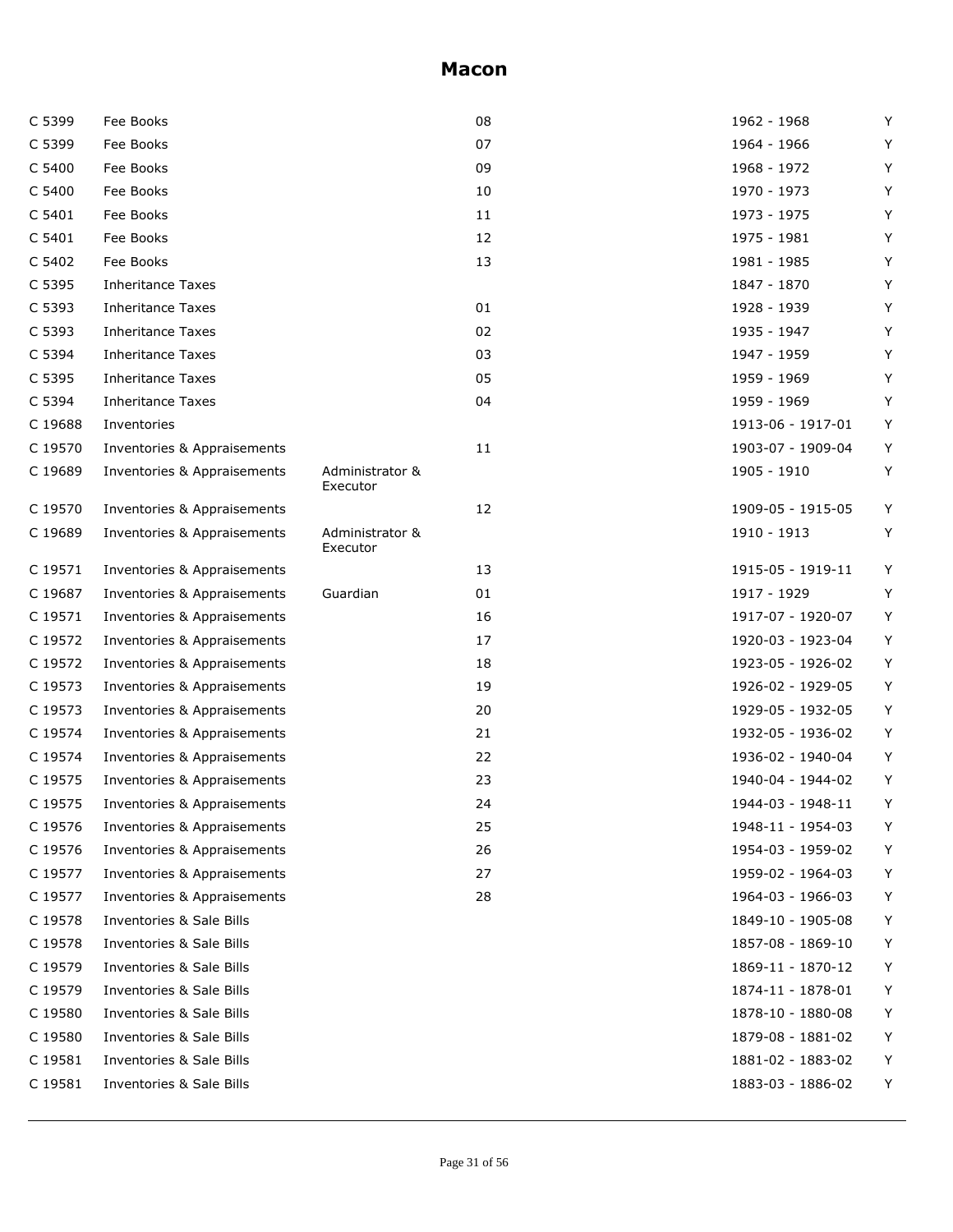| C 19582 | Inventories & Sale Bills                   |    | 1883-05 - 1885-09 | Υ |
|---------|--------------------------------------------|----|-------------------|---|
| C 19582 | Inventories & Sale Bills                   |    | 1885-12 - 1887-08 | Y |
| C 19583 | Inventories & Sale Bills                   |    | 1890-07 - 1892-10 | Υ |
| C 19690 | Inventories, Appraisements &<br>Sale Bills | 08 | 1887-08 - 1890-03 | Υ |
| C 19583 | Legal Notices                              |    | 1877-04 - 1905-11 | N |
| C 19584 | Legal Notices                              | В  | 1877-11 - 1903-11 | N |
| C 19584 | Legal Notices                              | C  | 1898-12 - 1916-02 | N |
| C 19687 | Legal Notices                              | D  | 1906-02 - 1914-11 | Υ |
| C 19585 | Legal Notices                              | D  | 1916-08 - 1928-11 | N |
| C 19585 | Legal Notices                              | Ε  | 1928-02 - 1935-08 | N |
| C 19585 | Legal Notices                              | F  | 1932-05 - 1935-08 | N |
| C 19586 | Legal Notices                              | G  | 1935-05 - 1939-10 | N |
| C 19586 | Legal Notices                              | H  | 1939-08 - 1943-07 | Υ |
| C 19586 | Legal Notices                              | Ι. | 1943-07 - 1947-08 | Υ |
| C 19587 | Legal Notices                              | J  | 1947-08 - 1953-01 | Y |
| C 19587 | Legal Notices                              | Κ  | 1953-01 - 1957-02 | Υ |
| C 19592 | Letters of Administration                  | А  | 1838 - 1855       | Υ |
| C 4208  | Letters of Administration                  |    | 1838 - 1855       | Υ |
| C 4208  | Letters of Administration                  | D  | 1873 - 1910       | Y |
| C 19592 | Letters of Administration                  |    | 1873-05 - 1910-09 | Υ |
| C 19593 | Letters of Administration                  | E  | 1910-09 - 1927-01 | Y |
| C 19591 | Letters of Administration                  | 01 | 1918-01 - 1930-07 | Υ |
| C 19593 | Letters of Administration                  | F  | 1927-01 - 1946-12 | Y |
| C 19591 | Letters of Administration                  | 02 | 1930-07 - 1946-03 | Υ |
| C 19679 | Letters of Administration                  | AA | 1939-06 - 1966-05 | N |
| C 19592 | Letters of Administration                  | 03 | 1946-03 - 1956-11 | Υ |
| C 19594 | Letters of Administration                  | G  | 1946-12 - 1955-12 | Υ |
| C 19679 | Letters of Publication                     |    | 1872-02 - 1874-04 | Y |
| C 19595 | Letters of Testamentary                    | H  | 1880-02 - 1908-03 | Υ |
| C 19596 | Letters of Testamentary                    | I  | 1908-03 - 1922-06 | Y |
| C 19596 | Letters of Testamentary                    | J  | 1922-06 - 1939-01 | Y |
| C 19676 | Letters of Testamentary                    | Κ  | 1939-01 - 1955-12 | Υ |
| C 19676 | Letters of Testamentary                    | L  | 1956-01 - 1966-05 | Υ |
| C 19677 | Letters of Testamentary                    | М  | 1966-05 - 1970-10 | Y |
| C 19677 | Letters of Testamentary                    | N  | 1970-11 - 1974-12 | Υ |
| C 19687 | Marriage Licenses Issued                   |    | 1910-07 - 1923-02 | Υ |
| C 19296 | Minutes                                    |    | 1847 - 1848       | N |
| C 19296 | Minutes                                    | C  | 1854 - 1880       | N |
| C 19296 | Minutes                                    |    | 1855 - 1857       | N |
| C 19297 | Minutes                                    |    | 1869 - 1871       | N |
| C 19297 | Minutes                                    |    | 1871-01 - 1873-09 | N |
| C 19297 | Minutes                                    |    | 1871-05 - 1872-09 | N |
|         |                                            |    |                   |   |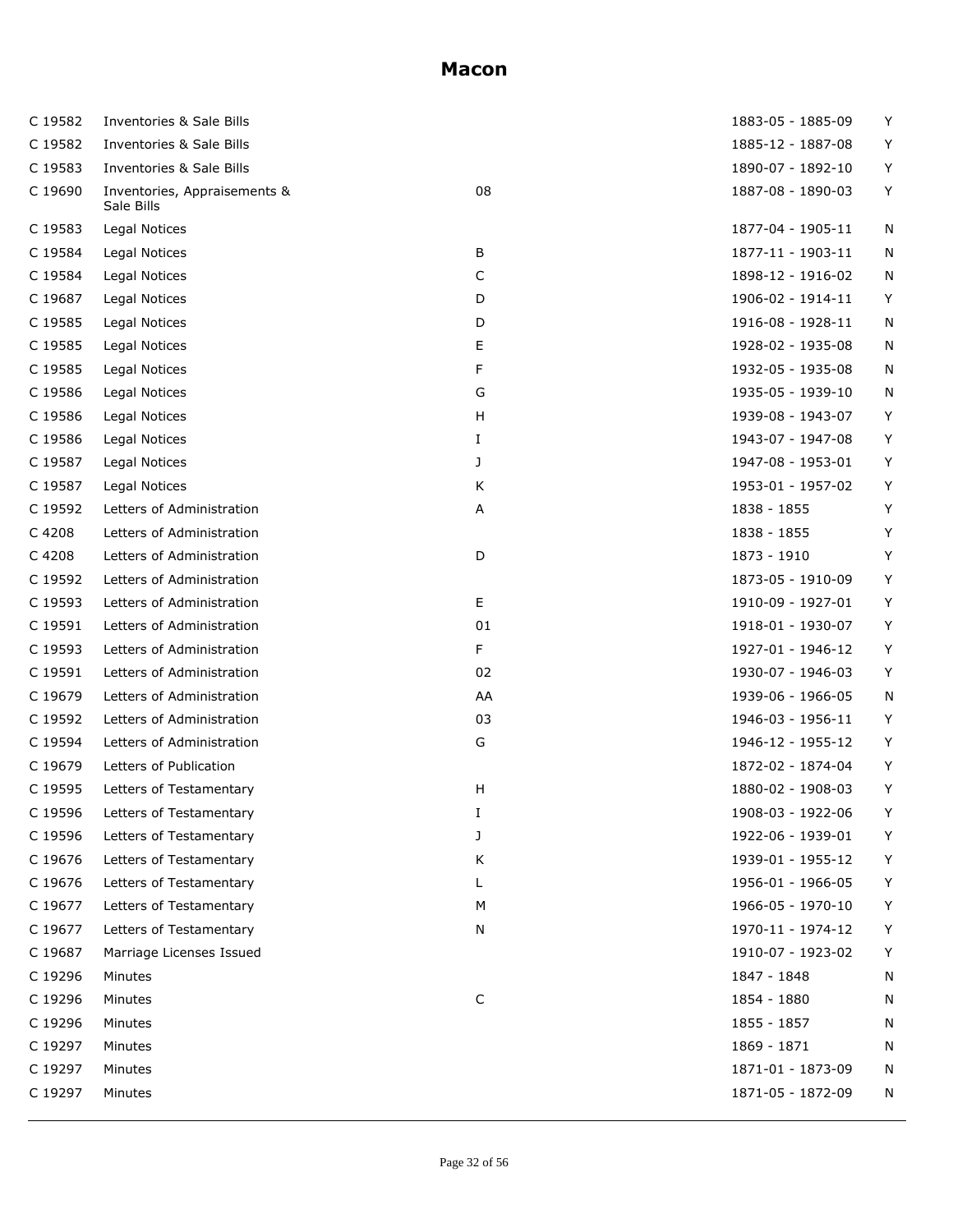| C 19297 | Minutes                 |      |                          | 1873-11 - 1875-12 | N |
|---------|-------------------------|------|--------------------------|-------------------|---|
| C 19298 | Minutes                 |      |                          | 1879-02 - 1881-02 | N |
| C 19298 | Minutes                 |      |                          | 1883-02 - 1885-03 | Ν |
| C 19299 | Minutes                 |      |                          | 1885-04 - 1887-05 | N |
| C 19299 | Minutes                 |      |                          | 1887-05 - 1889-03 | N |
| C 19299 | Minutes                 |      |                          | 1889-03 - 1890-12 | N |
| C 19300 | Minutes                 | 1891 |                          | 1891-06 - 1894-02 | Ν |
| C 19300 | Minutes                 |      |                          | 1894-02 - 1898-05 | N |
| C 19300 | Minutes                 |      |                          | 1898-01 - 1899-08 | N |
| C 19301 | Minutes                 |      |                          | 1903-01 - 1905-02 | N |
| C 19301 | Minutes                 |      |                          | 1905-02 - 1907-05 | N |
| C 19301 | Minutes                 |      |                          | 1907-05 - 1909-11 | N |
| C 19302 | Minutes                 |      |                          | 1909-11 - 1912-08 | N |
| C 19302 | Minutes                 | 1912 |                          | 1912-07 - 1914-12 | N |
| C 19303 | Minutes                 |      |                          | 1915-01 - 1916-05 | N |
| C 19303 | Minutes                 |      |                          | 1916-05 - 1917-07 | N |
| C 19303 | Minutes                 | 1917 |                          | 1917-07 - 1918-05 | N |
| C 19304 | Minutes                 | 1918 |                          | 1918-06 - 1919-03 | N |
| C 19304 | Minutes                 |      |                          | 1919-03 - 1920-02 | N |
| C 19305 | Minutes                 |      |                          | 1920-02 - 1920-12 | N |
| C 19305 | Minutes                 |      |                          | 1920-12 - 1929-01 | N |
| C 19306 | Minutes                 |      |                          | 1922-01 - 1923-04 | N |
| C 19306 | Minutes                 |      |                          | 1924-05 - 1925-05 | Ν |
| C 19307 | Minutes                 |      |                          | 1925-06 - 1926-08 | N |
| C 19307 | Minutes                 |      |                          | 1926-08 - 1928-04 | N |
| C 19308 | Minutes                 |      |                          | 1928-04 - 1930-05 | N |
| C 19308 | Minutes                 |      |                          | 1930-05 - 1932-04 | Ν |
| C 19309 | Minutes                 | 1932 |                          | 1932-04 - 1934-05 | N |
| C 19309 | Minutes                 |      |                          | 1934-06 - 1935-08 | N |
| C 19310 | Minutes                 | 1936 |                          | 1936-01 - 1937-11 | N |
| C 19310 | Minutes                 | 1938 |                          | 1938-01 - 1939-12 | N |
| C 19311 | Minutes                 |      |                          | 1940-01 - 1941-12 | N |
| C 19311 | Minutes                 |      |                          | 1942-11 - 1943-01 | N |
| C 7029  | Probate Case File Index |      |                          | $0 - 0$           |   |
| C 7262  | Probate Case Files      |      | Case Numbers 5899 - 5989 | $0 - 0$           | C |
| C 7261  | Probate Case Files      |      | Case Numbers 5803 - 5898 | 0 - 0             | C |
| C 7211  | Probate Case Files      |      | Case Numbers 2991 - 3120 | $0 - 0$           | C |
| C 7263  | Probate Case Files      |      | Case Numbers 5990 - 6078 | $0 - 0$           | C |
| C 7268  | Probate Case Files      |      | Case Numbers 6455 - 6547 | $0 - 0$           | C |
| C 7267  | Probate Case Files      |      | Case Numbers 6367 - 6454 | 0 - 0             | C |
| C 7212  | Probate Case Files      |      | Case Numbers 3121 - 3215 | $0 - 0$           | C |
| C 7213  | Probate Case Files      |      | Case Numbers 3216 - 3328 | $0 - 0$           | C |
| C 7215  | Probate Case Files      |      | Case Numbers 3438 - 3534 | $0 - 0$           | C |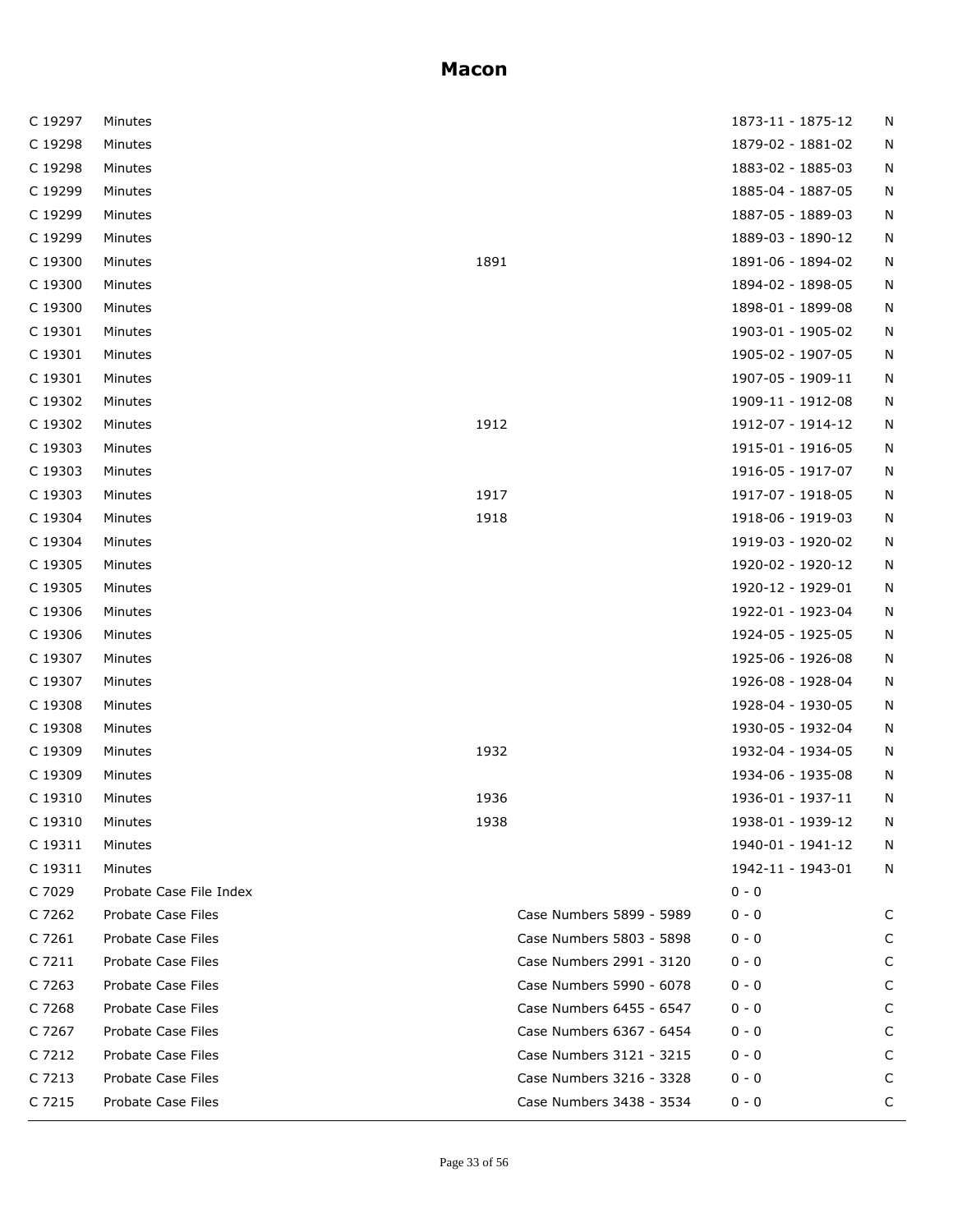| C 4213    | Probate Case Files |
|-----------|--------------------|
| C 7266    | Probate Case Files |
| C 7265    | Probate Case Files |
| C 7264    | Probate Case Files |
| C 7214    | Probate Case Files |
| C 7288    | Probate Case Files |
| C 7229    | Probate Case Files |
| C 7221    | Probate Case Files |
| C 7222    | Probate Case Files |
| C 7223    | Probate Case Files |
| C 7224    | Probate Case Files |
| C 7225    | Probate Case Files |
| C 7226    | Probate Case Files |
| C 4215    | Probate Case Files |
| C 7228    | Probate Case Files |
| C 4217    | Probate Case Files |
| C 7230    | Probate Case Files |
| C 4211    | Probate Case Files |
| C 4212    | Probate Case Files |
| C 4214    | Probate Case Files |
| C 7210    | Probate Case Files |
| C 4216    | Probate Case Files |
| C 7227    | Probate Case Files |
| C 7208    | Probate Case Files |
| C 7216    | Probate Case Files |
| C 7220    | Probate Case Files |
| C 7656    | Probate Case Files |
| C 7219    | Probate Case Files |
| C 7026    | Probate Case Files |
| C<br>7025 | Probate Case Files |
| C 7027    | Probate Case Files |
| C 7259    | Probate Case Files |
| C 7024    | Probate Case Files |
| C 7232    | Probate Case Files |
| C 7207    | Probate Case Files |
| C 7028    | Probate Case Files |
| C 7023    | Probate Case Files |
| C 7003    | Probate Case Files |
| C 7209    | Probate Case Files |
| C 7002    | Probate Case Files |
| C 7260    | Probate Case Files |
| C 7217    | Probate Case Files |

| C 4213 | Probate Case Files | Case Numbers 0241A - 0352A       | $0 - 0$ | C |
|--------|--------------------|----------------------------------|---------|---|
| C 7266 | Probate Case Files | Case Numbers 6274 - 6366         | $0 - 0$ | C |
| C 7265 | Probate Case Files | Case Numbers 6174 - 6273         | 0 - 0   | C |
| C 7264 | Probate Case Files | Case Numbers 6082 - 6173         | $0 - 0$ | C |
| C 7214 | Probate Case Files | Case Numbers 3329 - 3437         | 0 - 0   | C |
| C 7288 | Probate Case Files | Case Numbers 6548 - 6648         | $0 - 0$ | C |
| C 7229 | Probate Case Files | Case Numbers 5204 - 5299         | 0 - 0   | C |
| C 7221 | Probate Case Files | Case Numbers 4116 - 4238         | $0 - 0$ | C |
| C 7222 | Probate Case Files | Case Numbers 4239 - 4393         | 0 - 0   | C |
| C 7223 | Probate Case Files | Case Numbers 4394 - 4541         | $0 - 0$ | C |
| C 7224 | Probate Case Files | Case Numbers 4542 - 4712         | 0 - 0   | C |
| C 7225 | Probate Case Files | Case Numbers 4713 - 4887         | $0 - 0$ | C |
| C 7226 | Probate Case Files | Case Numbers 4888 - 5005         | 0 - 0   | C |
| C 4215 | Probate Case Files | Case Numbers 0077 - 0208         | $0 - 0$ | C |
| C 7228 | Probate Case Files | Case Numbers 5111 - 5203         | 0 - 0   | C |
| C 4217 | Probate Case Files | Case Numbers 0331 - 0436         | $0 - 0$ | C |
| C 7230 | Probate Case Files | Case Numbers 5300 - 5395         | 0 - 0   | C |
| C 4211 | Probate Case Files | Case Numbers 0001A - 0125A       | $0 - 0$ | C |
| C 4212 | Probate Case Files | Case Numbers 0126A - 0240A       | $0 - 0$ | C |
| C 4214 | Probate Case Files | Case Numbers 0076 - 0353A        | $0 - 0$ | C |
| C 7210 | Probate Case Files | Case Numbers 2856 - 2990         | $0 - 0$ | C |
| C 4216 | Probate Case Files | Case Numbers 0209 - 0310         | $0 - 0$ | C |
| C 7227 | Probate Case Files | Case Numbers 5006 - 5110         | $0 - 0$ | C |
| C 7208 | Probate Case Files | Case Numbers 2593 - 2713         | $0 - 0$ | C |
| C 7216 | Probate Case Files | Case Numbers 3535 - 3642         | 0 - 0   | C |
| C 7220 | Probate Case Files | Case Numbers 3972 - 4115         | $0 - 0$ | C |
| C 7656 | Probate Case Files | Case Numbers 5408 - 6745<br>MISC | 0 - 0   | C |
| C 7219 | Probate Case Files | Case Numbers 3873 - 3970         | $0 - 0$ | C |
| C 7026 | Probate Case Files | Case Numbers 2088 - 2239         | 0 - 0   | C |
| C 7025 | Probate Case Files | Case Numbers 1972 - 2087         | $0 - 0$ |   |
| C 7027 | Probate Case Files | Case Numbers 2240 - 2387         | 0 - 0   | C |
| C 7259 | Probate Case Files | Case Numbers 5600 - 5705         | 0 - 0   |   |
| C 7024 | Probate Case Files | Case Numbers 1867 - 1972         | 0 - 0   |   |
| C 7232 | Probate Case Files | Case Numbers 5506 - 5599         | 0 - 0   |   |
| C 7207 | Probate Case Files | Case Numbers 2471 - 2592         | 0 - 0   |   |
| C 7028 | Probate Case Files | Case Numbers 2388 - 2470         | 0 - 0   |   |
| C 7023 | Probate Case Files | Case Numbers 1751 - 1866         | 0 - 0   |   |
| C 7003 | Probate Case Files | Case Numbers 1612 - 1750         | 0 - 0   |   |
| C 7209 | Probate Case Files | Case Numbers 2714 - 2855         | 0 - 0   |   |
| C 7002 | Probate Case Files | Case Numbers 1486 - 1611         | 0 - 0   |   |
| C 7260 | Probate Case Files | Case Numbers 5705 - 5802         | 0 - 0   |   |
| C 7217 | Probate Case Files | Case Numbers 3643 - 3756         | 0 - 0   | C |
|        |                    |                                  |         |   |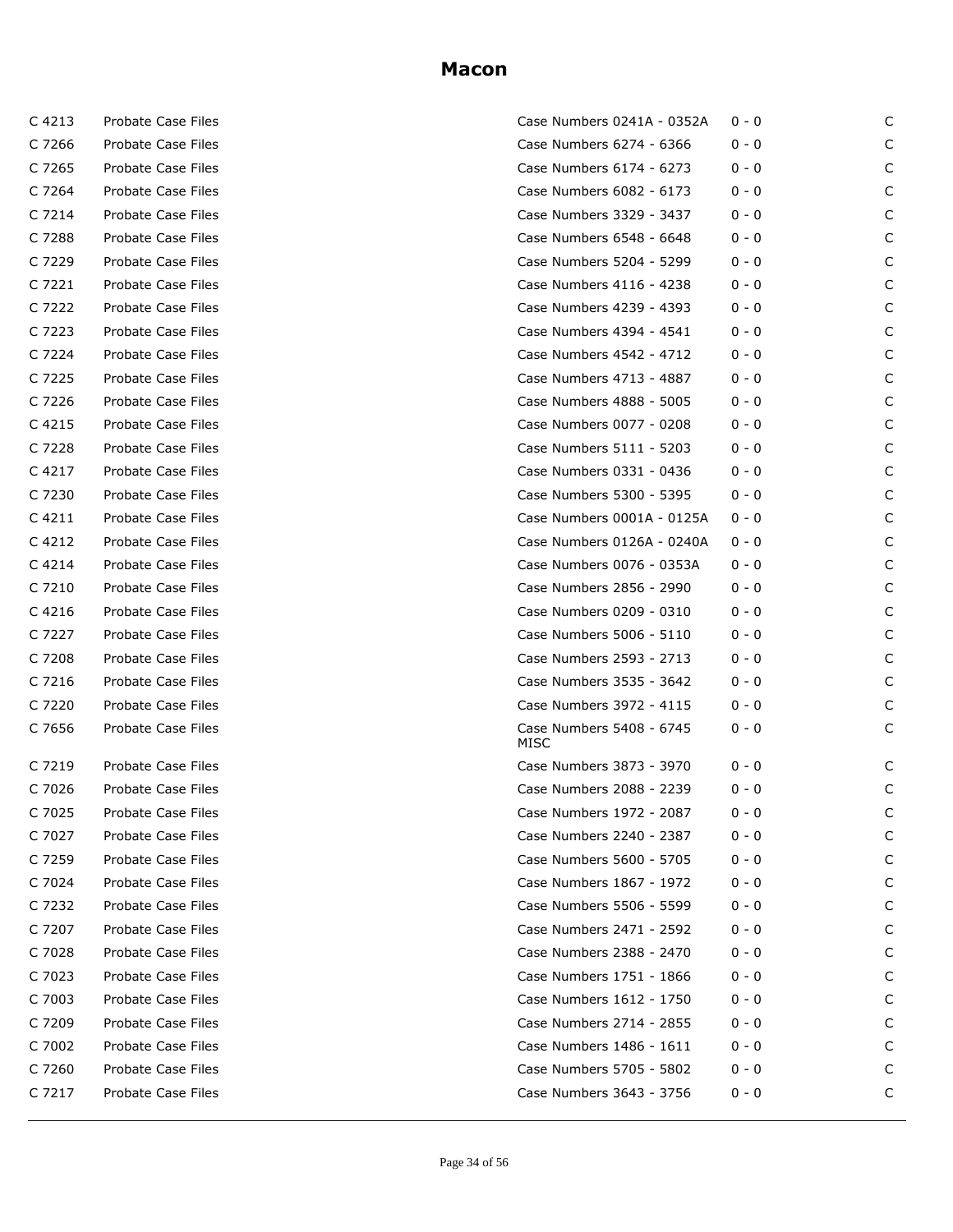| C 7654  | Probate Case Files        |    | Case Numbers 3581 - 4614<br>MISC | $0 - 0$           | C |
|---------|---------------------------|----|----------------------------------|-------------------|---|
| C 4218  | <b>Probate Case Files</b> |    | Case Numbers 0437 - 0575         | $0 - 0$           | C |
| C 6995  | Probate Case Files        |    | Case Numbers 0575 - 0712         | $0 - 0$           | C |
| C 6996  | Probate Case Files        |    | Case Numbers 0713 - 0829         | $0 - 0$           | C |
| C 6997  | Probate Case Files        |    | Case Numbers 0830 - 0960         | $0 - 0$           | C |
| C 6998  | Probate Case Files        |    | Case Numbers 0962 - 1080         | $0 - 0$           | C |
| C 6999  | Probate Case Files        |    | Case Numbers 1081 - 1220         | $0 - 0$           | C |
| C 7000  | Probate Case Files        |    | Case Numbers 1221 - 1362         | $0 - 0$           | C |
| C 7657  | Probate Case Files        |    | Case Numbers 6746 - 6794<br>MISC | $0 - 0$           | C |
| C 7655  | Probate Case Files        |    | Case Numbers 4615 - 5405<br>MISC | $0 - 0$           | C |
| C 7218  | Probate Case Files        |    | Case Numbers 3757 - 3872         | $0 - 0$           | С |
| C 7290  | Probate Case Files        |    | Case Numbers 6746 - 6795<br>MISC | $0 - 0$           | C |
| C 7289  | Probate Case Files        |    | Case Numbers 6649 - 6744         | $0 - 0$           | C |
| C 7207  | Probate Case Files        |    | 2143                             | $0 - 0$           | C |
| C 7207  | Probate Case Files        |    | 1672                             | $0 - 0$           | C |
| C 7207  | Probate Case Files        |    | Case Numbers 1644 - 1645         | $0 - 0$           | C |
| C 7207  | Probate Case Files        |    | 1172                             | $0 - 0$           | C |
| C 7231  | Probate Case Files        |    | Case Numbers 5396 - 5504         | $0 - 0$           | C |
| C 7001  | Probate Case Files        |    | Case Numbers 1363 - 1486         | $0 - 0$           | C |
| C 19691 | Probate Docket            |    |                                  | 1859 - 1874       | N |
| C 19691 | Probate Docket            |    |                                  | 1868-12 - 1906-11 | N |
| C 19691 | Probate Docket            |    |                                  | 1911-06 - 1927-08 | N |
| C 19691 | Probate Docket            | 04 |                                  | 1913-01 - 1955-12 | N |
| C 19296 | Probate Record Index      |    |                                  | 1860 - 1874       |   |
| C 5403  | Probate Records           | В  |                                  | 1852 - 1857       | Y |
| C 4203  | Probate Records           | В  |                                  | 1853 - 1857       | Y |
| C 4207  | Probate Records           | F  |                                  | 1855 - 1860       | Y |
| C 4203  | Probate Records           | D  |                                  | 1860 - 1861       | Y |
| C 5403  | Probate Records           | D  |                                  | 1860 - 1867       | Y |
| C 4202  | Probate Records           |    |                                  | 1869 - 1871       | N |
| C 4202  | Probate Records           |    |                                  | 1871 - 1872       | N |
| C 4203  | Probate Records           | F  |                                  | 1871 - 1873       | Y |
| C 4187  | Probate Records           |    |                                  | 1872 - 1872       | N |
| C 4204  | Probate Records           | G  |                                  | 1873 - 1873       | Y |
| C 4187  | Probate Records           |    |                                  | 1873 - 1875       | N |
| C 19687 | Probate Records           | м  |                                  | 1873-09 - 1873-11 | C |
| C 4204  | Probate Records           | I  |                                  | 1876 - 1878       | Y |
| C 19687 | Probate Records           |    |                                  | 1877-04 - 1879-02 | С |
| C 4204  | Probate Records           | J  |                                  | 1879 - 1880       | Y |
| C 5403  | Probate Records           | J  |                                  | 1879 - 1880       | Y |
|         |                           |    |                                  |                   |   |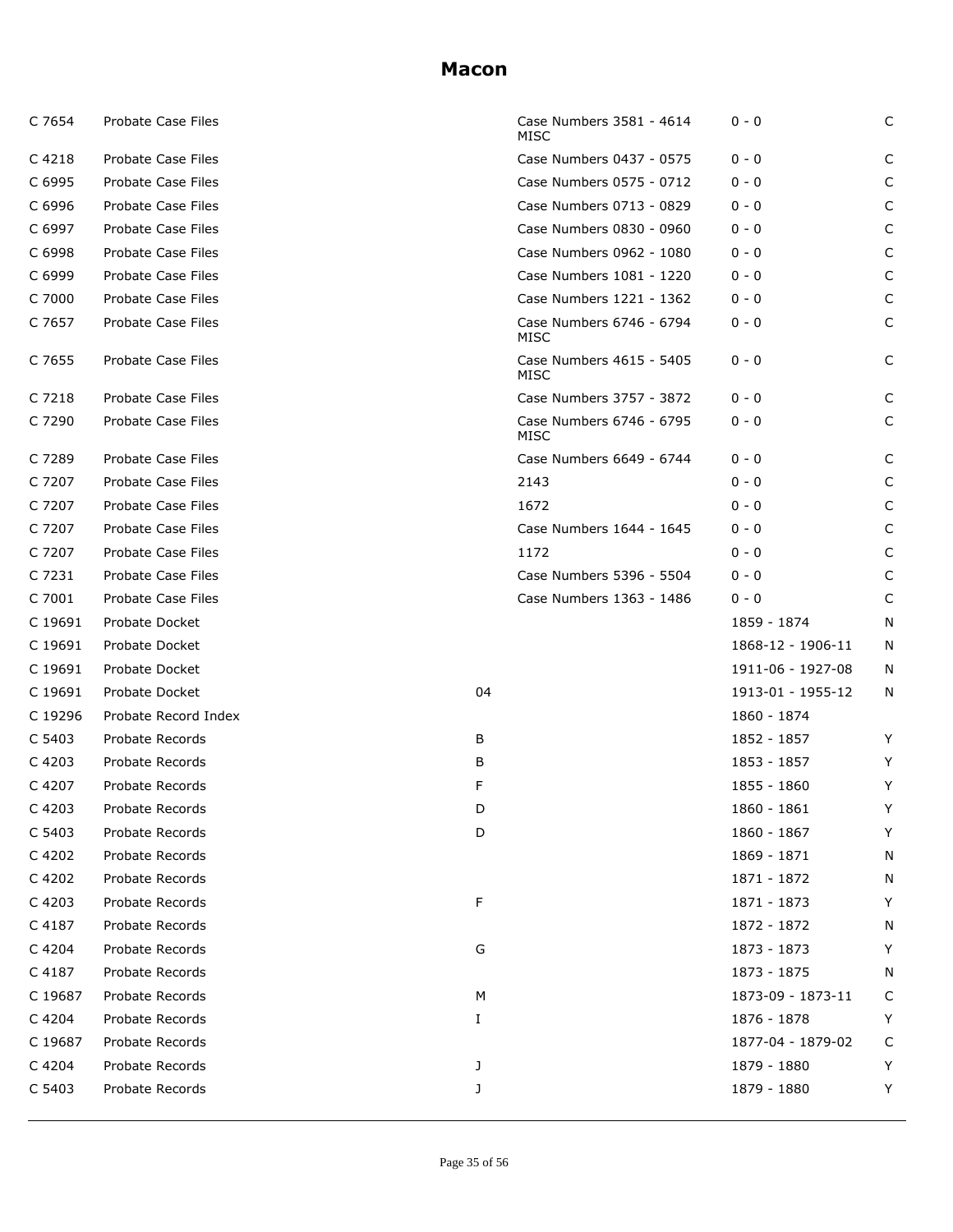| C 5404 | Probate Records | К  | 1880 - 1882 | Y  |
|--------|-----------------|----|-------------|----|
| C 4205 | Probate Records | Κ  | 1880 - 1882 | Y  |
| C 4205 | Probate Records | L  | 1882 - 1884 | Y  |
| C 5404 | Probate Records | L  | 1882 - 1884 | Y  |
| C 4206 | Probate Records | M  | 1884 - 1886 | Y  |
| C 5405 | Probate Records | M  | 1884 - 1886 | Y  |
| C 5405 | Probate Records | N  | 1886 - 1888 | Y  |
| C 5527 | Probate Records | O  | 1888 - 1889 | Y  |
| C 5527 | Probate Records | P  | 1889 - 1891 | Y  |
| C 5529 | Probate Records | Q  | 1891 - 1893 | Y  |
| C 5529 | Probate Records | R  | 1893 - 1896 | Y  |
| C 5530 | Probate Records | S  | 1896 - 1899 | Y  |
| C 5530 | Probate Records | Τ  | 1899 - 1902 | Y  |
| C 5531 | Probate Records | U  | 1902 - 1903 | Y  |
| C 5531 | Probate Records | V  | 1903 - 1905 | Y  |
| C 5532 | Probate Records | W  | 1905 - 1906 | Y  |
| C 5532 | Probate Records | X  | 1906 - 1907 | Y  |
| C 5535 | Probate Records | Υ  | 1907 - 1908 | Y  |
| C 5535 | Probate Records | Ζ  | 1908 - 1909 | Y  |
| C 5536 | Probate Records | 27 | 1909 - 1911 | Y  |
| C 5536 | Probate Records | 28 | 1911 - 1912 | Y  |
| C 5538 | Probate Records | 29 | 1912 - 1913 | Y  |
| C 5538 | Probate Records | 30 | 1913 - 1914 | Y  |
| C 5539 | Probate Records | 31 | 1914 - 1916 | Y  |
| C 5539 | Probate Records | 32 | 1916 - 1917 | Y  |
| C 5541 | Probate Records | 33 | 1917 - 1918 | Y  |
| C 5541 | Probate Records | 34 | 1918 - 1919 | Y  |
| C 5542 | Probate Records | 35 | 1919 - 1920 | Y  |
| C 5542 | Probate Records | 36 | 1920 - 1921 | Y  |
| C 5980 | Probate Records | 37 | 1921 - 1922 | Y  |
| C 5980 | Probate Records | 38 | 1922 - 1923 | Υ  |
| C 6276 | Probate Records | 39 | 1923 - 1924 | Y  |
| C 6276 | Probate Records | 40 | 1925 - 1925 | Υ  |
| C 6277 | Probate Records | 41 | 1926 - 1926 | Y  |
| C 6277 | Probate Records | 42 | 1927 - 1928 | Y  |
| C 6278 | Probate Records | 43 | 1928 - 1929 | Y  |
| C 6278 | Probate Records | 44 | 1929 - 1930 | Y  |
| C 6279 | Probate Records | 45 | 1930 - 1932 | Y  |
| C 6279 | Probate Records | 46 | 1932 - 1934 | Y  |
| C 6282 | Probate Records | 47 | 1934 - 1935 | Υ  |
| C 6282 | Probate Records | 48 | 1935 - 1937 | Υ  |
| C 6284 | Probate Records | 49 | 1937 - 1939 | Y  |
| C 6284 | Probate Records | 50 | 1939 - 1941 | Y. |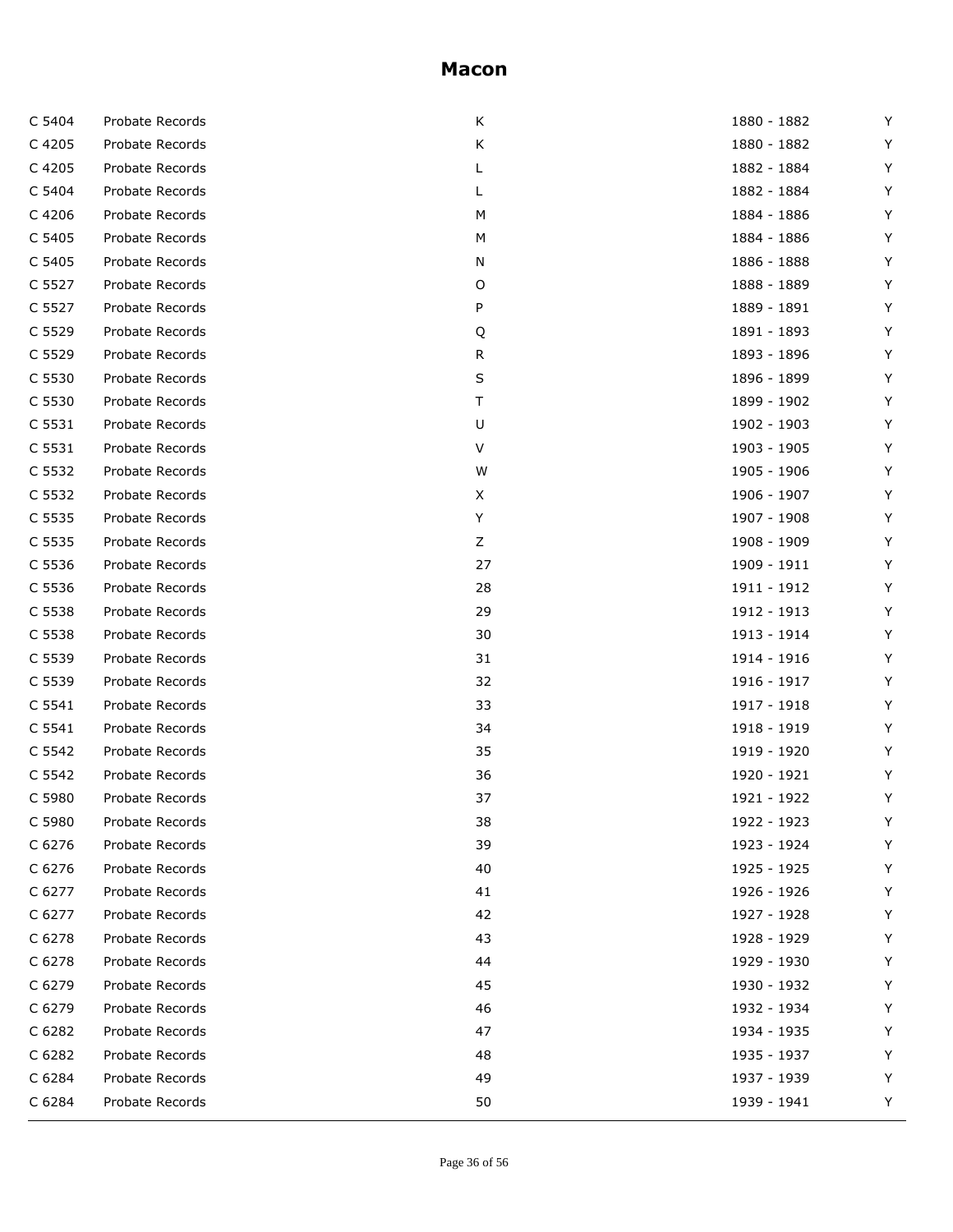| C 6285  | Probate Records   |                             | 51 | 1941 - 1943       | Y |
|---------|-------------------|-----------------------------|----|-------------------|---|
| C 6285  | Probate Records   |                             | 52 | 1943 - 1945       | Y |
| C 6286  | Probate Records   |                             | 53 | 1945 - 1947       | Y |
| C 6286  | Probate Records   |                             | 54 | 1947 - 1949       | Y |
| C 6287  | Probate Records   |                             | 55 | 1949 - 1952       | Y |
| C 6287  | Probate Records   |                             | 56 | 1952 - 1955       | Y |
| C 6290  | Probate Records   |                             | 57 | 1955 - 1958       | Y |
| C 6290  | Probate Records   |                             | 58 | 1958 - 1960       | Y |
| C 6291  | Probate Records   |                             | 59 | 1960 - 1963       | Y |
| C 6291  | Probate Records   |                             | 60 | 1963 - 1964       | Y |
| C 6292  | Probate Records   |                             | 61 | 1964 - 1966       | Y |
| C 6292  | Probate Records   |                             | 62 | 1966 - 1968       | Y |
| C 6293  | Probate Records   |                             | 63 | 1968 - 1970       | Y |
| C 6293  | Probate Records   |                             | 64 | 1970 - 1972       | Y |
| C 6294  | Probate Records   |                             | 65 | 1972 - 1974       | Y |
| C 6294  | Probate Records   |                             | 66 | 1974 - 1975       | Y |
| C 19679 | Records           | Administrator &<br>Executor |    | 1892-10 - 1900-09 | Y |
| C 19679 | Records           | Administrator &<br>Executor |    | 1900-10 - 1905-07 | Y |
| C 19680 | Records           | Administrator &<br>Executor |    | 1917-05 - 1917-10 | Y |
| C 19587 | Sale Bills        |                             | N  | 1880-11 - 1883-11 | Υ |
| C 19588 | Sale Bills        |                             |    | 1892-10 - 1910-02 | Y |
| C 19588 | Sale Bills        |                             | 11 | 1910-02 - 1919-05 | Y |
| C 19589 | Sale Bills        |                             |    | 1914-03 - 1914-03 | Y |
| C 19589 | Sale Bills        |                             |    | 1919-06 - 1926-02 | Y |
| C 19589 | Sale Bills        |                             |    | 1926-07 - 1935-05 | Υ |
| C 19590 | Sale Bills        |                             | 14 | 1935-10 - 1944-07 | Y |
| C 19590 | Sale Bills        |                             | 15 | 1944-02 - 1955-05 | Υ |
| C 19691 | Settlement Docket | Administrator &<br>Curator  |    | 1871 - 1874       | N |
| C 19564 | Settlements       | Administrator &<br>Executor |    | 1836 - 1867       | Y |
| C 19565 | Settlements       | Administrator &<br>Executor |    | 1867 - 1871       | Y |
| C 19312 | Settlements       |                             |    | 1871-06 - 1874-03 | Y |
| C 19566 | Settlements       | Administrator &<br>Executor |    | 1874 - 1876       | Y |
| C 19312 | Settlements       |                             |    | 1884-02 - 1887-08 | Y |
| C 19313 | Settlements       |                             |    | 1885-09 - 1890-05 | Y |
| C 19313 | Settlements       |                             |    | 1887-09 - 1889-11 | Υ |
| C 19314 | Settlements       |                             |    | 1890-02 - 1893-05 | Υ |
| C 19314 | Settlements       |                             |    | 1893-05 - 1896-02 | Y |
| C 19315 | Settlements       |                             |    | 1893-06 - 1900-08 | Y |
|         |                   |                             |    |                   |   |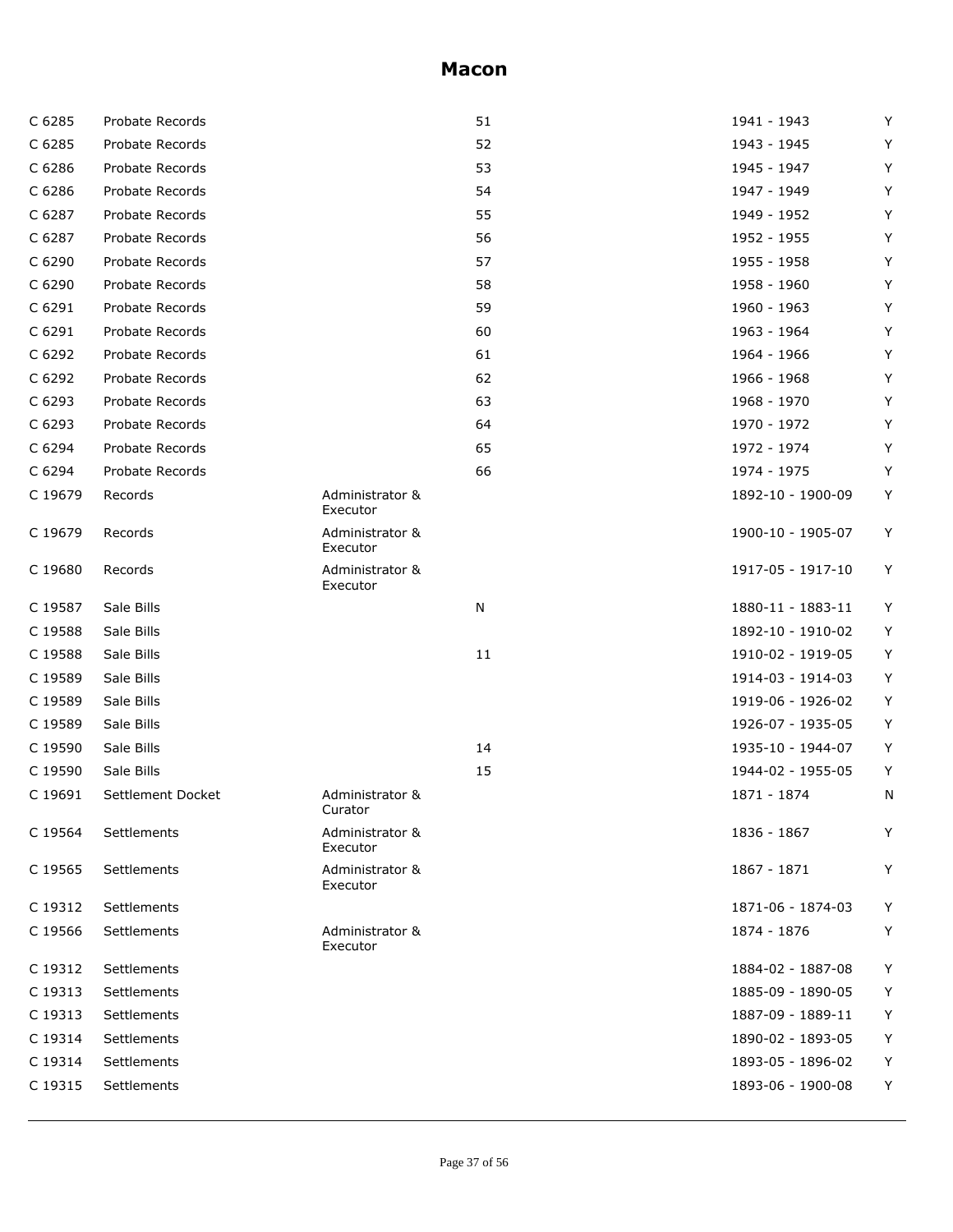| C 19315 | Settlements |                             |    | 1896-02 - 1899-08 | Y |
|---------|-------------|-----------------------------|----|-------------------|---|
| C 19316 | Settlements |                             |    | 1899-10 - 1902-08 | Υ |
| C 19316 | Settlements |                             |    | 1900-08 - 1905-11 | Y |
| C 19317 | Settlements |                             |    | 1902-07 - 1905-11 | Υ |
| C 19317 | Settlements |                             |    | 1905-11 - 1908-11 | Υ |
| C 19318 | Settlements |                             |    | 1905-11 - 1910-11 | Υ |
| C 19318 | Settlements |                             |    | 1908-12 - 1911-08 | Υ |
| C 19319 | Settlements |                             |    | 1910-11 - 1916-05 | Υ |
| C 19565 | Settlements | Administrator &<br>Executor |    | 1911 - 1914       | Υ |
| C 19319 | Settlements |                             |    | 1914-02 - 1916-05 | Υ |
| C 19320 | Settlements |                             |    | 1915-12 - 1923-11 | Υ |
| C 19320 | Settlements |                             |    | 1916-05 - 1918-08 | Υ |
| C 19321 | Settlements |                             |    | 1918-08 - 1920-08 | Υ |
| C 19321 | Settlements |                             |    | 1920-08 - 1922-08 | Υ |
| C 19566 | Settlements | Guardian & Curator          |    | 1922 - 1923       | Y |
| C 19563 | Settlements |                             |    | 1923-11 - 1926-08 | Y |
| C 19322 | Settlements |                             |    | 1925-08 - 1927-08 | Y |
| C 19322 | Settlements |                             |    | 1927-08 - 1929-08 | Y |
| C 19323 | Settlements |                             | 07 | 1929-08 - 1931-07 | Υ |
| C 19323 | Settlements |                             | 08 | 1931-08 - 1934-11 | Y |
| C 19558 | Settlements |                             | 09 | 1934 - 1938       | Y |
| C 19558 | Settlements |                             | 10 | 1938 - 1942       | Y |
| C 19564 | Settlements |                             |    | 1938-01 - 1942-12 | Υ |
| C 19559 | Settlements |                             | 11 | 1942 - 1945       | Y |
| C 19559 | Settlements |                             | 12 | 1945 - 1951       | Y |
| C 19560 | Settlements |                             | 13 | 1951 - 1957       | Y |
| C 19560 | Settlements |                             | 14 | 1957 - 1962       | Y |
| C 19561 | Settlements |                             | 16 | 1960 - 1968       | Y |
| C 19561 | Settlements |                             | 15 | 1962 - 1966       | Y |
| C 19562 | Settlements |                             | 1/ | 1967 - 1970       | Y |
| C 19562 | Settlements |                             | 18 | 1970 - 1972       | Υ |
| C 19563 | Settlements |                             | 19 | 1972 - 1974       | Y |
| C 4209  | Wills       |                             |    | 1838 - 1892       | Y |
| C 5387  | Wills       |                             | 01 | 1838 - 1892       | Y |
| C 5387  | Wills       |                             | 02 | 1892 - 1902       | Υ |
| C 4209  | Wills       |                             | 02 | 1892 - 1907       | Y |
| C 5388  | Wills       |                             | 03 | 1902 - 1916       | Y |
| C 4210  | Wills       |                             | 03 | 1906 - 1916       | Y |
| C 5388  | Wills       |                             | 04 | 1916 - 1923       | Y |
| C 5389  | Wills       |                             | 05 | 1923 - 1930       | Y |
| C 5389  | Wills       |                             | 06 | 1929 - 1946       | Y |
| C 5390  | Wills       |                             | 07 | 1945 - 1962       | Y |
|         |             |                             |    |                   |   |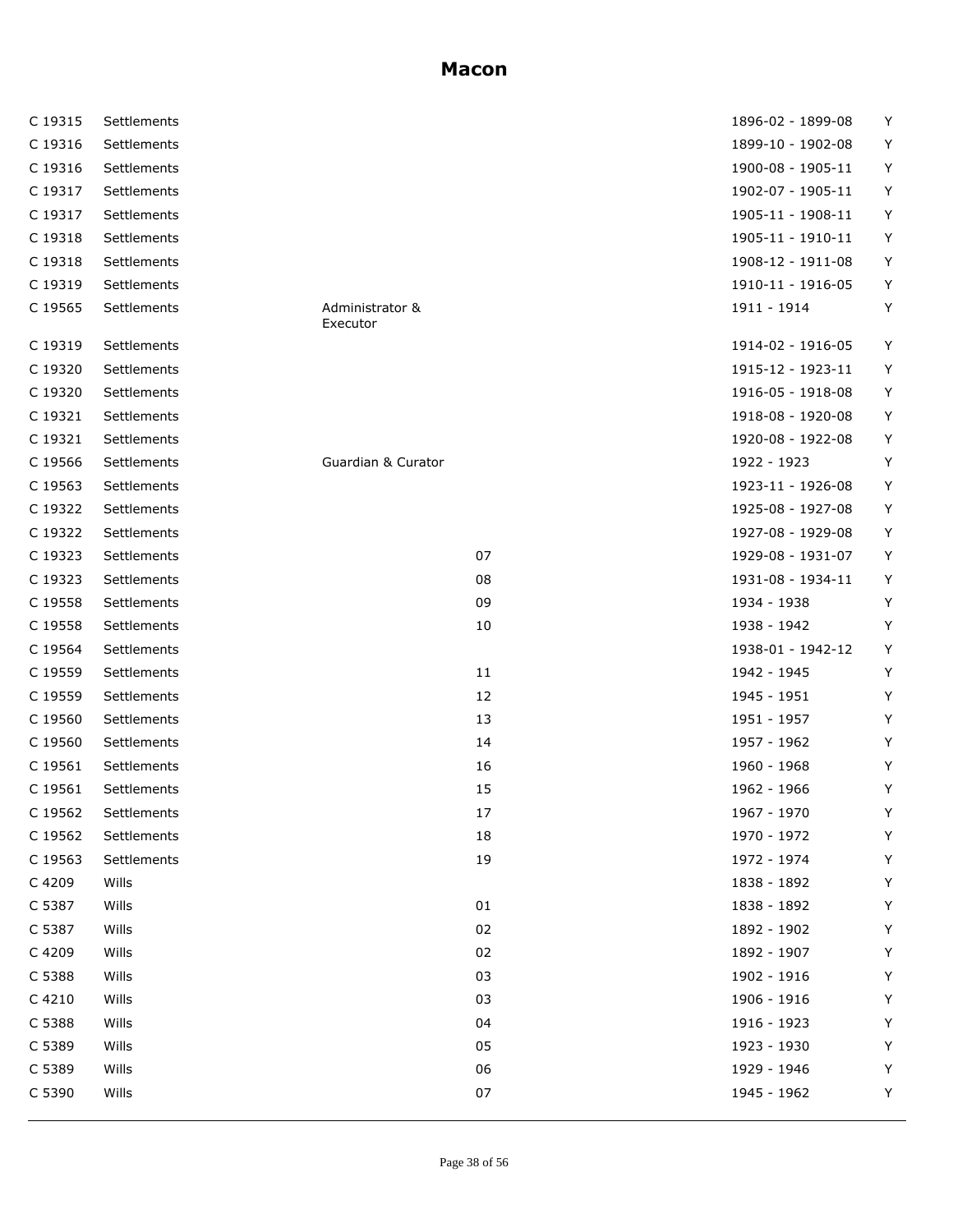| C 5390 | Wills | 08 | 1962 - 1966 | $\sqrt{}$ |
|--------|-------|----|-------------|-----------|
| C 5391 | Wills | 09 | 1966 - 1970 | $\sqrt{}$ |
| C 5391 | Wills | 10 | 1970 - 1975 | $\sqrt{}$ |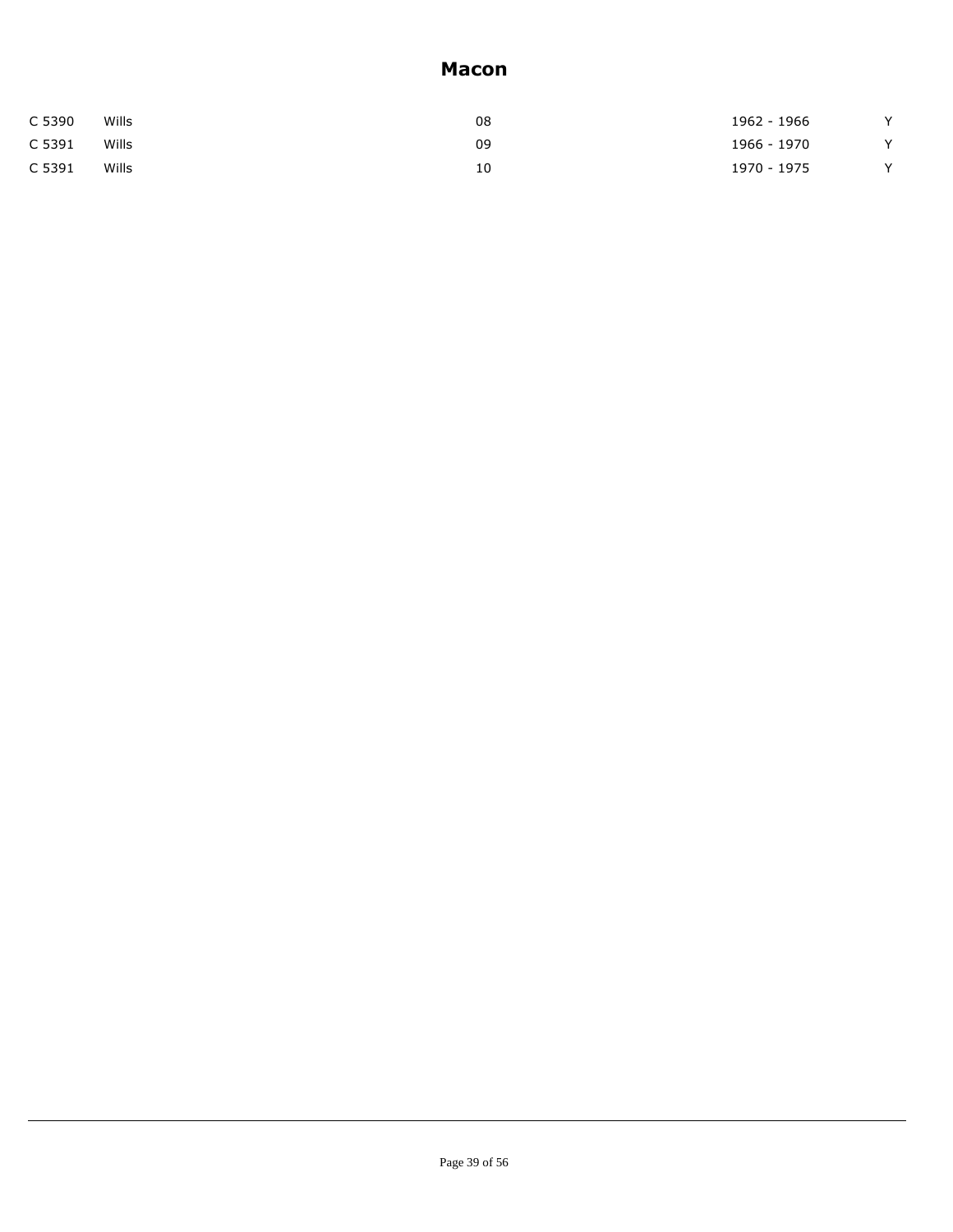# **Recorder of Deeds**

| Reel<br><b>Number</b> | Title                  | <b>Subtitle</b>              | Vol           | <b>Scope and Content</b> | Date              | <b>Indexed</b> |
|-----------------------|------------------------|------------------------------|---------------|--------------------------|-------------------|----------------|
| C 31522               | Certified Entries Book |                              |               |                          | 1851-12 - 1857-06 | N              |
| C 30501               | Deeds                  | Marginal Release Of<br>Trust |               | Pages A - Z              | $0 - 0$           | N              |
| C 4126                | Deeds                  |                              | AB            |                          | 1837 - 1841       | C              |
| C 4127                | Deeds                  |                              | C             |                          | 1841 - 1845       | C              |
| C 38755               | Deeds                  |                              | C             |                          | 1841-10 - 1845-02 | C              |
| C 4128                | Deeds                  |                              | D             |                          | 1845 - 1850       | C              |
| C 38755               | Deeds                  |                              | D             |                          | 1845-03 - 1846-10 | $\mathsf{C}$   |
| C 38755               | Deeds                  |                              | D             |                          | 1846-10 - 1850-10 | C              |
| C 4129                | Deeds                  |                              | Е             |                          | 1849 - 1851       | C              |
| C 38756               | Deeds                  |                              | E             |                          | 1849-01 - 1851-10 | C              |
| C 4129                | Deeds                  |                              | F             |                          | 1851 - 1853       | C              |
| C 38756               | Deeds                  |                              | F             |                          | 1851-11 - 1853-03 | $\mathsf{C}$   |
| C 38757               | Deeds                  |                              | G             |                          | 1851-11 - 1855-08 | C              |
| C 4130                | Deeds                  |                              | G             |                          | 1853 - 1855       | C              |
| C 38757               | Deeds                  |                              | ${\mathsf G}$ |                          | 1853-03 - 1853    | C              |
| C 4131                | Deeds                  |                              | H             |                          | 1855 - 1856       | C              |
| C 4126                | Deeds                  | Trust                        | В             |                          | 1855 - 1864       | C              |
| C 38758               | Deeds                  |                              | H             |                          | 1855-03 - 1856-12 | $\mathsf C$    |
| C 38754               | Deeds                  |                              | B             |                          | 1855-06 - 1864-05 | $\mathsf C$    |
| C 4131                | Deeds                  |                              | I             |                          | 1856 - 1857       | $\mathsf C$    |
| C 38759               | Deeds                  |                              | I             |                          | 1856-12 - 1857-09 | C              |
| C 4132                | Deeds                  |                              | J             |                          | 1857 - 1858       | $\mathsf{C}$   |
| C 38759               | Deeds                  |                              | J             |                          | 1857-08 - 1858-03 | C              |
| C 4133                | Deeds                  |                              | L             |                          | 1858 - 1859       | $\mathsf C$    |
| C 38760               | Deeds                  |                              | Κ             |                          | 1858-03 - 1858-09 | $\mathsf{C}$   |
| C 38760               | Deeds                  |                              | L             |                          | 1858-09 - 1859-03 | C              |
| C 4133                | Deeds                  |                              | M             |                          | 1859 - 1859       | C              |
| C 4132                | Deeds                  |                              | Κ             |                          | 1859 - 1859       | C              |
| C 4134                | Deeds                  |                              | N             |                          | 1859 - 1860       | C              |
| C 38761               | Deeds                  |                              | M             |                          | 1859-03 - 1859-04 | C              |
| C 38761               | Deeds                  |                              | Ν             |                          | 1859-10 - 1860-03 | C              |
| C 4135                | Deeds                  |                              | O             |                          | 1860 - 1860       | C              |
| C 4135                | Deeds                  |                              | P             |                          | 1860 - 1861       | C              |
| C 38762               | Deeds                  |                              | O             |                          | 1860-03 - 1860-10 | C              |
| C 38762               | Deeds                  | Index At End                 | P             |                          | 1860-10 - 1861-12 | C              |
| C 19932               | Deeds                  |                              | Q             |                          | 1861 - 1863       | C              |
| C 19933               | Deeds                  |                              | R             |                          | 1863 - 1864       | C              |
| C 30361               | Deeds                  | Swamp Land Records           |               |                          | 1864 - 1864       | N              |
|                       |                        |                              |               |                          |                   |                |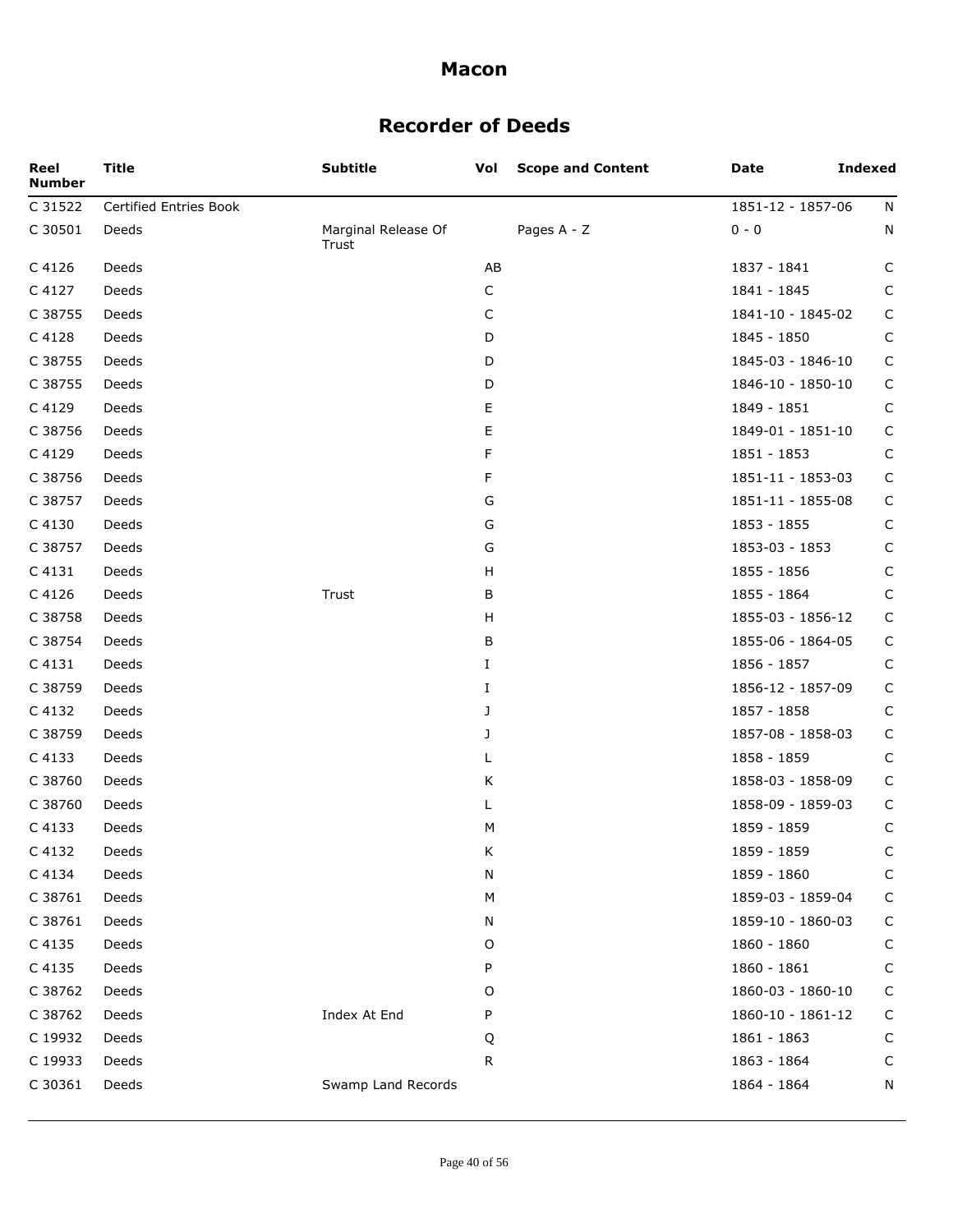| C 4137  | Deeds |           | S           | 1864 - 1864       | C            |
|---------|-------|-----------|-------------|-------------------|--------------|
| C 19934 | Deeds |           | Τ           | 1864 - 1865       | C            |
| C 38763 | Deeds |           | $\sf S$     | 1864-02 - 1864-11 | C            |
| C 4140  | Deeds |           | V           | 1865 - 1866       | C            |
| C 19934 | Deeds |           | U           | 1865-04 - 1865    | $\mathsf C$  |
| C 38763 | Deeds |           | $\sf V$     | 1865-11 - 1866-04 | $\mathsf C$  |
| C 4141  | Deeds |           | Y           | 1866 - 1866       | C            |
| C 4140  | Deeds |           | W           | 1866 - 1866       | C            |
| C 4141  | Deeds |           | X           | 1866 - 1866       | C            |
| C 19935 | Deeds |           | $\mathsf Z$ | 1866 - 1867       | $\mathsf C$  |
| C 38764 | Deeds |           | X           | 1866-04 - 1866-12 | $\mathsf C$  |
| C 38764 | Deeds |           | W           | 1866-06 - 1866-07 | C            |
| C 38765 | Deeds |           | Y           | 1866-07 - 1867-12 | C            |
| C 4145  | Deeds |           | 03          | 1867 - 1868       | $\mathsf C$  |
| C 19937 | Deeds |           | 02          | 1867 - 1868       | C            |
| C 19936 | Deeds | Trust     | 01          | 1867 - 1870       | $\mathsf C$  |
| C 19936 | Deeds |           | 01          | 1867-02 - 1867-09 | $\mathsf C$  |
| C 38765 | Deeds |           | 03          | 1867-09 - 1868-06 | $\mathsf C$  |
| C 4145  | Deeds |           | 04          | 1868 - 1869       | C            |
| C 19938 | Deeds | Warranty  | 05          | 1868 - 1869       | C            |
| C 19937 | Deeds | Sheriff's | 01          | 1868 - 1940       | $\mathsf{C}$ |
| C 38766 | Deeds |           | 04          | 1868-06 - 1869-01 | $\mathsf C$  |
| C 4148  | Deeds |           | 09          | 1869 - 1870       | C            |
| C 4148  | Deeds |           | 08          | 1869 - 1870       | C            |
| C 19938 | Deeds | Railroad  | 07          | 1869 - 1918       | C            |
| C 19938 | Deeds |           | 06          | 1869-01 - 1869-10 | $\mathsf C$  |
| C 4149  | Deeds |           | $11\,$      | 1870 - 1871       | C            |
| C 4150  | Deeds |           | 12          | 1870 - 1871       | C            |
| C 4149  | Deeds | Trust     | 10          | 1870 - 1872       | C            |
| C 4151  | Deeds |           | 13          | 1871 - 1872       | $\mathsf C$  |
| C 4152  | Deeds |           | 14          | 1871 - 1872       | C            |
| C 4154  | Deeds |           | 16          | 1872 - 1873       | C            |
| C 4154  | Deeds |           | 17          | 1872 - 1873       | C            |
| C 4153  | Deeds |           | 15          | 1872 - 1874       | C            |
| C 4155  | Deeds |           | 18          | 1873 - 1875       | С            |
| C 4155  | Deeds |           | 19          | 1873 - 1875       | C            |
| C 4156  | Deeds | Trust     | 20          | 1874 - 1876       | С            |
| C 4156  | Deeds |           | 20          | 1874 - 1876       | С            |
| C 4157  | Deeds |           | 22          | 1875 - 1876       | С            |
| C 4159  | Deeds |           | 24          | 1875 - 1877       | C            |
| C 4157  | Deeds |           | 21          | 1875 - 1879       | С            |
| C 4160  | Deeds |           | 25          | 1876 - 1877       | C            |
| C 4158  | Deeds | Trust     | 23          | 1876 - 1878       | C            |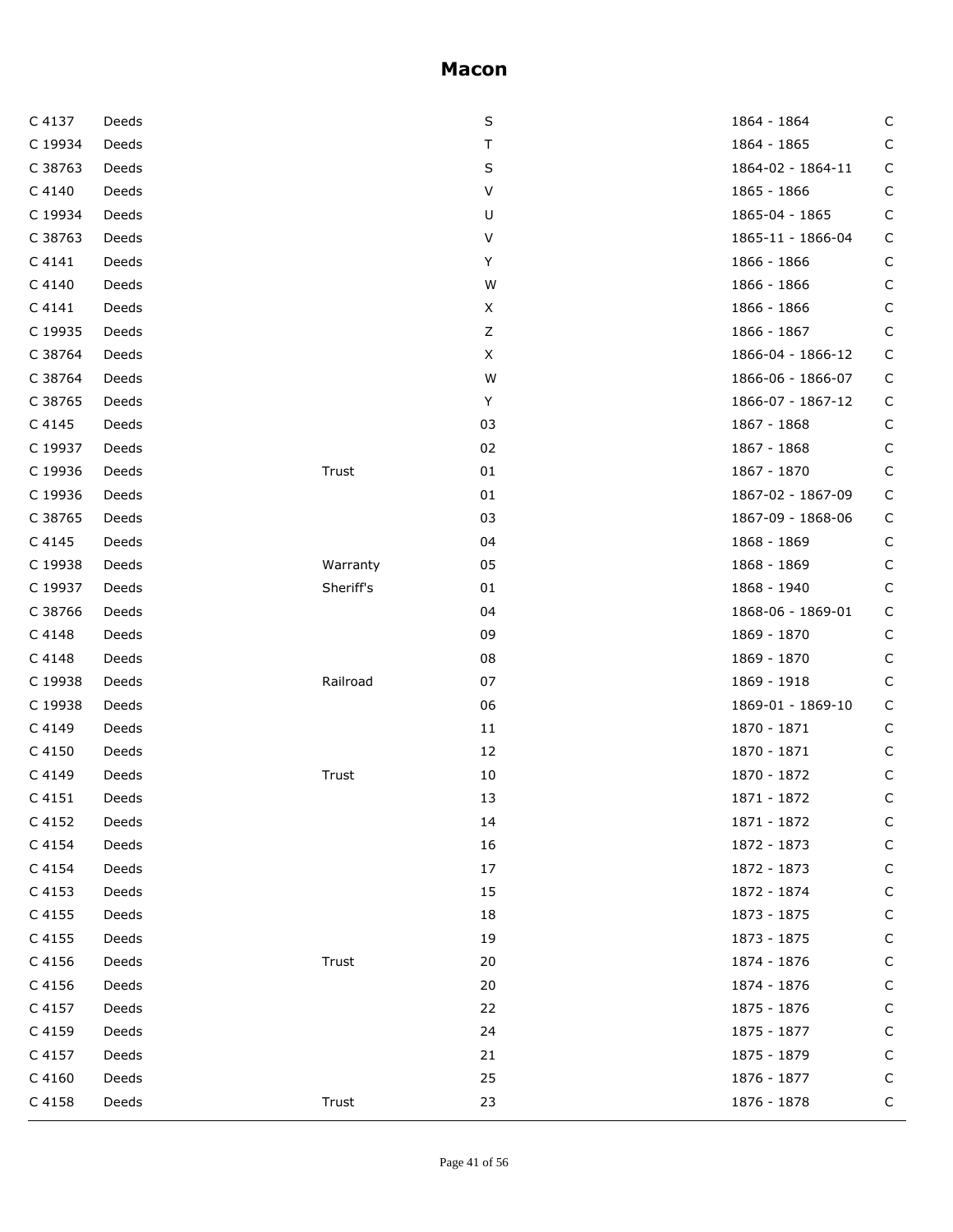| $C$ 4161 | Deeds |           | 27 | 1876 - 1878 | C           |
|----------|-------|-----------|----|-------------|-------------|
| C 4160   | Deeds |           | 26 | 1877 - 1879 | C           |
| C 4162   | Deeds |           | 28 | 1878 - 1880 | C           |
| C 4163   | Deeds | Trust     | 30 | 1878 - 1880 | C           |
| C 4163   | Deeds | Trust     | 31 | 1878 - 1883 | C           |
| C 4162   | Deeds |           | 29 | 1878 - 1895 | C           |
| C 4164   | Deeds |           | 32 | 1879 - 1880 | C           |
| C 4169   | Deeds | Sheriff's | 41 | 1879 - 1892 | C           |
| C 4165   | Deeds |           | 34 | 1880 - 1880 | C           |
| C 4165   | Deeds |           | 35 | 1880 - 1881 | С           |
| C 4166   | Deeds |           | 36 | 1880 - 1881 | C           |
| C 4164   | Deeds | Trust     | 33 | 1880 - 1881 | C           |
| C 4170   | Deeds | Quitclaim | 42 | 1880 - 1883 | C           |
| C 4171   | Deeds |           | 43 | 1881 - 1882 | С           |
| C 4166   | Deeds |           | 37 | 1881 - 1882 | C           |
| C 4171   | Deeds | Trust     | 44 | 1881 - 1883 | C           |
| C 4172   | Deeds |           | 45 | 1882 - 1882 | C           |
| C 4174   | Deeds |           | 48 | 1882 - 1883 | С           |
| C 4167   | Deeds |           | 38 | 1882 - 1883 | C           |
| C 4173   | Deeds |           | 46 | 1882 - 1893 | C           |
| C 4175   | Deeds | Trust     | 50 | 1882 - 1895 | C           |
| C 4174   | Deeds |           | 47 | 1882 - 1923 | C           |
| C 4176   | Deeds |           | 51 | 1883 - 1884 | C           |
| C 4167   | Deeds |           | 39 | 1883 - 1884 | C           |
| C 4168   | Deeds |           | 40 | 1883 - 1885 | C           |
| C 4175   | Deeds |           | 49 | 1883 - 1885 | C           |
| C 19940  | Deeds | Trust     | 55 | 1883 - 1886 | C           |
| C 19940  | Deeds | Quitclaim | 56 | 1883 - 1890 | C           |
| C 4176   | Deeds |           | 52 | 1883 - 1890 | С           |
| C 19939  | Deeds |           | 54 | 1883 - 1896 | С           |
| C 4177   | Deeds | Trust     | 53 | 1883 - 1901 | C           |
| C 19940  | Deeds | Warranty  | 57 | 1884 - 1886 | C           |
| C 19941  | Deeds | Warranty  | 58 | 1884 - 1886 | C           |
| C 19941  | Deeds | Warranty  | 60 | 1885 - 1887 | C           |
| C 19943  | Deeds | Trust     | 64 | 1885 - 1888 | C           |
| C 19942  | Deeds | Trust     | 63 | 1885 - 1889 | С           |
| C 19941  | Deeds | Trust     | 59 | 1885 - 1895 | C           |
| C 19942  | Deeds | Trust     | 62 | 1886 - 1887 | C           |
| C 19943  | Deeds |           | 65 | 1886 - 1893 | C           |
| C 19942  | Deeds | Warranty  | 61 | 1886 - 1895 | С           |
| C 19945  | Deeds |           | 70 | 1886 - 1896 | C           |
| C 19943  | Deeds | Warranty  | 66 | 1887 - 1888 | C           |
| C 19944  | Deeds |           | 67 | 1887 - 1890 | $\mathsf C$ |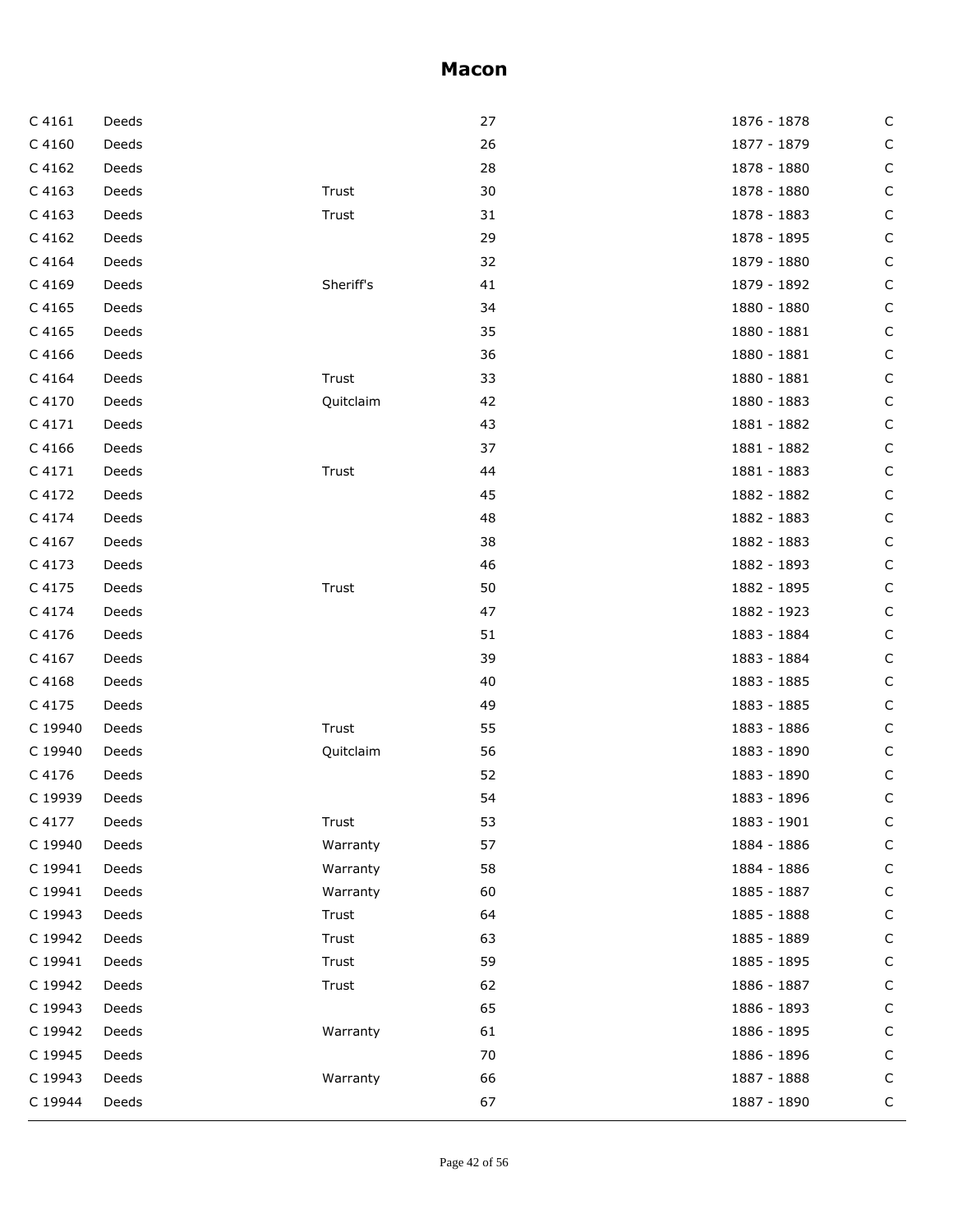| C 19945 | Deeds |                      | 72  | 1887 - 1890       | $\mathsf C$  |
|---------|-------|----------------------|-----|-------------------|--------------|
| C 19944 | Deeds | Trust                | 68  | 1887 - 1892       | $\mathsf C$  |
| C 19947 | Deeds | Warranty             | 76  | 1888 - 1890       | $\mathsf C$  |
| C 19946 | Deeds | Trust                | 75  | 1888 - 1890       | $\mathsf C$  |
| C 19946 | Deeds | Quitclaim            | 73  | 1888 - 1891       | $\mathsf C$  |
| C 19944 | Deeds | Trust                | 69  | 1888 - 1893       | $\mathsf C$  |
| C 19946 | Deeds |                      | 74  | 1888 - 1905       | $\mathsf C$  |
| C 19945 | Deeds |                      | 71  | 1888 - 1915       | $\mathsf C$  |
| C 19947 | Deeds | Warranty             | 77  | 1889 - 1890       | $\mathsf C$  |
| C 19948 | Deeds | Warranty             | 80  | 1890 - 1891       | $\mathsf C$  |
| C 19948 | Deeds | Trust                | 81  | 1890 - 1891       | $\mathsf{C}$ |
| C 19949 | Deeds |                      | 82  | 1890 - 1891       | $\mathsf{C}$ |
| C 19947 | Deeds |                      | 78  | 1890 - 1891       | $\mathsf C$  |
| C 19950 | Deeds |                      | 85  | 1891 - 1892       | $\mathsf C$  |
| C 19949 | Deeds | Warranty             | 83  | 1891 - 1892       | $\mathsf C$  |
| C 19950 | Deeds | Trust                | 86  | 1891 - 1892       | $\mathsf{C}$ |
| C 19950 | Deeds |                      | 87  | 1891 - 1893       | $\mathsf{C}$ |
| C 19951 | Deeds | Trust                | 89  | 1891 - 1893       | $\mathsf C$  |
| C 19949 | Deeds | Quitclaim            | 84  | 1891 - 1896       | С            |
| C 19948 | Deeds | Sheriff's            | 79  | 1891 - 1899       | $\mathsf{C}$ |
| C 19951 | Deeds | Warranty             | 88  | 1892 - 1892       | $\mathsf{C}$ |
| C 19952 | Deeds | Warranty             | 92  | 1892 - 1893       | $\mathsf C$  |
| C 19951 | Deeds |                      | 90  | 1892 - 1893       | С            |
| C 19952 | Deeds | Trust                | 93  | 1892 - 1895       | $\mathsf C$  |
| C 19953 | Deeds | Trust                | 94  | 1892 - 1902       | $\mathsf{C}$ |
| C 19952 | Deeds | Trust                | 91  | 1893 - 1894       | $\mathsf C$  |
| C 19954 | Deeds |                      | 97  | 1893 - 1894       | С            |
| C 19954 | Deeds | Warranty             | 98  | 1893 - 1895       | $\mathsf C$  |
| C 19953 | Deeds | School Fund Mortgage | 96  | 1893 - 1901       | $\mathsf C$  |
| C 19953 | Deeds | Warranty             | 95  | 1893-03 - 1893-12 | С            |
| C 19955 | Deeds | Trust                | 100 | 1894 - 1895       | C            |
| C 19956 | Deeds | Trust                | 103 | 1894 - 1897       | С            |
| C 19955 | Deeds | Warranty             | 102 | 1895 - 1896       | C            |
| C 19955 | Deeds |                      | 101 | 1895 - 1896       | С            |
| C 19956 | Deeds | Trust                | 105 | 1895 - 1897       | С            |
| C 19957 | Deeds | Trust                | 106 | 1895 - 1898       | С            |
| C 19956 | Deeds | Trust                | 104 | 1895 - 1898       | С            |
| C 19965 | Deeds | Trust                | 131 | 1895 - 1901       | С            |
| C 19954 | Deeds |                      | 99  | 1895-02 - 1895-04 | С            |
| C 19957 | Deeds | Warranty             | 107 | 1896 - 1897       | С            |
| C 19957 | Deeds |                      | 108 | 1896 - 1897       | С            |
| C 19958 | Deeds | Quitclaim            | 109 | 1896 - 1900       | C            |
| C 19959 | Deeds |                      | 112 | 1897 - 1898       | С            |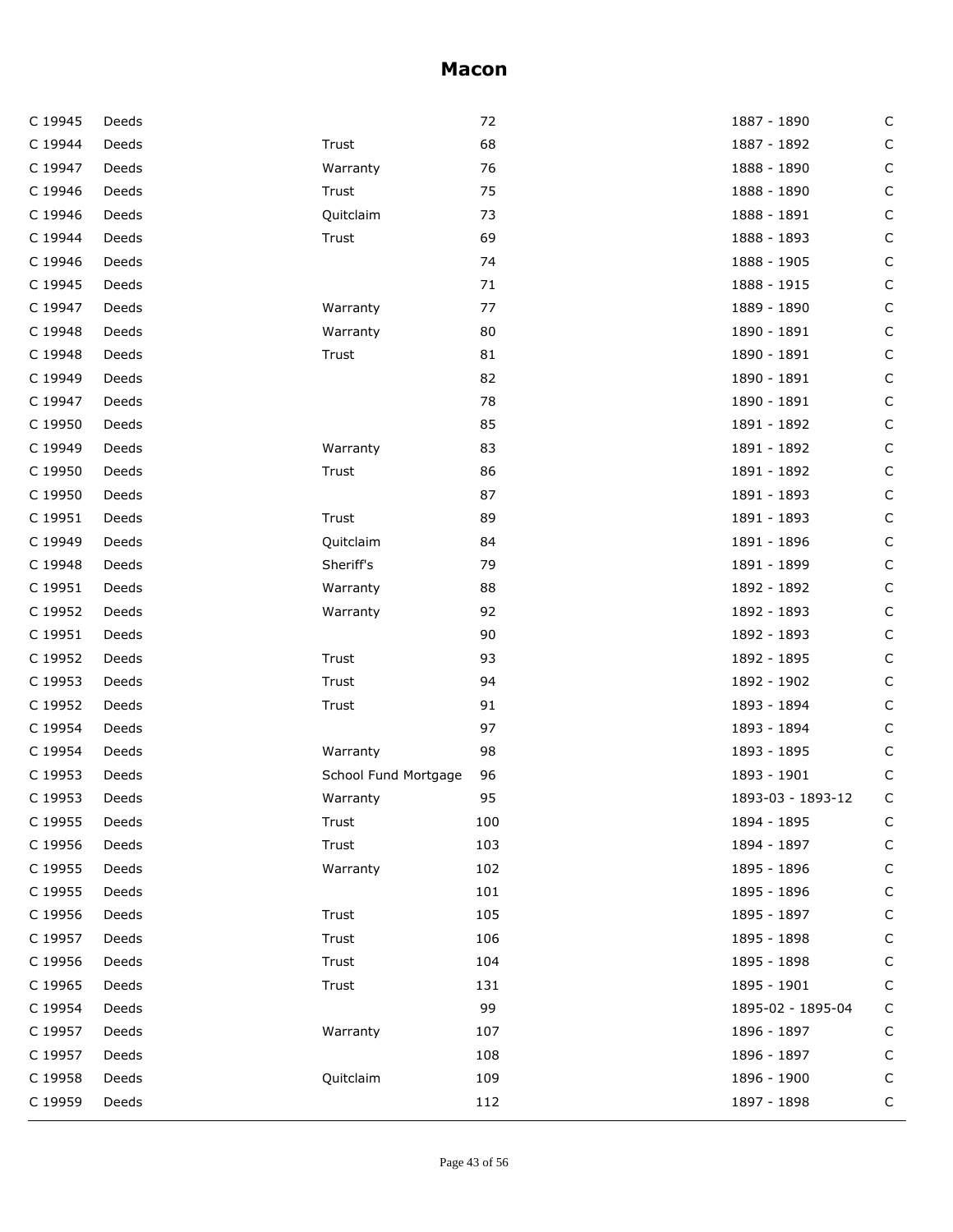| C 19959 | Deeds | Warranty  | 114 | 1897 - 1898 | $\mathsf C$  |
|---------|-------|-----------|-----|-------------|--------------|
| C 19958 | Deeds | Trust     | 111 | 1897 - 1899 | $\mathsf C$  |
| C 19960 | Deeds | Warranty  | 117 | 1897 - 1899 | $\mathsf C$  |
| C 19959 | Deeds | Trust     | 113 | 1897 - 1900 | С            |
| C 19960 | Deeds | Trust     | 115 | 1897 - 1902 | С            |
| C 19958 | Deeds | Warranty  | 110 | 1897 - 1906 | $\mathsf C$  |
| C 19960 | Deeds | Trust     | 116 | 1897 - 1925 | $\mathsf C$  |
| C 19961 | Deeds |           | 118 | 1898 - 1899 | С            |
| C 19961 | Deeds | Warranty  | 119 | 1898 - 1900 | $\mathsf C$  |
| C 19962 | Deeds | Trust     | 122 | 1898 - 1900 | $\mathsf C$  |
| C 19962 | Deeds | Trust     | 121 | 1898 - 1901 | $\mathsf C$  |
| C 19961 | Deeds | Quitclaim | 120 | 1898 - 1911 | $\mathsf{C}$ |
| C 19963 | Deeds |           | 124 | 1899 - 1900 | $\mathsf C$  |
| C 19962 | Deeds | Warranty  | 123 | 1899 - 1900 | $\mathsf C$  |
| C 19964 | Deeds | Trust     | 128 | 1899 - 1900 | $\mathsf C$  |
| C 19963 | Deeds | Trust     | 125 | 1899 - 1901 | $\mathsf{C}$ |
| C 19963 | Deeds |           | 126 | 1899 - 1901 | $\mathsf C$  |
| C 19964 | Deeds | Trust     | 129 | 1899 - 1904 | $\mathsf C$  |
| C 19964 | Deeds | Warranty  | 127 | 1900 - 1901 | $\mathsf C$  |
| C 19965 | Deeds | Warranty  | 132 | 1900 - 1902 | $\mathsf{C}$ |
| C 19965 | Deeds | Quitclaim | 130 | 1900 - 1905 | $\mathsf C$  |
| C 19967 | Deeds | Warranty  | 138 | 1901 - 1902 | $\mathsf C$  |
| C 19966 | Deeds | Warranty  | 133 | 1901 - 1902 | $\mathsf C$  |
| C 19966 | Deeds | Trust     | 134 | 1901 - 1902 | $\mathsf C$  |
| C 19966 | Deeds |           | 135 | 1901 - 1902 | $\mathsf C$  |
| C 19967 | Deeds | Trust     | 136 | 1901 - 1903 | $\mathsf C$  |
| C 19967 | Deeds | Trust     | 137 | 1901 - 1907 | C            |
| C 19969 | Deeds | Warranty  | 142 | 1902 - 1903 | $\mathsf C$  |
| C 19968 | Deeds | Trust     | 141 | 1902 - 1903 | C            |
| C 19968 | Deeds | Warranty  | 139 | 1902 - 1903 | C            |
| C 19968 | Deeds |           | 140 | 1902 - 1903 | С            |
| C 19969 | Deeds | Trust     | 143 | 1902 - 1905 | C            |
| C 19971 | Deeds | Warranty  | 148 | 1903 - 1904 | С            |
| C 19970 | Deeds | Trust     | 147 | 1903 - 1904 | С            |
| C 19969 | Deeds | Warranty  | 144 | 1903 - 1904 | C            |
| C 19971 | Deeds | Trust     | 149 | 1903 - 1904 | $\mathsf C$  |
| C 19970 | Deeds |           | 146 | 1903 - 1904 | С            |
| C 19972 | Deeds | Warranty  | 152 | 1904 - 1904 | C            |
| C 19970 | Deeds | Trust     | 145 | 1904 - 1905 | C            |
| C 19971 | Deeds |           | 150 | 1904 - 1905 | $\mathsf{C}$ |
| C 19972 | Deeds |           | 153 | 1904 - 1905 | C            |
| C 19972 | Deeds | Trust     | 151 | 1904 - 1907 | C            |
| C 19973 | Deeds | Trust     | 156 | 1904 - 1908 | C            |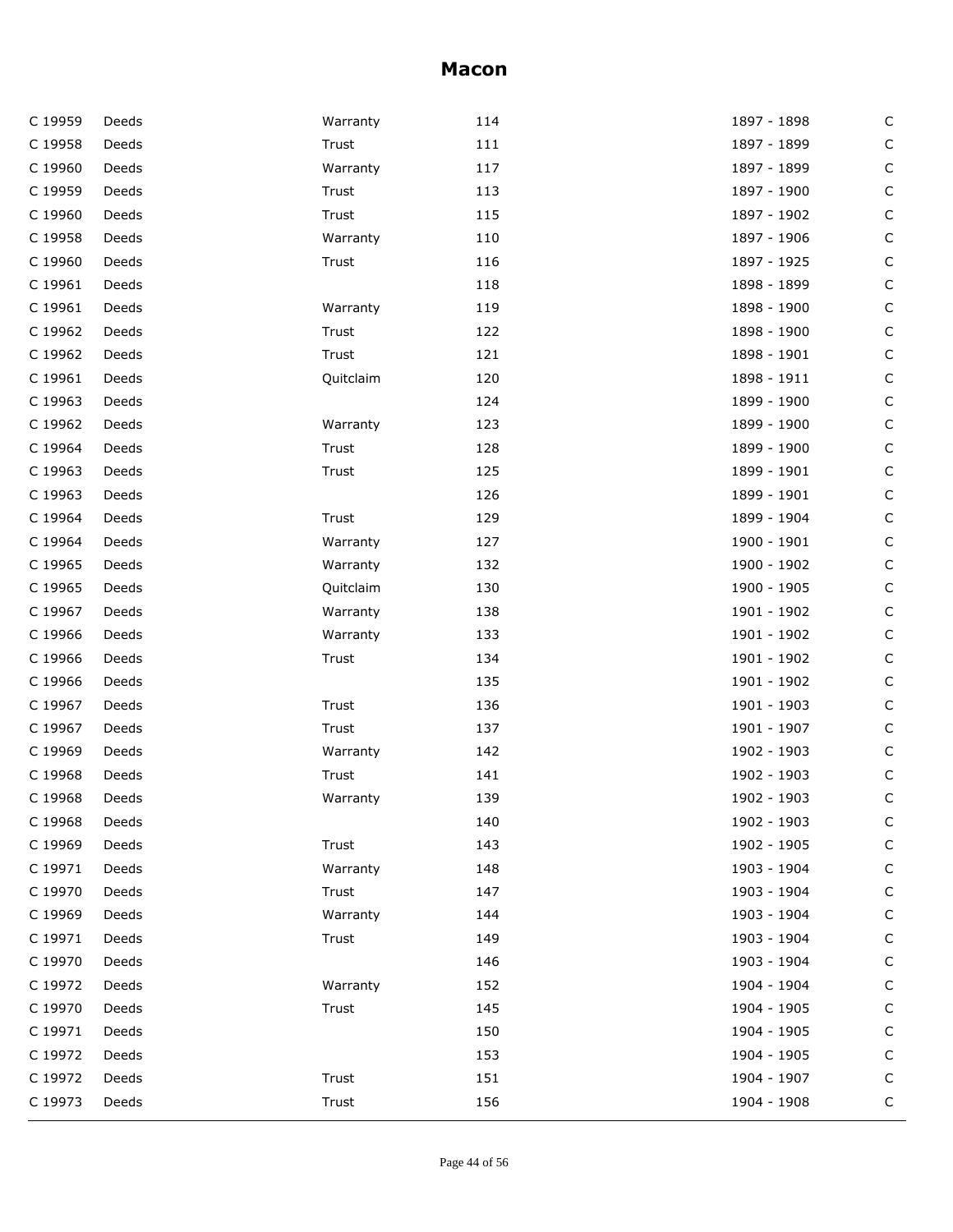| C 19973 | Deeds |           | 154 | 1905 - 1906 | С           |
|---------|-------|-----------|-----|-------------|-------------|
| C 19974 | Deeds | Warranty  | 157 | 1905 - 1906 | C           |
| C 19975 | Deeds | Trust     | 161 | 1905 - 1907 | C           |
| C 19974 | Deeds | Quitclaim | 159 | 1905 - 1910 | С           |
| C 19974 | Deeds |           | 158 | 1905 - 1911 | С           |
| C 19975 | Deeds | Quitclaim | 162 | 1906 - 1906 | С           |
| C 19975 | Deeds | Trust     | 160 | 1906 - 1907 | $\mathsf C$ |
| C 19976 | Deeds | Warranty  | 165 | 1906 - 1907 | С           |
| C 19977 | Deeds | Trust     | 167 | 1906 - 1907 | С           |
| C 19976 | Deeds |           | 163 | 1906 - 1908 | $\mathsf C$ |
| C 19976 | Deeds | Trust     | 164 | 1906 - 1912 | C           |
| C 19978 | Deeds | Warranty  | 170 | 1907 - 1908 | С           |
| C 19977 | Deeds | Trust     | 166 | 1907 - 1909 | С           |
| C 19973 | Deeds | Trust     | 155 | 1907 - 1910 | $\mathsf C$ |
| C 19979 | Deeds | Trust     | 173 | 1907 - 1911 | C           |
| C 19978 | Deeds |           | 171 | 1907 - 1912 | С           |
| C 19977 | Deeds | Trust     | 168 | 1907 - 1921 | С           |
| C 19979 | Deeds |           | 172 | 1908 - 1909 | $\mathsf C$ |
| C 19979 | Deeds | Warranty  | 174 | 1908 - 1909 | C           |
| C 19978 | Deeds | Trust     | 169 | 1908 - 1923 | С           |
| C 19980 | Deeds | Warranty  | 175 | 1909 - 1909 | С           |
| C 19980 | Deeds | Trust     | 176 | 1909 - 1910 | $\mathsf C$ |
| C 19981 | Deeds |           | 178 | 1909 - 1910 | C           |
| C 19981 | Deeds | Trust     | 180 | 1909 - 1910 | С           |
| C 19980 | Deeds |           | 177 | 1909 - 1917 | С           |
| C 19981 | Deeds | Trust     | 179 | 1909 - 1927 | $\mathsf C$ |
| C 19982 | Deeds | Warranty  | 182 | 1910 - 1910 | C           |
| C 19983 | Deeds | Warranty  | 186 | 1910 - 1911 | C           |
| C 19982 | Deeds | Trust     | 183 | 1910 - 1911 | $\mathsf C$ |
| C 19983 | Deeds |           | 184 | 1910 - 1911 | С           |
| C 19984 | Deeds | Trust     | 187 | 1910 - 1912 | C           |
| C 19983 | Deeds | Quitclaim | 185 | 1910 - 1915 | C           |
| C 19985 | Deeds | Warranty  | 190 | 1911 - 1912 | С           |
| C 19984 | Deeds |           | 189 | 1911 - 1912 | С           |
| C 19985 | Deeds |           | 191 | 1911 - 1913 | C           |
| C 19984 | Deeds | Trust     | 188 | 1911 - 1916 | C           |
| C 19985 | Deeds | Trust     | 192 | 1911 - 1933 | С           |
| C 19986 | Deeds |           | 193 | 1911 - 1943 | C           |
| C 19986 | Deeds | Trust     | 194 | 1912 - 1913 | C           |
| C 19986 | Deeds | Warranty  | 195 | 1912 - 1913 | C           |
| C 19988 | Deeds |           | 199 | 1912 - 1914 | C           |
| C 19987 | Deeds |           | 196 | 1912 - 1916 | C           |
| C 19982 | Deeds | Trust     | 181 | 1912 - 1920 | $\mathsf C$ |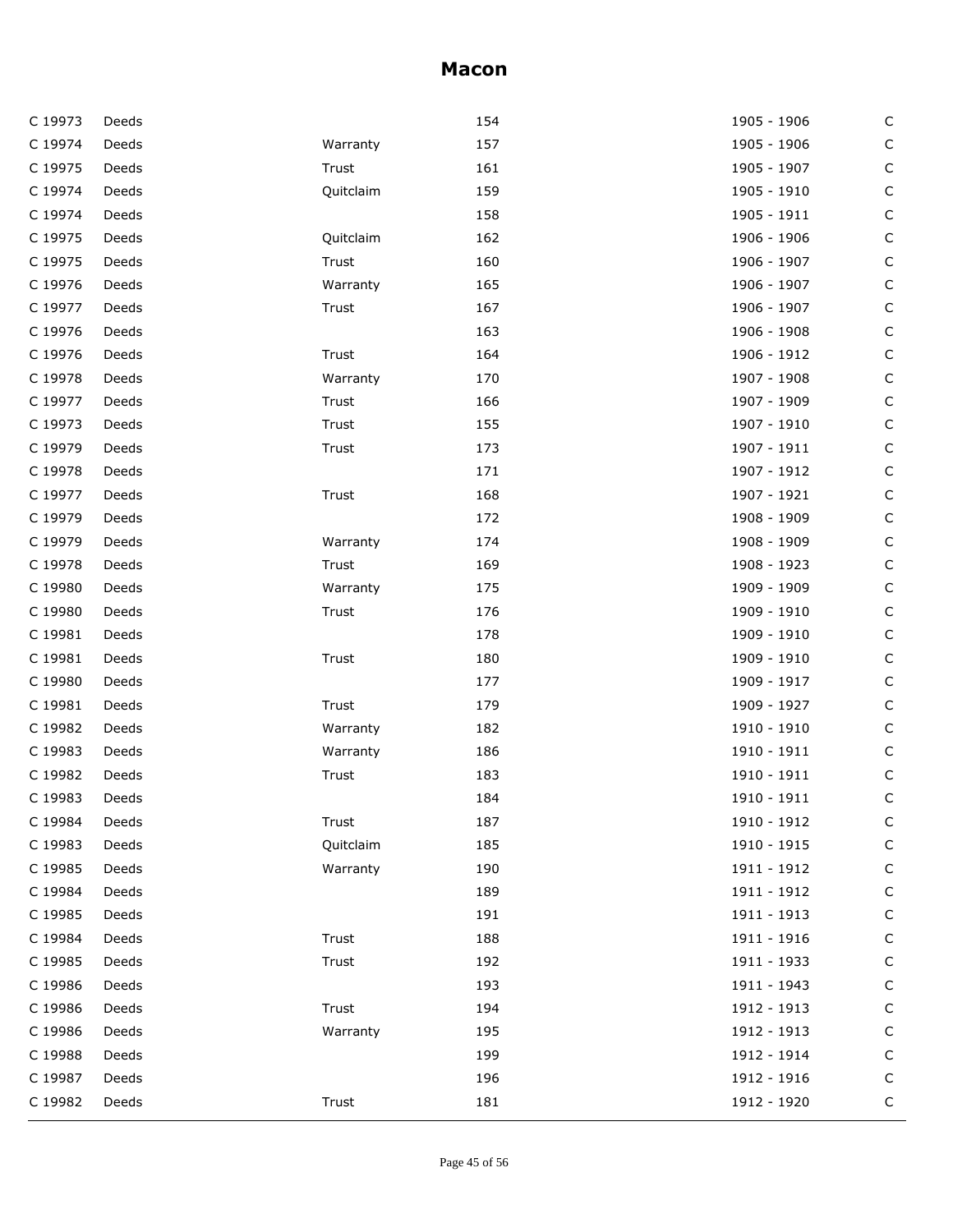| C 19987 | Deeds | Warranty  | 197 | 1913 - 1913 | C           |
|---------|-------|-----------|-----|-------------|-------------|
| C 19989 | Deeds | Warranty  | 204 | 1913 - 1914 | $\mathsf C$ |
| C 19988 | Deeds | Trust     | 201 | 1913 - 1914 | C           |
| C 19987 | Deeds | Trust     | 198 | 1913 - 1916 | С           |
| C 19989 | Deeds | Trust     | 203 | 1913 - 1926 | $\mathsf C$ |
| C 19988 | Deeds |           | 200 | 1913 - 1939 | $\mathsf C$ |
| C 19990 | Deeds | Warranty  | 206 | 1914 - 1915 | $\mathsf C$ |
| C 19989 | Deeds |           | 202 | 1914 - 1915 | С           |
| C 19990 | Deeds | Trust     | 205 | 1914 - 1916 | С           |
| C 19991 | Deeds |           | 209 | 1915 - 1916 | $\mathsf C$ |
| C 19991 | Deeds | Warranty  | 210 | 1915 - 1916 | C           |
| C 19992 | Deeds | Quitclaim | 211 | 1915 - 1920 | С           |
| C 19993 | Deeds | Warranty  | 214 | 1916 - 1916 | С           |
| C 19994 | Deeds |           | 215 | 1916 - 1917 | $\mathsf C$ |
| C 19995 | Deeds | Warranty  | 218 | 1916 - 1917 | C           |
| C 19992 | Deeds |           | 212 | 1916 - 1917 | С           |
| C 19993 | Deeds | Trust     | 216 | 1916 - 1918 | С           |
| C 19995 | Deeds | Trust     | 217 | 1916 - 1926 | $\mathsf C$ |
| C 19990 | Deeds | Trust     | 207 | 1916 - 1928 | C           |
| C 19991 | Deeds | Trust     | 208 | 1916 - 1932 | С           |
| C 19996 | Deeds | Warranty  | 220 | 1917 - 1918 | С           |
| C 19992 | Deeds | Sheriff's | 213 | 1917 - 1955 | $\mathsf C$ |
| C 19997 | Deeds | Trust     | 222 | 1918 - 1919 | C           |
| C 19998 | Deeds | Warranty  | 223 | 1918 - 1919 | С           |
| C 19996 | Deeds |           | 221 | 1918 - 1920 | С           |
| C 19998 | Deeds | Warranty  | 224 | 1919 - 1919 | $\mathsf C$ |
| C 20000 | Deeds | Warranty  | 226 | 1919 - 1920 | С           |
| C 19999 | Deeds | Trust     | 225 | 1919 - 1922 | С           |
| C 19995 | Deeds | Trust     | 219 | 1919 - 1930 | $\mathsf C$ |
| C 20000 | Deeds | Warranty  | 228 | 1920 - 1920 | C           |
| C 20002 | Deeds | Warranty  | 231 | 1920 - 1921 | C           |
| C 20000 | Deeds |           | 227 | 1920 - 1922 | C           |
| C 20001 | Deeds | Trust     | 229 | 1920 - 1922 | C           |
| C 20001 | Deeds | Quitclaim | 230 | 1920 - 1925 | C           |
| C 20003 | Deeds | Trust     | 232 | 1920 - 1940 | C           |
| C 20004 | Deeds | Warranty  | 233 | 1921 - 1922 | C           |
| C 20003 | Deeds | Trust     | 234 | 1921 - 1923 | C           |
| C 20005 | Deeds | Trust     | 235 | 1921 - 1929 | C           |
| C 20005 | Deeds | Warranty  | 237 | 1922 - 1923 | C           |
| C 20007 | Deeds | Trust     | 240 | 1922 - 1924 | C           |
| C 20006 | Deeds | Trust     | 239 | 1922 - 1924 | C           |
| C 20006 | Deeds |           | 238 | 1922 - 1924 | C           |
| C 20008 | Deeds | Warranty  | 242 | 1923 - 1924 | C           |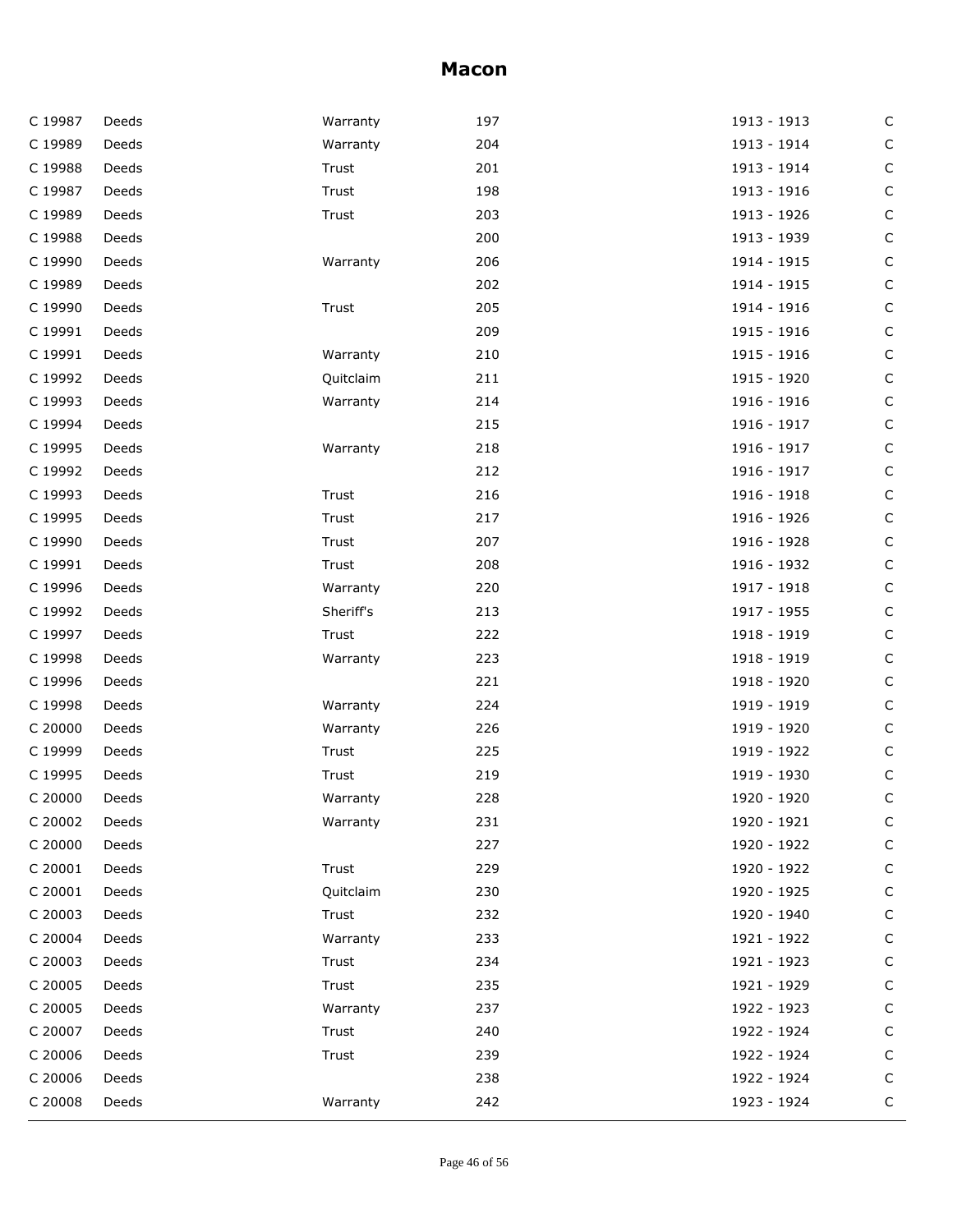| C 20010 | Deeds | Trust         | 244 | 1923 - 1927       | C           |
|---------|-------|---------------|-----|-------------------|-------------|
| C 20009 | Deeds | Trust         | 243 | 1923 - 1930       | С           |
| C 20011 | Deeds | Trust         | 246 | 1923 - 1931       | C           |
| C 20012 | Deeds | Warranty      | 247 | 1924 - 1925       | С           |
| C 20013 | Deeds | Trust         | 248 | 1924 - 1926       | C           |
| C 20008 | Deeds |               | 241 | 1924 - 1927       | С           |
| C 20014 | Deeds | Trust         | 252 | 1924 - 1929       | $\mathsf C$ |
| C 20014 | Deeds |               | 250 | 1924 - 1955       | С           |
| C 20012 | Deeds | Warranty      | 249 | 1925 - 1926       | С           |
| C 20015 | Deeds | Quitclaim     | 251 | 1925 - 1929       | C           |
| C 20010 | Deeds | Trust         | 245 | 1925 - 1930       | C           |
| C 20016 | Deeds | Warranty      | 253 | 1926 - 1927       | С           |
| C 20017 | Deeds | Trust         | 254 | 1926 - 1928       | $\mathsf C$ |
| C 38767 | Deeds | Trust         | 37  | 1926-05 - 1928-09 | $\mathsf C$ |
| C 38767 | Deeds | Trust         | 38  | 1926-09 - 1934-05 | $\mathsf C$ |
| C 20005 | Deeds | Trust         | 236 | 1927 - 1933       | $\mathsf C$ |
| C 38769 | Deeds |               | 259 | 1927-07 - 1929-05 | $\mathsf C$ |
| C 38768 | Deeds | Warranty      | 258 | 1927-10 - 1928-12 | $\mathsf C$ |
| C 38769 | Deeds | Trust         | 260 | 1928-03 - 1931-01 | $\mathsf C$ |
| C 38770 | Deeds | Miscellaneous | 261 | 1928-04 - 1943-11 | $\mathsf C$ |
| C 38771 | Deeds | Warranty      | 263 | 1928-12 - 1930-03 | $\mathsf C$ |
| C 38770 | Deeds | Quitclaim     | 262 | 1929-02 - 1933-09 | $\mathsf C$ |
| C 38771 | Deeds |               | 264 | 1929-05 - 1931-02 | $\mathsf C$ |
| C 38772 | Deeds |               | 265 | 1929-07 - 1934-09 | $\mathsf C$ |
| C 38773 | Deeds | Trust         | 268 | 1929-09 - 1941-02 | $\mathsf C$ |
| C 38773 | Deeds | Warranty      | 269 | 1930-03 - 1931-10 | $\mathsf C$ |
| C 38772 | Deeds | Trust         | 266 | 1930-04 - 1955-03 | $\mathsf C$ |
| C 38772 | Deeds | Trust         | 267 | 1930-11 - 1955-06 | $\mathsf C$ |
| C 38774 | Deeds |               | 270 | 1931-01 - 1935-01 | $\mathsf C$ |
| C 38774 | Deeds |               | 271 | 1931-02 - 1932-04 | $\mathsf C$ |
| C 38775 | Deeds | Warranty      | 272 | 1931-10 - 1933-05 | C           |
| C 38768 | Deeds | Trust         | 257 | 1931-12 - 1947-05 | C           |
| C 38775 | Deeds |               | 273 | 1932-04 - 1933-06 | C           |
| C 38776 | Deeds | Trust         | 275 | 1933-03 - 1946-06 | C           |
| C 38776 | Deeds | Warranty      | 276 | 1933-05 - 1935-02 | C           |
| C 38778 | Deeds | Trustees      | 279 | 1933-05 - 1955-11 | C           |
| C 38777 | Deeds |               | 277 | 1933-06 - 1934-05 | C           |
| C 38778 | Deeds | Trust         | 280 | 1933-07 - 1936-12 | C           |
| C 38777 | Deeds | Quitclaim     | 278 | 1933-09 - 1939-03 | C           |
| C 38779 | Deeds |               | 281 | 1934-05 - 1935-08 | C           |
| C 38779 | Deeds | Trust         | 282 | 1934-05 - 1939-11 | C           |
| C 38780 | Deeds |               | 283 | 1934-09 - 1939-11 | C           |
| C 38776 | Deeds | Sheriff's     | 274 | 1934-10 - 1955-07 | C           |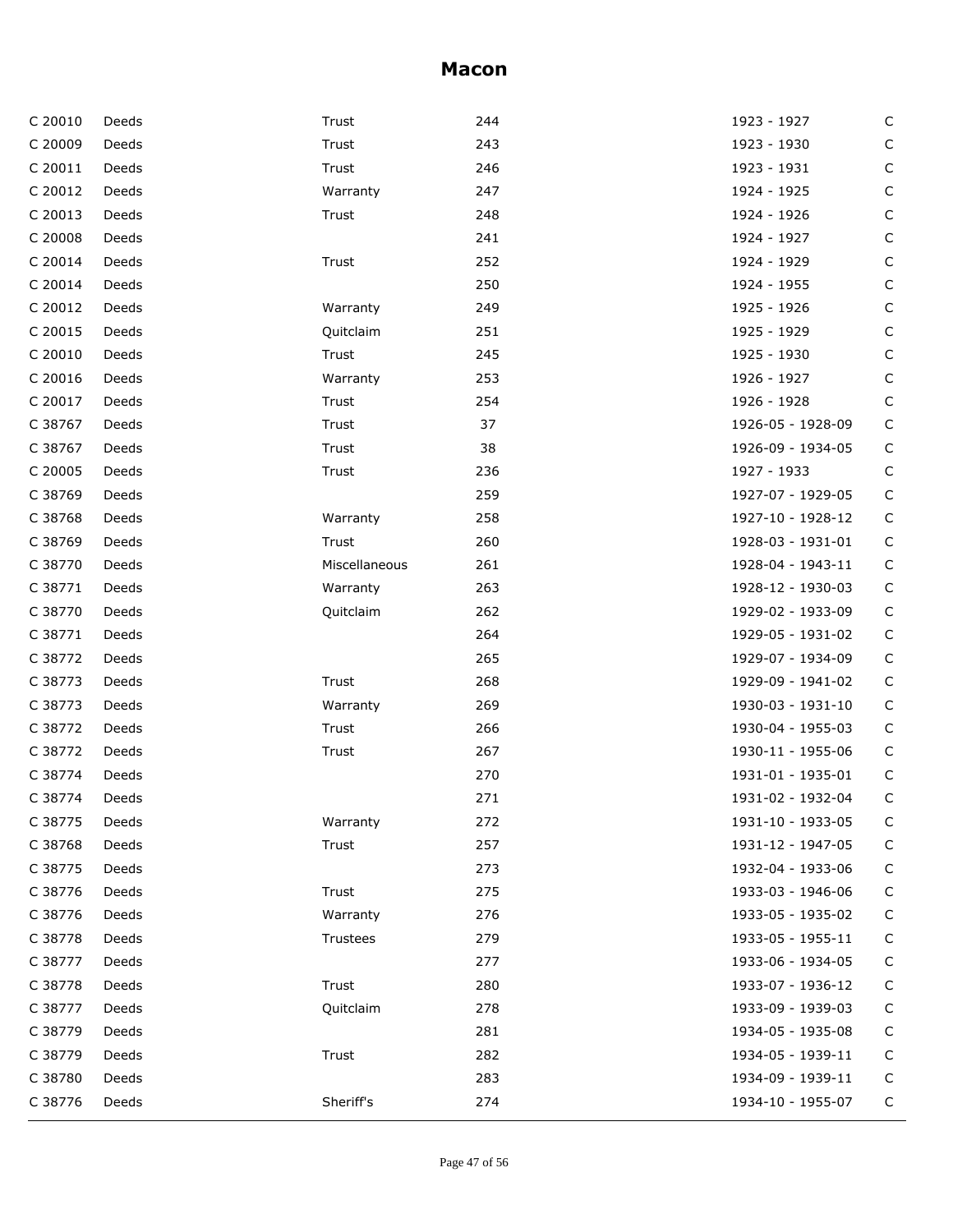| C 38780 | Deeds | Trust                      | 284 | 1935-01 - 1941-02 | C            |
|---------|-------|----------------------------|-----|-------------------|--------------|
| C 38781 | Deeds | Warranty                   | 285 | 1935-02 - 1936-07 | $\mathsf C$  |
| C 38781 | Deeds |                            | 286 | 1935-08 - 1936-09 | $\mathsf C$  |
| C 38782 | Deeds | Warranty                   | 288 | 1936-07 - 1938-02 | С            |
| C 38782 | Deeds |                            | 287 | 1936-09 - 1938-01 | $\mathsf C$  |
| C 38784 | Deeds | Collector's Deeds          | 291 | 1936-11 - 1953-09 | $\mathsf{C}$ |
| C 38783 | Deeds | Trust                      | 289 | 1936-12 - 1940-06 | $\mathsf{C}$ |
| C 38783 | Deeds | Right Of Way<br>Conveyance | 290 | 1937-11 - 1954-02 | $\mathsf C$  |
| C 38785 | Deeds |                            | 293 | 1938-01 - 1939-05 | С            |
| C 38785 | Deeds | Warranty                   | 294 | 1938-02 - 1939-08 | $\mathsf C$  |
| C 38784 | Deeds | Quitclaim                  | 292 | 1938-03 - 1942-07 | C            |
| C 38787 | Deeds | Oil & Gas Lease            | 297 | 1939-02 - 1951-08 | $\mathsf C$  |
| C 38786 | Deeds |                            | 295 | 1939-05 - 1940-11 | C            |
| C 38787 | Deeds | Warranty                   | 298 | 1939-08 - 1941-02 | $\mathsf C$  |
| C 38788 | Deeds |                            | 299 | 1939-12 - 1952-01 | C            |
| C 38786 | Deeds | Trust                      | 296 | 1940-06 - 1944-12 | $\mathsf C$  |
| C 38789 | Deeds |                            | 301 | 1940-11 - 1942-05 | С            |
| C 38790 | Deeds |                            | 303 | 1941-02 - 1942-04 | $\mathsf C$  |
| C 38788 | Deeds | Trust                      | 300 | 1941-02 - 1947-02 | $\mathsf C$  |
| C 38789 | Deeds | Trust                      | 302 | 1941-03 - 1946-07 | $\mathsf C$  |
| C 38790 | Deeds |                            | 304 | 1941-10 - 1946-04 | $\mathsf{C}$ |
| C 38792 | Deeds |                            | 308 | 1942-04 - 1943-07 | $\mathsf C$  |
| C 38791 | Deeds |                            | 306 | 1942-05 - 1943-11 | $\mathsf C$  |
| C 38791 | Deeds | Quitclaim                  | 305 | 1942-07 - 1946-12 | $\mathsf C$  |
| C 38794 | Deeds | Trust                      | 311 | 1942-07 - 1951-08 | $\mathsf{C}$ |
| C 38792 | Deeds | Warranty                   | 307 | 1943-07 - 1944-05 | $\mathsf C$  |
| C 38793 | Deeds |                            | 309 | 1943-11 - 1945-02 | $\mathsf C$  |
| C 38794 | Deeds | Warranty                   | 312 | 1944-05 - 1945-04 | C            |
| C 38793 | Deeds | Trust                      | 310 | 1944-12 - 1951-10 | $\mathsf{C}$ |
| C 38795 | Deeds |                            | 313 | 1945-02 - 1946-05 | $\mathsf C$  |
| C 38796 | Deeds | Warranty                   | 315 | 1945-04 - 1946-02 | C            |
| C 38796 | Deeds | Warranty                   | 316 | 1946-02 - 1946-10 | $\mathsf C$  |
| C 38798 | Deeds |                            | 319 | 1946-04 - 1949-04 | $\mathsf C$  |
| C 38797 | Deeds |                            | 318 | 1946-05 - 1947-07 | $\mathsf{C}$ |
| C 38799 | Deeds | Trust                      | 321 | 1946-07 - 1949-11 | С            |
| C 38798 | Deeds | Warranty                   | 320 | 1946-10 - 1947-06 | $\mathsf C$  |
| C 38797 | Deeds | Quitclaim                  | 317 | 1946-12 - 1951-12 | $\mathsf C$  |
| C 38800 | Deeds | Trust                      | 323 | 1947-02 - 1951-10 | $\mathsf{C}$ |
| C 38799 | Deeds | Warranty                   | 322 | 1947-06 - 1948-04 | С            |
| C 38800 | Deeds |                            | 324 | 1947-07 - 1949-05 | С            |
| C 38801 | Deeds | Warranty                   | 325 | 1948-04 - 1949-04 | $\mathsf C$  |
| C 38802 | Deeds | Warranty                   | 328 | 1949-04 - 1950-04 | $\mathsf C$  |
|         |       |                            |     |                   |              |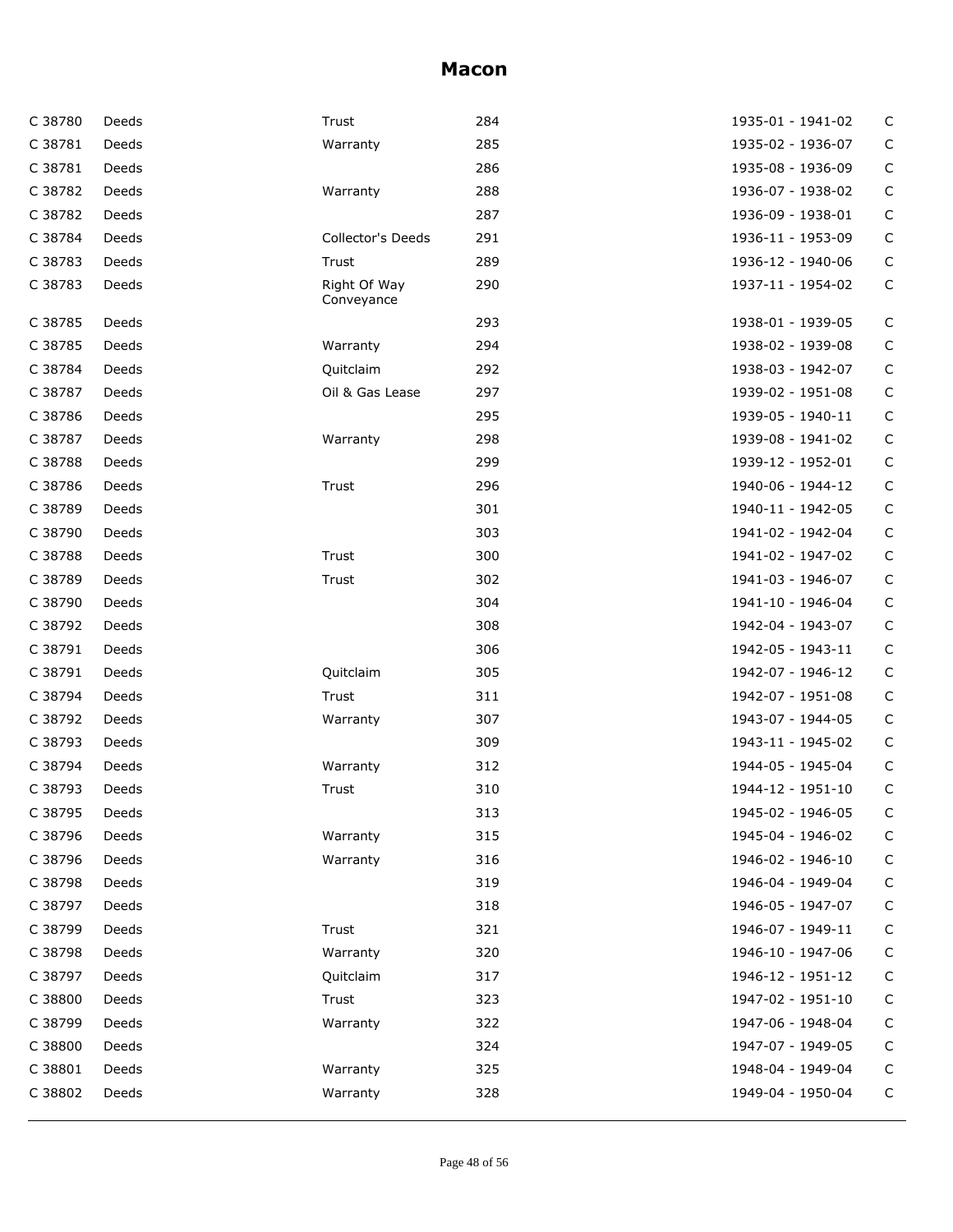| C 38801 | Deeds | Trust        | 326 | 1949-04 - 1952-06 | C           |
|---------|-------|--------------|-----|-------------------|-------------|
| C 38802 | Deeds |              | 327 | 1949-05 - 1951-05 | С           |
| C 38803 | Deeds | Trust        | 329 | 1949-11 - 1953-07 | C           |
| C 38803 | Deeds | Warranty     | 330 | 1950-04 - 1951-04 | C           |
| C 38795 | Deeds | Right Of Way | 314 | 1950-06 - 1955-04 | C           |
| C 38804 | Deeds | Warranty     | 331 | 1951-04 - 1952-03 | $\mathsf C$ |
| C 38804 | Deeds |              | 332 | 1951-05 - 1953-11 | $\mathsf C$ |
| C 38806 | Deeds | Trust        | 335 | 1951-10 - 1955-12 | С           |
| C 38805 | Deeds | Quitclaim    | 334 | 1951-12 - 1955-12 | $\mathsf C$ |
| C 38805 | Deeds | Trust        | 333 | 1952-01 - 1955-12 | $\mathsf C$ |
| C 38807 | Deeds |              | 337 | 1952-01 - 1955-12 | $\mathsf C$ |
| C 38806 | Deeds | Warranty     | 336 | 1952-03 - 1953-06 | C           |
| C 38807 | Deeds | Trust        | 338 | 1952-06 - 1955-10 | $\mathsf C$ |
| C 38808 | Deeds | Trust        | 340 | 1953-07 - 1955-12 | C           |
| C 38808 | Deeds | Warranty     | 339 | 1953-07 - 1994-11 | $\mathsf C$ |
| C 38809 | Deeds |              | 341 | 1953-11 - 1955-12 | С           |
| C 38809 | Deeds |              | 342 | 1954-11 - 1955-12 | $\mathsf C$ |
| C 38809 | Deeds |              | 343 | 1955-04 - 1955-11 | C           |
| C 38809 | Deeds |              | 344 | 1955-10 - 1955-12 | $\mathsf C$ |
| C 38810 | Deeds |              | 346 | 1955-10 - 1956-03 | $\mathsf C$ |
| C 38809 | Deeds |              | 345 | 1955-12 - 1955-12 | $\mathsf C$ |
| C 38810 | Deeds |              | 347 | 1956-03 - 1956-05 | $\mathsf C$ |
| C 38811 | Deeds |              | 348 | 1956-05 - 1956-09 | $\mathsf C$ |
| C 38811 | Deeds |              | 349 | 1956-09 - 1956-12 | С           |
| C 38812 | Deeds |              | 350 | 1956-12 - 1957-03 | $\mathsf C$ |
| C 38812 | Deeds |              | 351 | 1957-03 - 1957-07 | $\mathsf C$ |
| C 38813 | Deeds |              | 352 | 1957-07 - 1957-10 | C           |
| C 38813 | Deeds |              | 353 | 1957-10 - 1958-01 | С           |
| C 38814 | Deeds |              | 354 | 1958-01 - 1958-04 | $\mathsf C$ |
| C 38814 | Deeds |              | 355 | 1958-04 - 1958-07 | С           |
| C 38815 | Deeds |              | 356 | 1958-07 - 1958-10 | С           |
| C 38815 | Deeds |              | 357 | 1958-10 - 1958-12 | С           |
| C 38816 | Deeds |              | 358 | 1958-12 - 1959-03 | C           |
| C 38816 | Deeds |              | 359 | 1959-03 - 1959-05 | С           |
| C 38817 | Deeds |              | 360 | 1959-05 - 1959-08 | С           |
| C 38817 | Deeds |              | 361 | 1959-08 - 1959-10 | С           |
| C 38818 | Deeds |              | 362 | 1959-10 - 1960-01 | С           |
| C 38818 | Deeds |              | 363 | 1960-01 - 1960-04 | С           |
| C 38819 | Deeds |              | 364 | 1960-04 - 1960-06 | С           |
| C 38819 | Deeds |              | 365 | 1960-06 - 1960-09 | С           |
| C 38820 | Deeds |              | 366 | 1960-09 - 1960-12 | С           |
| C 38820 | Deeds |              | 367 | 1960-12 - 1961-03 | C           |
| C 38821 | Deeds |              | 368 | 1961-03 - 1961-05 | C           |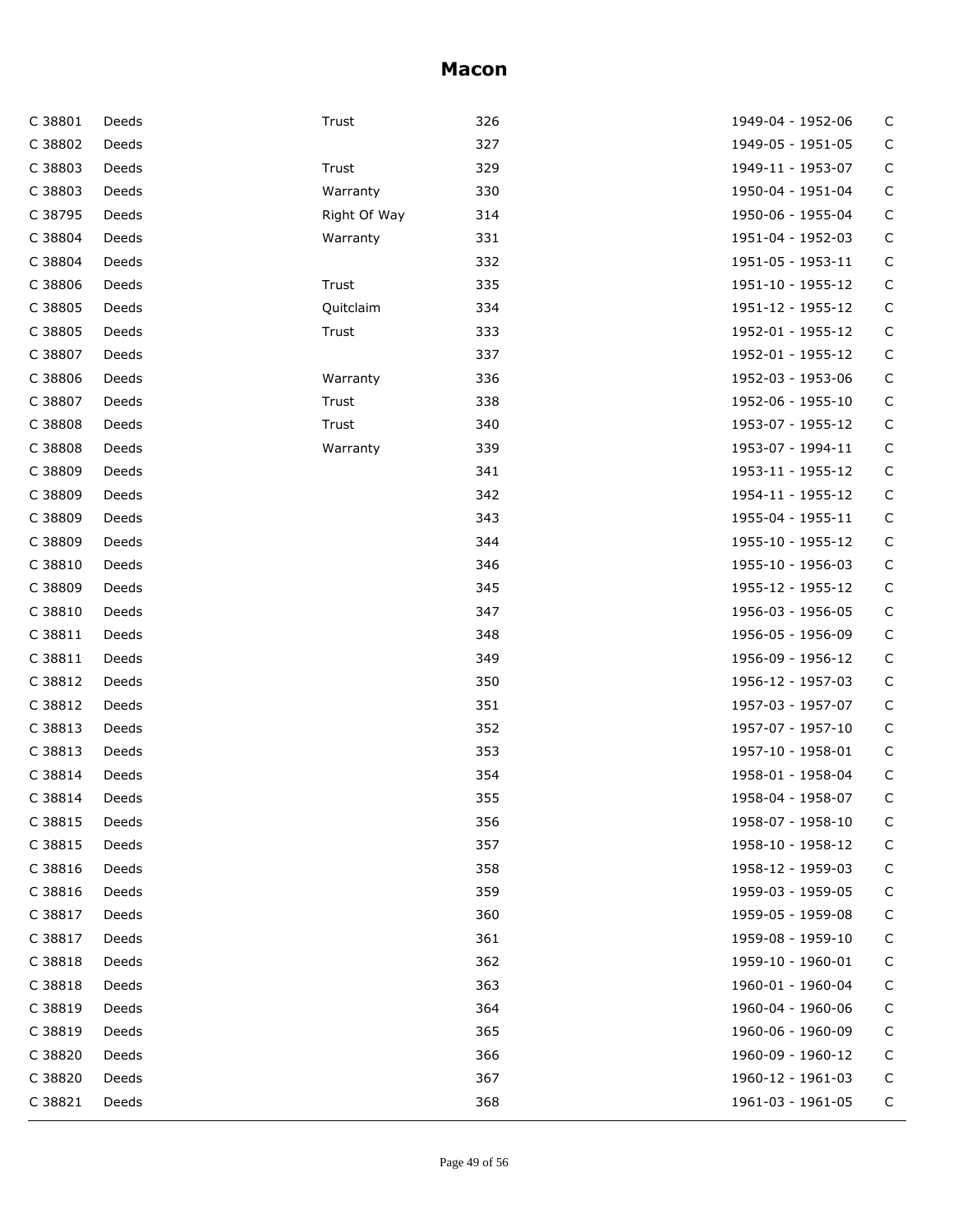| C 38821 | Deeds | 369 | 1961-05 - 1961-08 | С           |
|---------|-------|-----|-------------------|-------------|
| C 38822 | Deeds | 370 | 1961-08 - 1961-11 | C           |
| C 38822 | Deeds | 371 | 1961-11 - 1962-02 | С           |
| C 38823 | Deeds | 372 | 1962-02 - 1962-05 | С           |
| C 38823 | Deeds | 373 | 1962-05 - 1962-08 | С           |
| C 38824 | Deeds | 374 | 1962-08 - 1962-11 | C           |
| C 38824 | Deeds | 375 | 1962-11 - 1963-02 | С           |
| C 38825 | Deeds | 376 | 1963-02 - 1963-04 | C           |
| C 38825 | Deeds | 377 | 1963-05 - 1963-07 | C           |
| C 38826 | Deeds | 378 | 1963-07 - 1963-10 | $\mathsf C$ |
| C 38826 | Deeds | 379 | 1963-10 - 1963-12 | С           |
| C 38827 | Deeds | 380 | 1963-12 - 1964-03 | C           |
| C 38827 | Deeds | 381 | 1964-03 - 1964-05 | C           |
| C 38828 | Deeds | 382 | 1964-05 - 1964-07 | С           |
| C 38828 | Deeds | 383 | 1964-07 - 1964-09 | С           |
| C 38829 | Deeds | 384 | 1964-09 - 1964-11 | $\mathsf C$ |
| C 38829 | Deeds | 385 | 1964-11 - 1965-01 | C           |
| C 38830 | Deeds | 386 | 1965-01 - 1965-04 | C           |
| C 38830 | Deeds | 387 | 1965-04 - 1965-06 | C           |
| C 38831 | Deeds | 388 | 1965-06 - 1965-08 | $\mathsf C$ |
| C 38831 | Deeds | 389 | 1965-08 - 1965-10 | C           |
| C 38832 | Deeds | 390 | 1965-10 - 1966-01 | $\mathsf C$ |
| C 38832 | Deeds | 391 | 1966-01 - 1966-03 | С           |
| C 38833 | Deeds | 392 | 1966-03 - 1966-05 | C           |
| C 38833 | Deeds | 393 | 1966-05 - 1966-07 | C           |
| C 38834 | Deeds | 394 | 1966-07 - 1966-10 | С           |
| C 38834 | Deeds | 395 | 1966-10 - 1967-01 | C           |
| C 38835 | Deeds | 396 | 1967-01 - 1967-03 | C           |
| C 38835 | Deeds | 397 | 1967-03 - 1967-05 | C           |
| C 38836 | Deeds | 398 | 1967-05 - 1967-07 | C           |
| C 38836 | Deeds | 399 | 1967-07 - 1967-10 | C           |
| C 38837 | Deeds | 400 | 1967-10 - 1967-12 | C           |
| C 38837 | Deeds | 401 | 1967-12 - 1968-02 | С           |
| C 38838 | Deeds | 402 | 1968-02 - 1968-03 | С           |
| C 38838 | Deeds | 403 | 1968-03 - 1968-05 | С           |
| C 38839 | Deeds | 404 | 1968-05 - 1968-07 | С           |
| C 38839 | Deeds | 405 | 1968-07 - 1968-09 | С           |
| C 38840 | Deeds | 406 | 1968-09 - 1968-11 | С           |
| C 38840 | Deeds | 407 | 1968-11 - 1969-01 | С           |
| C 38841 | Deeds | 408 | 1969-01 - 1969-04 | С           |
| C 38842 | Deeds | 410 | 1969-05 - 1969-06 | C           |
| C 38842 | Deeds | 411 | 1969-06 - 1969-07 | С           |
| C 38841 | Deeds | 409 | 1969-08 - 1969-05 | C           |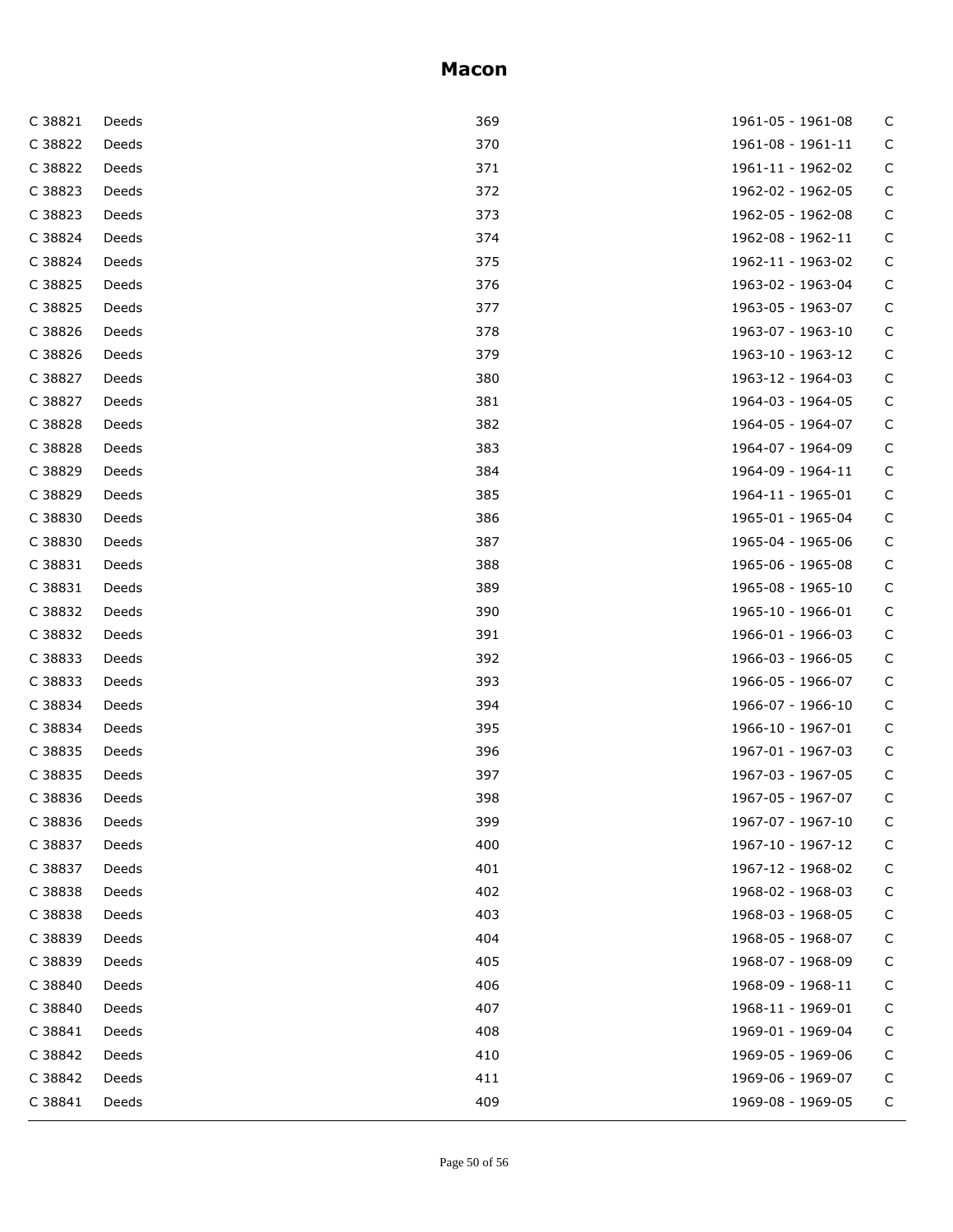| C 38843 | Deeds          |                   | 412 | 1969-08 - 1969-09 | C |
|---------|----------------|-------------------|-----|-------------------|---|
| C 38843 | Deeds          |                   | 413 | 1969-09 - 1969-11 | C |
| C 38844 | Deeds          |                   | 414 | 1969-11 - 1970-02 | C |
| C 4119  | Index to Deeds | Direct & Indirect | 1   | 1837 - 1857       |   |
| C 38754 | Index to Deeds |                   | AB  | 1837-04 - 1841-10 |   |
| C 36294 | Index to Deeds |                   | 1   | 1837-04 - 1857-04 |   |
| C 4120  | Index to Deeds | Direct & Indirect | 2   | 1857 - 1861       |   |
| C 36294 | Index to Deeds |                   | 2   | 1857-04 - 1861-03 |   |
| C 4120  | Index to Deeds | Direct & Indirect | 3   | 1861 - 1865       |   |
| C 36295 | Index to Deeds |                   | 3   | 1861-03 - 1865-01 |   |
| C 4120  | Index to Deeds | Direct & Indirect | 4   | 1865 - 1866       |   |
| C 36295 | Index to Deeds |                   | 4   | 1865-01 - 1866-12 |   |
| C 4121  | Index to Deeds | Direct & Indirect | 5   | 1866 - 1868       |   |
| C 36296 | Index to Deeds |                   | 5   | 1866-12 - 1868-11 |   |
| C 4121  | Index to Deeds | Direct & Indirect | 6   | 1868 - 1871       |   |
| C 36296 | Index to Deeds |                   | 6   | 1868-11 - 1871-02 |   |
| C 4121  | Index to Deeds | Direct & Indirect | 7   | 1871 - 1872       |   |
| C 36297 | Index to Deeds |                   | 7   | 1871-02 - 1872-12 |   |
| C 4122  | Index to Deeds | Direct & Indirect | 8   | 1872 - 1875       |   |
| C 36297 | Index to Deeds |                   | 8   | 1872-12 - 1875-12 |   |
| C 4122  | Index to Deeds | Direct & Indirect | 9   | 1875 - 1876       |   |
| C 36298 | Index to Deeds |                   | 9   | 1875-12 - 1876-12 |   |
| C 36298 | Index to Deeds |                   | 10  | 1876 - 1877       |   |
| C 4123  | Index to Deeds | Direct & Indirect | 10  | 1876 - 1877       |   |
| C 4123  | Index to Deeds | Direct & Indirect | 11  | 1877 - 1879       |   |
| C 36298 | Index to Deeds |                   | 11  | 1877-12 - 1879-12 |   |
| C 4123  | Index to Deeds | Direct & Indirect | 12  | 1879 - 1881       |   |
| C 36298 | Index to Deeds |                   | 12  | 1879-12 - 1881-04 |   |
| C 4124  | Index to Deeds | Direct & Indirect | 13  | 1881 - 1882       |   |
| C 36299 | Index to Deeds |                   | 13  | 1881-04 - 1882-09 |   |
| C 4124  | Index to Deeds | Direct & Indirect | 14  | 1882 - 1883       |   |
| C 36300 | Index to Deeds |                   | 14  | 1882-09 - 1883-09 |   |
| C 4124  | Index to Deeds | Direct & Indirect | 15  | 1883 - 1884       |   |
| C 36300 | Index to Deeds |                   | 15  | 1883-10 - 1884-12 |   |
| C 4125  | Index to Deeds | Direct & Indirect | 16  | 1884 - 1886       |   |
| C 36300 | Index to Deeds |                   | 16  | 1884-12 - 1886-12 |   |
| C 19929 | Index to Deeds |                   | 17  | 1887 - 1888       |   |
| C 19929 | Index to Deeds |                   | 18  | 1888 - 1889       |   |
| C 19930 | Index to Deeds |                   | 19  | 1890 - 1891       |   |
| C 19931 | Index to Deeds |                   | 20  | 1891 - 1892       |   |
| C 38730 | Index to Deeds |                   | 21  | 1892-10 - 1894-04 |   |
| C 38730 | Index to Deeds |                   | 22  | 1894-04 - 1896-12 |   |
| C 38731 | Index to Deeds |                   | 23  | 1896-01 - 1897-10 |   |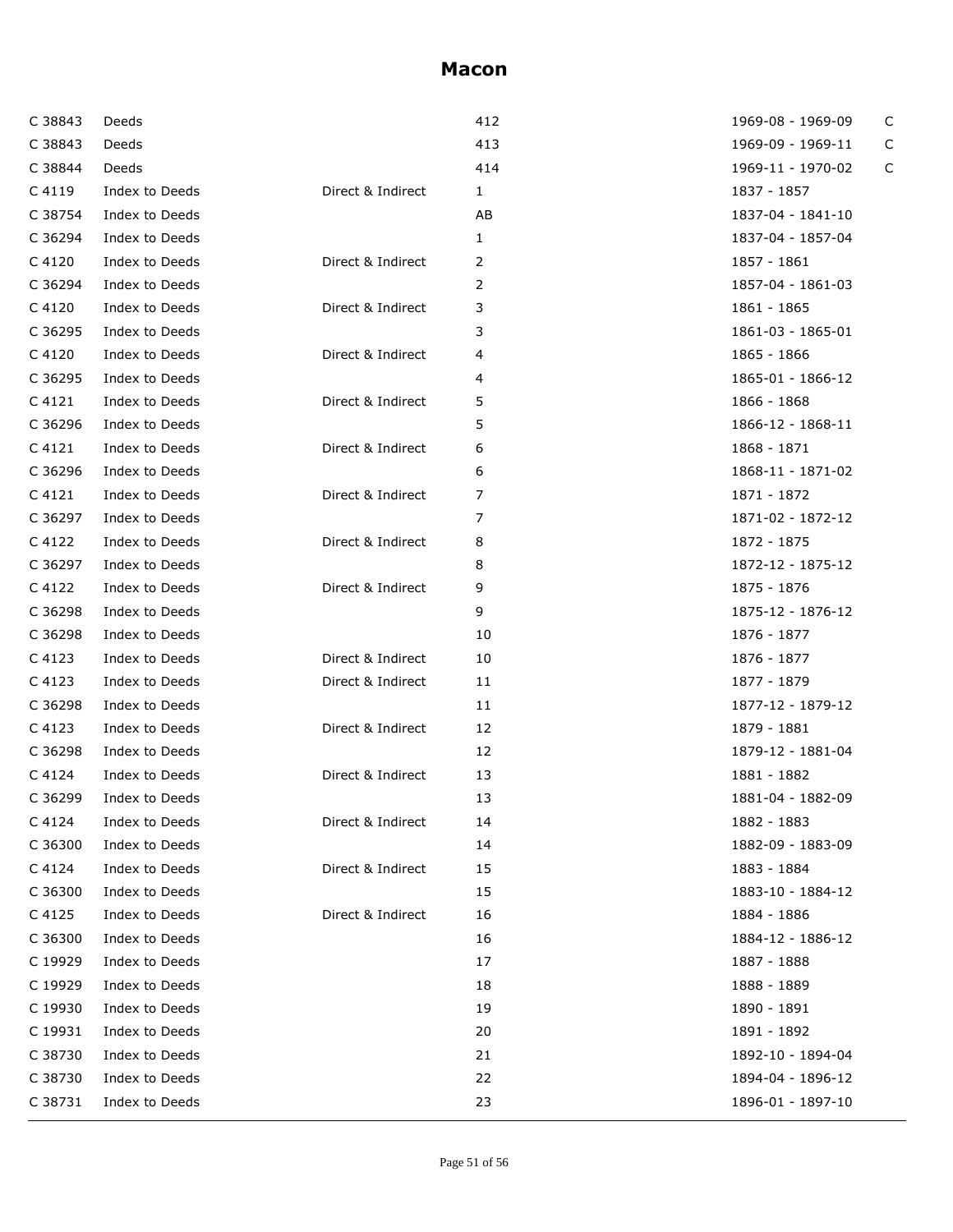| C 38731 | Index to Deeds | 24 | 1897-11 - 1898-12 |
|---------|----------------|----|-------------------|
| C 38732 | Index to Deeds | 25 | 1899-01 - 1899-02 |
| C 38732 | Index to Deeds | 26 | 1900-05 - 1901-11 |
| C 38733 | Index to Deeds | 27 | 1901-12 - 1903-01 |
| C 38733 | Index to Deeds | 28 | 1903-03 - 1904-04 |
| C 38734 | Index to Deeds | 29 | 1904-05 - 1905-11 |
| C 38734 | Index to Deeds | 30 | 1905-12 - 1907-06 |
| C 36301 | Index to Deeds | 30 | 1906-01 - 1907-07 |
| C 38735 | Index to Deeds | 31 | 1907-07 - 1908-01 |
| C 38735 | Index to Deeds | 32 | 1909-02 - 1909-09 |
| C 38736 | Index to Deeds | 33 | 1910-10 - 1911-12 |
| C 38736 | Index to Deeds | 34 | 1912-01 - 1913-05 |
| C 38737 | Index to Deeds | 35 | 1912-06 - 1914-10 |
| C 38737 | Index to Deeds | 36 | 1914-11 - 1916-10 |
| C 38738 | Index to Deeds | 37 | 1916-11 - 1918-08 |
| C 38738 | Index to Deeds | 38 | 1919-01 - 1920-03 |
| C 38739 | Index to Deeds | 39 | 1920-04 - 1920-08 |
| C 38739 | Index to Deeds | 40 | 1922-01 - 1923-08 |
| C 38740 | Index to Deeds | 41 | 1923-10 - 1925-06 |
| C 38740 | Index to Deeds | 42 | 1925-07 - 1927-01 |
| C 38741 | Index to Deeds | 43 | 1927-03 - 1928-09 |
| C 38741 | Index to Deeds | 44 | 1928-11 - 1930-03 |
| C 38742 | Index to Deeds | 45 | 1930-03 - 1931-05 |
| C 38742 | Index to Deeds | 46 | 1931-10 - 1932-07 |
| C 38743 | Index to Deeds | 47 | 1933-02 - 1934-05 |
| C 38743 | Index to Deeds | 48 | 1934-05 - 1935-08 |
| C 38744 | Index to Deeds | 49 | 1935-09 - 1937-04 |
| C 38744 | Index to Deeds | 50 | 1937-05 - 1939-01 |
| C 38745 | Index to Deeds | 51 | 1939-01 - 1940-05 |
| C 38745 | Index to Deeds | 52 | 1940-05 - 1942-02 |
| C 38746 | Index to Deeds | 53 | 1942-02 - 1944-02 |
| C 38746 | Index to Deeds | 54 | 1944-01 - 1945-12 |
| C 38747 | Index to Deeds | 55 | 1946-02 - 1947-06 |
| C 38747 | Index to Deeds | 56 | 1947-09 - 1949-12 |
| C 38748 | Index to Deeds | 57 | 1949-12 - 1952-03 |
| C 38748 | Index to Deeds | 58 | 1952-03 - 1955-06 |
| C 38749 | Index to Deeds | 59 | 1955-02 - 1956-05 |
| C 38749 | Index to Deeds | 60 | 1957-01 - 1958-11 |
| C 38750 | Index to Deeds | 61 | 1958-11 - 1959-01 |
| C 38750 | Index to Deeds | 62 | 1961-01 - 1963-11 |
| C 38751 | Index to Deeds | 63 | 1963-08 - 1965-07 |
| C 38751 | Index to Deeds | 64 | 1965-07 - 1968-07 |
| C 38752 | Index to Deeds | 65 | 1969-02 - 1971-04 |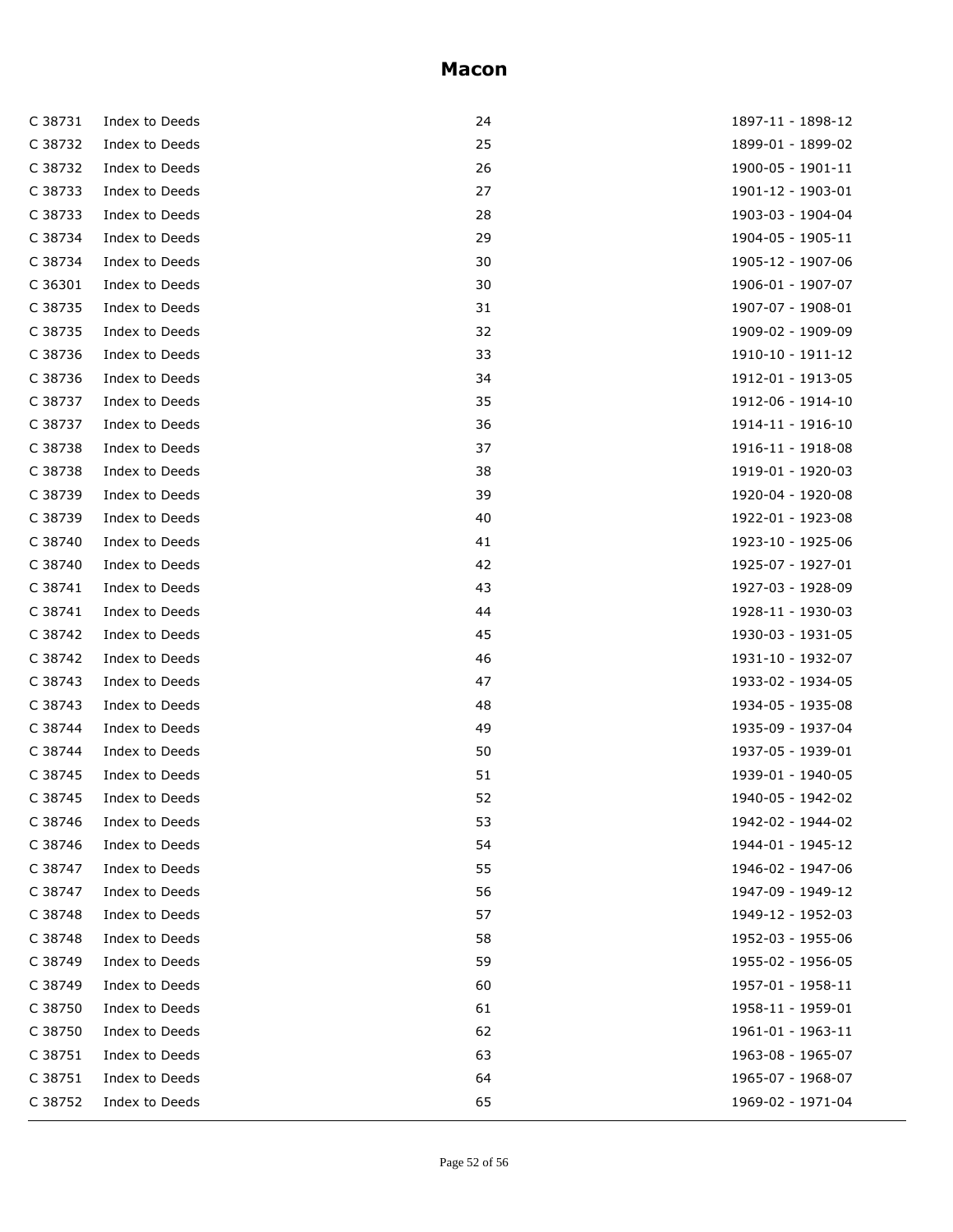| C 38752 | Index to Deeds          |          | 66      |                                                  | 1971-07 - 1973-08 |   |
|---------|-------------------------|----------|---------|--------------------------------------------------|-------------------|---|
| C 38753 | Index to Deeds          |          | 67      |                                                  | 1974-01 - 1976-01 |   |
| C 38753 | Index to Deeds          |          | 68      |                                                  | 1976-03 - 1977-12 |   |
| C 30498 | Index to Deeds          | Direct   |         |                                                  | 1978-01 - 1980-12 |   |
| C 30498 | Index to Deeds          | Inverted |         |                                                  | 1978-01 - 1980-12 |   |
| C 30499 | Index to Deeds          | Inverted |         |                                                  | 1981-01 - 1983-12 |   |
| C 30499 | Index to Deeds          | Direct   |         |                                                  | 1981-01 - 1983-12 |   |
| C 30500 | Index to Deeds          | Inverted |         |                                                  | 1984-01 - 1986-11 |   |
| C 30500 | Index to Deeds          | Direct   |         |                                                  | 1984-01 - 1987-02 |   |
| C 30362 | Land Survey Index Cards |          |         | Township 56, Range 13 -<br>Township 60, Range 17 | $0 - 0$           |   |
| C 19916 | Marriages               |          | Α       |                                                  | 1837 - 1854       | Y |
| C 4178  | Marriages               |          | $A - B$ |                                                  | 1837 - 1856       | Y |
| C 19916 | Marriages               |          | В       |                                                  | 1854 - 1857       | Y |
| C 19917 | Marriages               |          | D       |                                                  | 1856 - 1867       | Y |
| C 4178  | Marriages               |          | D       |                                                  | 1856 - 1867       | Y |
| C 19917 | Marriages               |          | С       |                                                  | 1865 - 1883       | Y |
| C 4178  | Marriages               |          | С       |                                                  | 1865 - 1883       | Y |
| C 4179  | Marriages               |          | Е       |                                                  | 1867 - 1880       | Y |
| C 19918 | Marriages               |          | Ε       |                                                  | 1867 - 1918       | Y |
| C 4179  | Marriages               |          | F       |                                                  | 1880 - 1882       | Y |
| C 19919 | Marriages               |          | F       |                                                  | 1880 - 1901       | Y |
| C 19919 | Marriages               |          | 01      |                                                  | 1881 - 1883       | Y |
| C 4180  | Marriages               |          | 01      |                                                  | 1881 - 1883       | Y |
| C 19919 | Marriages               |          | 02      |                                                  | 1883 - 1886       | Y |
| C 4181  | Marriages               |          | 02      |                                                  | 1883 - 1886       | Y |
| C 4181  | Marriages               |          | 03      |                                                  | 1886 - 1889       | Y |
| C 19920 | Marriages               |          | 03      |                                                  | 1886 - 1889       | Y |
| C 4182  | Marriages               |          | 04      |                                                  | 1889 - 1892       | Y |
| C 19920 | Marriages               |          | 04      |                                                  | 1889 - 1892       | Y |
| C 19921 | Marriages               |          | 05      |                                                  | 1892 - 1895       | Y |
| C 4182  | Marriages               |          | 05      |                                                  | 1892 - 1895       | Y |
| C 19922 | Marriages               |          | 06      |                                                  | 1895 - 1899       | Y |
| C 4183  | Marriages               |          | 06      |                                                  | 1895 - 1899       | Y |
| C 4183  | Marriages               |          | 07      |                                                  | 1899 - 1902       | Y |
| C 19922 | Marriages               |          | 07      |                                                  | 1899 - 1902       | Y |
| C 4184  | Marriages               |          | 08      |                                                  | 1902 - 1905       | Υ |
| C 19922 | Marriages               |          | 08      |                                                  | 1902 - 1905       | Y |
| C 4184  | Marriages               |          | 09      |                                                  | 1905 - 1905       | Y |
| C 19923 | Marriages               |          | 09      |                                                  | 1905 - 1906       | Y |
| C 19923 | Marriages               |          | 10      |                                                  | 1906 - 1908       | Υ |
| C 4185  | Marriages               |          | 10      |                                                  | 1906 - 1908       | Y |
| C 19923 | Marriages               |          | 11      |                                                  | 1908 - 1911       | Y |
|         |                         |          |         |                                                  |                   |   |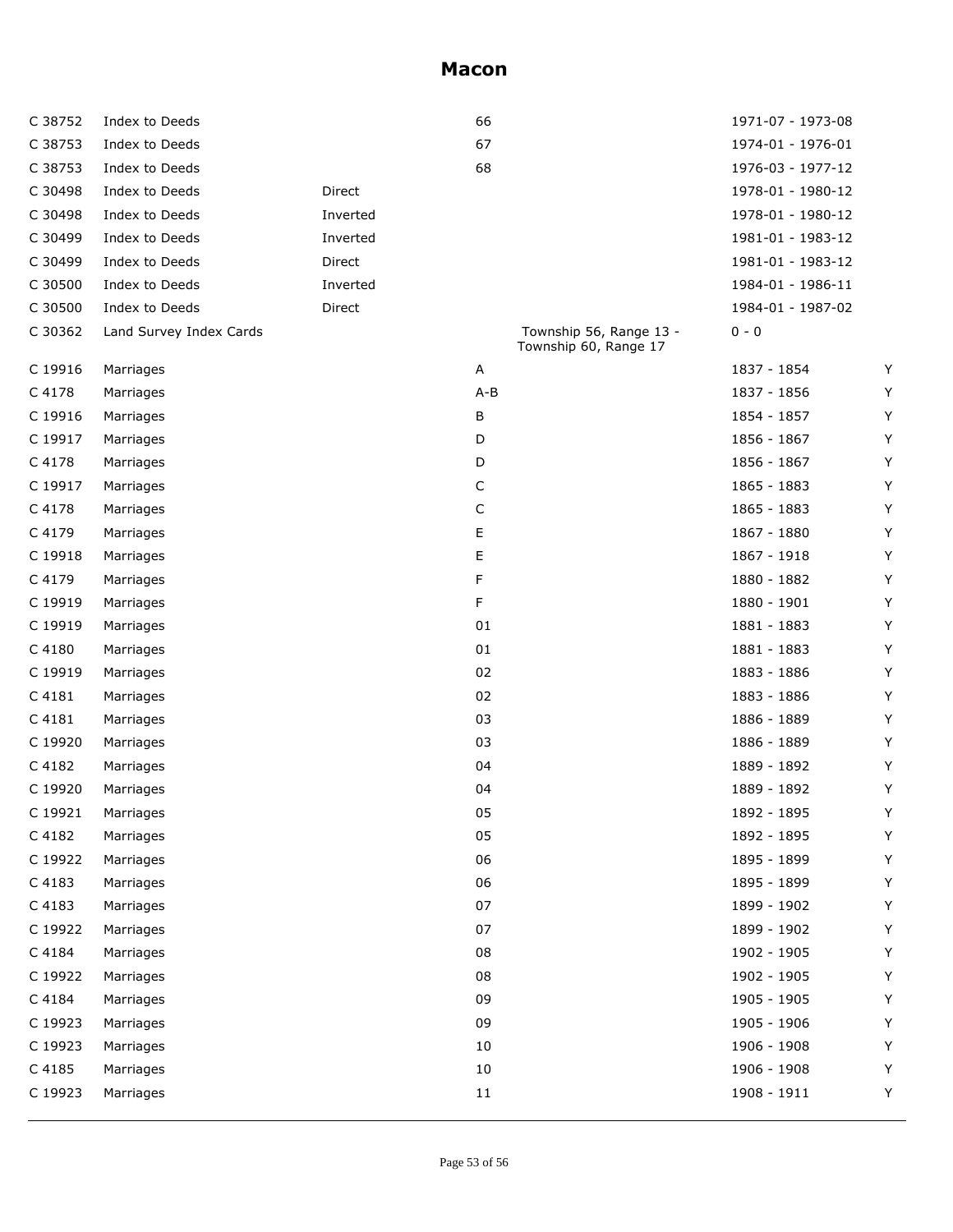| C 4185  | Marriages            |                                       | 11             | 1908 - 1911       | Y |
|---------|----------------------|---------------------------------------|----------------|-------------------|---|
| C 19687 | Marriages            | Licenses Issued From<br>Probate Court |                | 1910-07 - 1923-02 | Y |
| C 19923 | Marriages            |                                       | 12             | 1911 - 1914       | Y |
| C 4186  | Marriages            |                                       | 12             | 1911 - 1914       | Y |
| C 4186  | Marriages            |                                       | 13             | 1914 - 1917       | Υ |
| C 19924 | Marriages            |                                       | 13             | 1914 - 1917       | Y |
| C 19924 | Marriages            |                                       | 14             | 1918 - 1921       | Y |
| C 19924 | Marriages            |                                       | 15             | 1922 - 1926       | Y |
| C 19925 | Marriages            |                                       | 16             | 1926 - 1930       | Y |
| C 19925 | Marriages            |                                       | 17             | 1930 - 1935       | Υ |
| C 19925 | Marriages            |                                       | 18             | 1935 - 1940       | Υ |
| C 19926 | Marriages            |                                       | 19             | 1940 - 1945       | Y |
| C 19926 | Marriages            |                                       | 20             | 1945 - 1951       | Y |
| C 27825 | Marriages            |                                       | 21             | 1951 - 1959       | Y |
| C 27825 | Marriages            |                                       | 22             | 1959 - 1965       | Y |
| C 27821 | Marriages            |                                       | 23             | 1965 - 1968       | Υ |
| C 27821 | Marriages            |                                       | 24             | 1968 - 1970       | Υ |
| C 19927 | Soldier Discharges   |                                       | $\mathbf{1}$   | 1919 - 1955       | Y |
| C 19927 | Soldier Discharges   |                                       | 2              | 1943 - 1946       | Υ |
| C 19927 | Soldier Discharges   |                                       | 3              | 1946 - 1947       | Y |
| C 19928 | Soldier Discharges   |                                       | 4              | 1947 - 1952       | Υ |
| C 19928 | Soldier Discharges   |                                       | 5              | 1955 - 1956       | Y |
| C 19928 | Soldier Discharges   |                                       | 6              | 1956 - 1961       | Y |
| C 19928 | Soldier Discharges   |                                       | $\overline{7}$ | 1961 - 1965       | N |
| C 19928 | Soldier Discharges   |                                       |                | 1962 - 1968       | Y |
| C 19928 | Soldier Discharges   |                                       | 8              | 1969 - 1972       | Y |
| C 20383 | U.S. Surveyors Plats |                                       | 2              | 1954 - 1954       | Y |
| C 20384 | U.S. Surveyors Plats |                                       | 3              | 1968 - 1968       | Y |
| C 20383 | U.S. Surveyors Plats |                                       | 3              | 1968 - 1968       | Υ |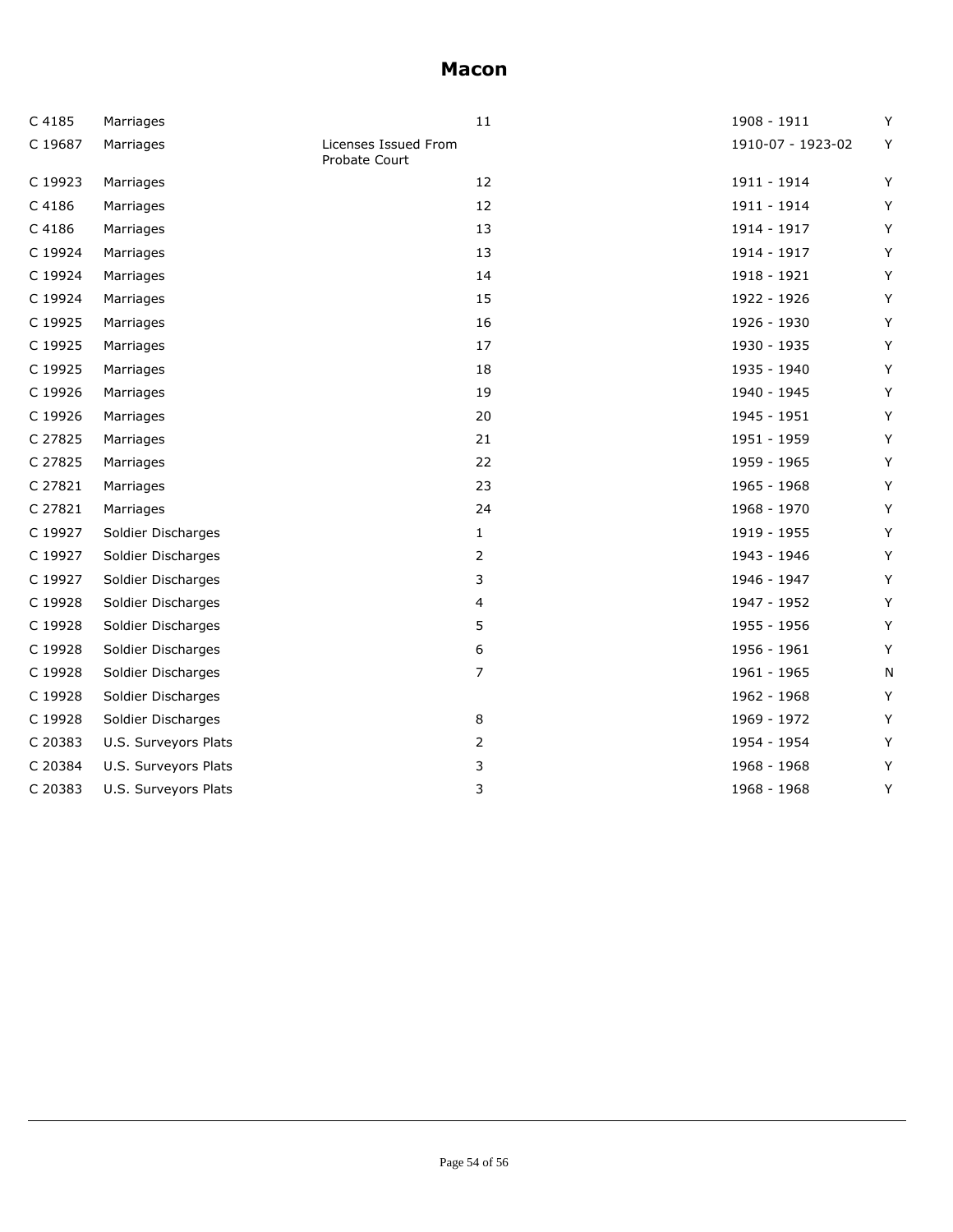# **Superintendent of Schools**

| Reel<br><b>Number</b> | Title                     | <b>Subtitle</b> | Vol | <b>Scope and Content</b> | Date        | Indexed |
|-----------------------|---------------------------|-----------------|-----|--------------------------|-------------|---------|
| C 10313               | School Records            |                 |     |                          | 1883 - 1928 | N       |
| C 10313               | Teacher's Institute       |                 |     |                          | 1901 - 1905 | N       |
| C 10310               | Visitation Records        |                 |     |                          | 1911 - 1924 | N.      |
| C 10311               | <b>Visitation Records</b> |                 |     |                          | 1939 - 1947 | N       |
| C 10312               | Visitation Records        |                 |     |                          | 1947 - 1959 | N       |